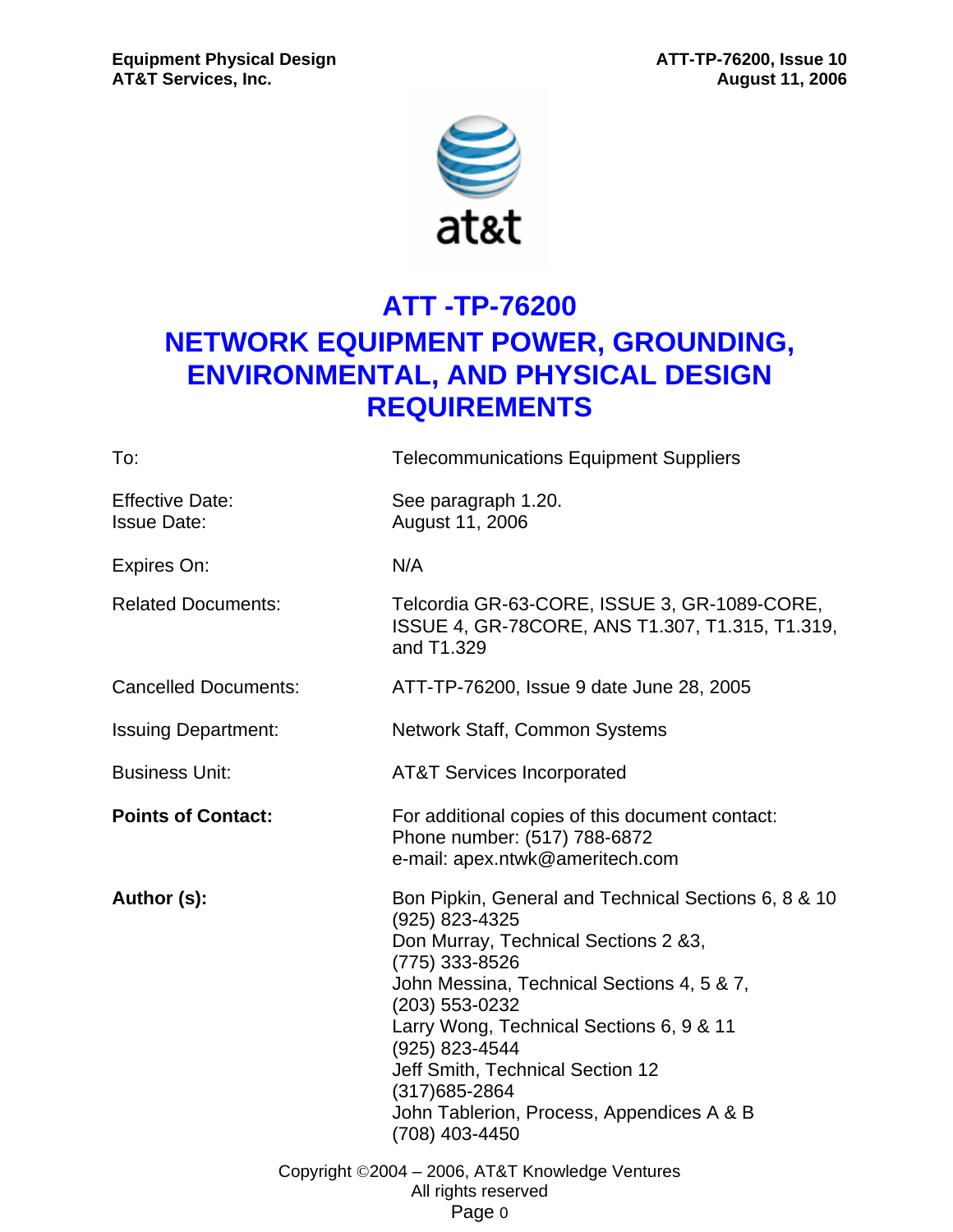#### **AT&T Services, Inc. August 11, 2006**  $1.1.$  $1.2.$  $1.3.$  $1.4$  $1.5.$  $1.6.$  $1.7.$ 1.8  $1.9.$  $110$  $1.11.$  $1.12.$  $1.13.$  $1.14.$  $1.15.$  $1.16.$  $1.17.$ 1 1 8  $1.19.$  $120$  $1.21.$  $2<sub>-</sub>$  $2.1.$ GR-1089-CORE ……………………………………………………………………………………… 14  $2.2<sub>1</sub>$  $2.3.$  $2.4.$  $2.5.$  $26$  $2.7.$  $2.8.$  $2.9.$  $3.$

ATT-TP-76200, Issue 10

**Equipment Physical Design** 

 $\overline{\mathbf{4}}$ .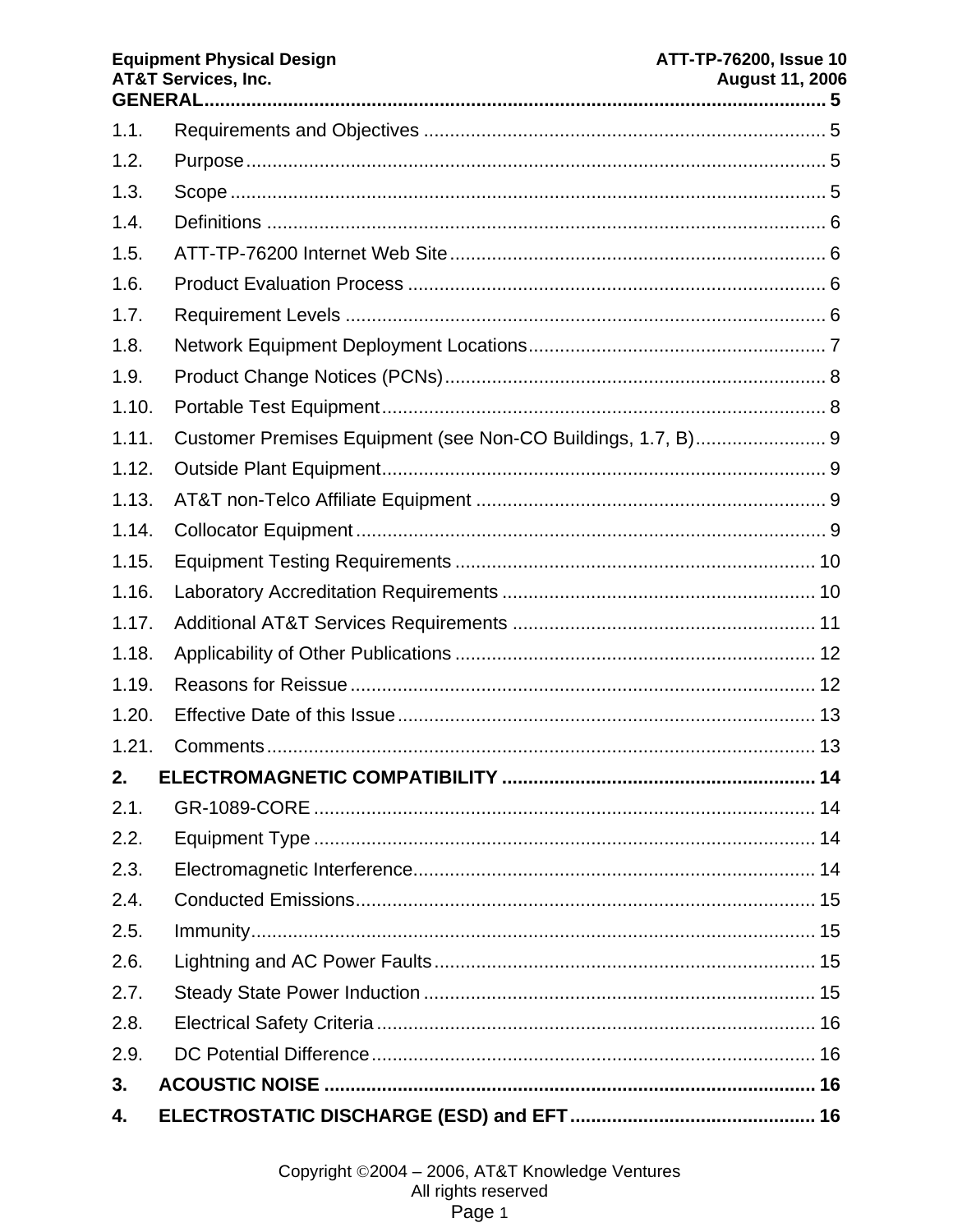| 4.1.            | <b>Equipment Physical Design</b><br><b>AT&amp;T Services, Inc.</b> | <b>ATT-TP-76200, Issue 10</b><br><b>August 11, 2006</b> |
|-----------------|--------------------------------------------------------------------|---------------------------------------------------------|
| 4.2.            |                                                                    |                                                         |
| 4.3.            |                                                                    |                                                         |
| 5.              |                                                                    |                                                         |
| 5.1.            |                                                                    |                                                         |
| 6.              |                                                                    |                                                         |
| 6.1.            |                                                                    |                                                         |
| 6.2.            |                                                                    |                                                         |
| 6.3.            |                                                                    |                                                         |
| 7.              |                                                                    |                                                         |
| 7.1.            |                                                                    |                                                         |
| 7.2.            |                                                                    |                                                         |
| 7.3.            |                                                                    |                                                         |
| 7.4.            |                                                                    |                                                         |
| 8.              |                                                                    |                                                         |
| 8.1.            |                                                                    |                                                         |
| 8.2.            |                                                                    |                                                         |
| 8.3.            |                                                                    |                                                         |
| 9.              |                                                                    |                                                         |
| 9.1.            |                                                                    |                                                         |
| 9.2.            |                                                                    |                                                         |
| 9.3.            |                                                                    |                                                         |
| 9.4.            |                                                                    |                                                         |
| 9.5.            |                                                                    |                                                         |
| 9.6.            |                                                                    |                                                         |
| 9.7.            |                                                                    |                                                         |
| 9.8.            |                                                                    |                                                         |
| 9.9.            |                                                                    |                                                         |
| 10 <sub>1</sub> |                                                                    |                                                         |
| 10.1.           |                                                                    |                                                         |
| 10.2.           |                                                                    |                                                         |
| 10.3.           |                                                                    |                                                         |
| 10.4.           |                                                                    |                                                         |
| 10.5.           |                                                                    |                                                         |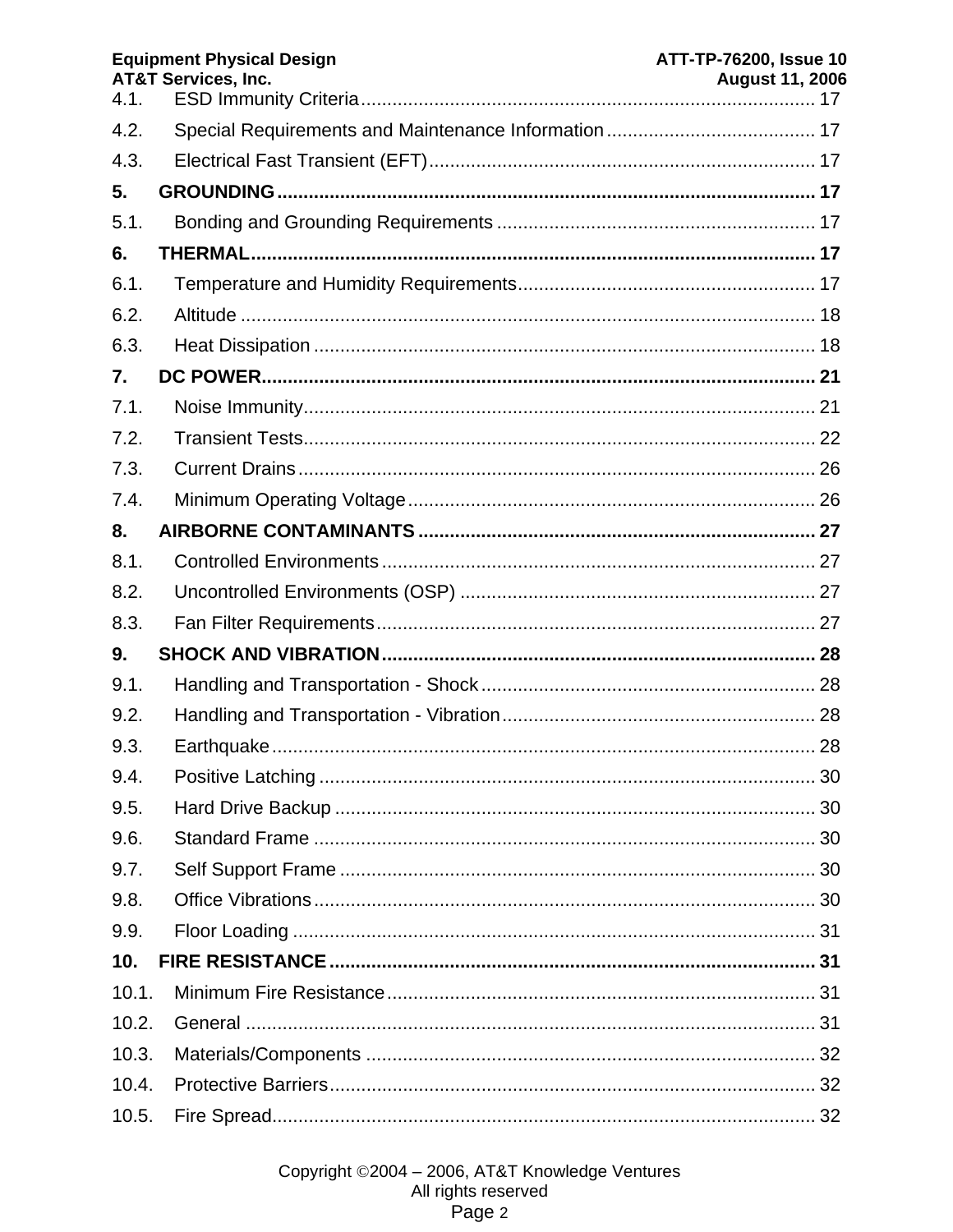| 11.   | <b>Equipment Physical Design</b><br><b>AT&amp;T Services, Inc.</b>   | <b>ATT-TP-76200, Issue 10</b><br><b>August 11, 2006</b> |
|-------|----------------------------------------------------------------------|---------------------------------------------------------|
| 11.1. |                                                                      |                                                         |
| 11.2. |                                                                      |                                                         |
| 11.3. |                                                                      |                                                         |
| 11.4. |                                                                      |                                                         |
| 11.5. |                                                                      |                                                         |
| 11.6. |                                                                      |                                                         |
| 11.7. |                                                                      |                                                         |
| 12.   | PHYSICAL DESIGN AND MANUFACTURING REQUIREMENTS  35                   |                                                         |
| 13.   | <b>OUTSIDE PLANT DEPLOYMENT CONFIGURATIONS AND ENCLOSURES 35</b>     |                                                         |
| 13.1. |                                                                      |                                                         |
| 13.2. |                                                                      |                                                         |
| 13.3. | Generic Pedestal Mounted Electronic Equipment Enclosures 36          |                                                         |
| 13.4. | Generic Outside Building Mounted Electronic Equipment Enclosures  36 |                                                         |
| 13.5. | Generic Inside Customer Premises Electronic Equipment Enclosures  36 |                                                         |
| 14.   |                                                                      |                                                         |
| 14.1. |                                                                      |                                                         |
| 14.2. |                                                                      |                                                         |
| 14.3. |                                                                      |                                                         |
| 14.4. |                                                                      |                                                         |
| 15.   |                                                                      |                                                         |
|       |                                                                      |                                                         |
| 15.2. |                                                                      |                                                         |
| 15.3. |                                                                      |                                                         |
| 15.4. |                                                                      |                                                         |
| 15.5. |                                                                      |                                                         |
| 15.6. |                                                                      |                                                         |
| 15.7. |                                                                      |                                                         |
| 15.8. |                                                                      |                                                         |
| 16.   |                                                                      |                                                         |
|       |                                                                      |                                                         |
| 16.1. |                                                                      |                                                         |
| 16.2. |                                                                      |                                                         |
| 16.3. |                                                                      |                                                         |
|       |                                                                      |                                                         |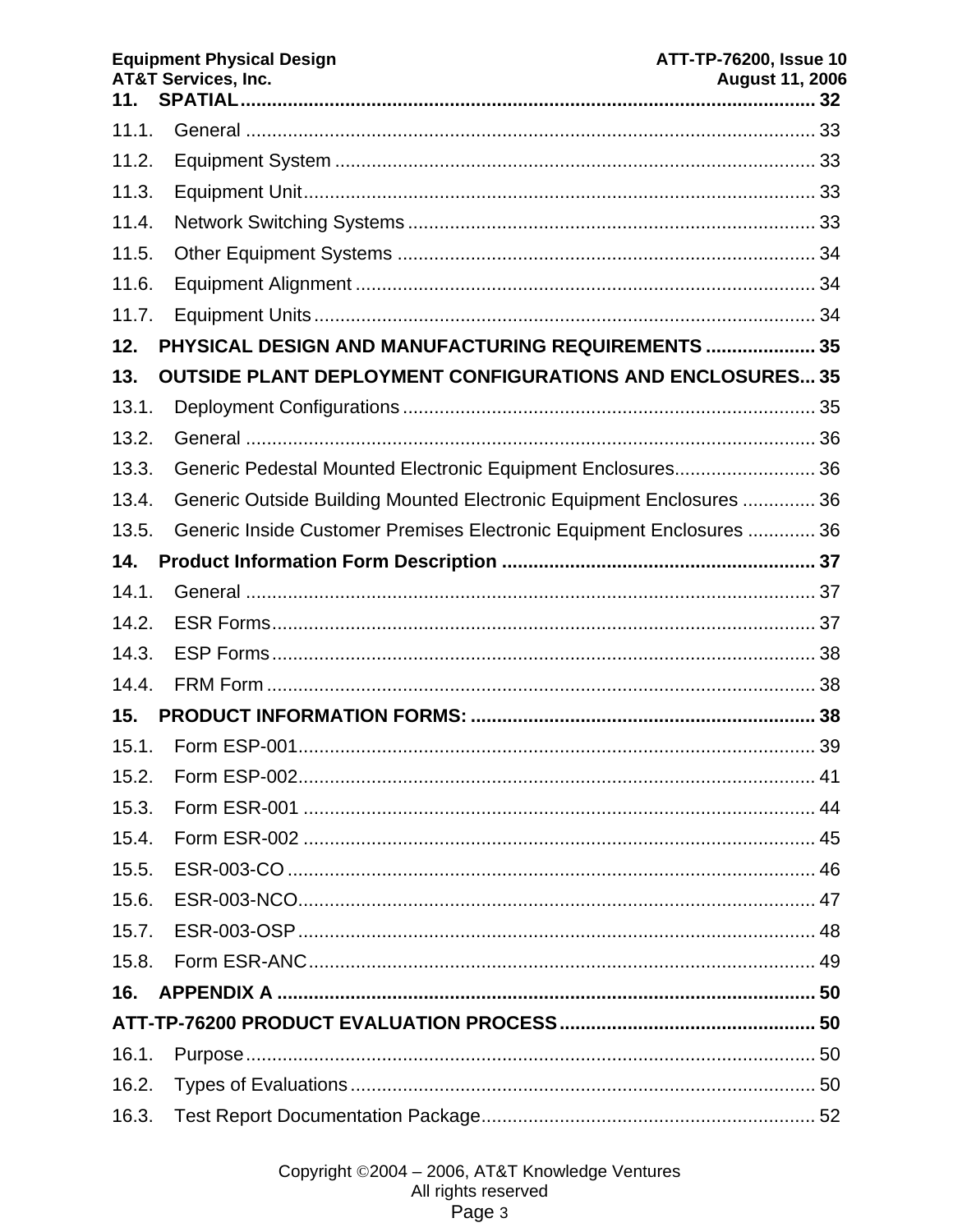| <b>Equipment Physical Design</b><br><b>AT&amp;T Services, Inc.</b> | ATT-TP-76200, Issue 10<br><b>August 11, 2006</b> |
|--------------------------------------------------------------------|--------------------------------------------------|
|                                                                    |                                                  |
|                                                                    |                                                  |
|                                                                    |                                                  |
|                                                                    |                                                  |
|                                                                    |                                                  |
|                                                                    |                                                  |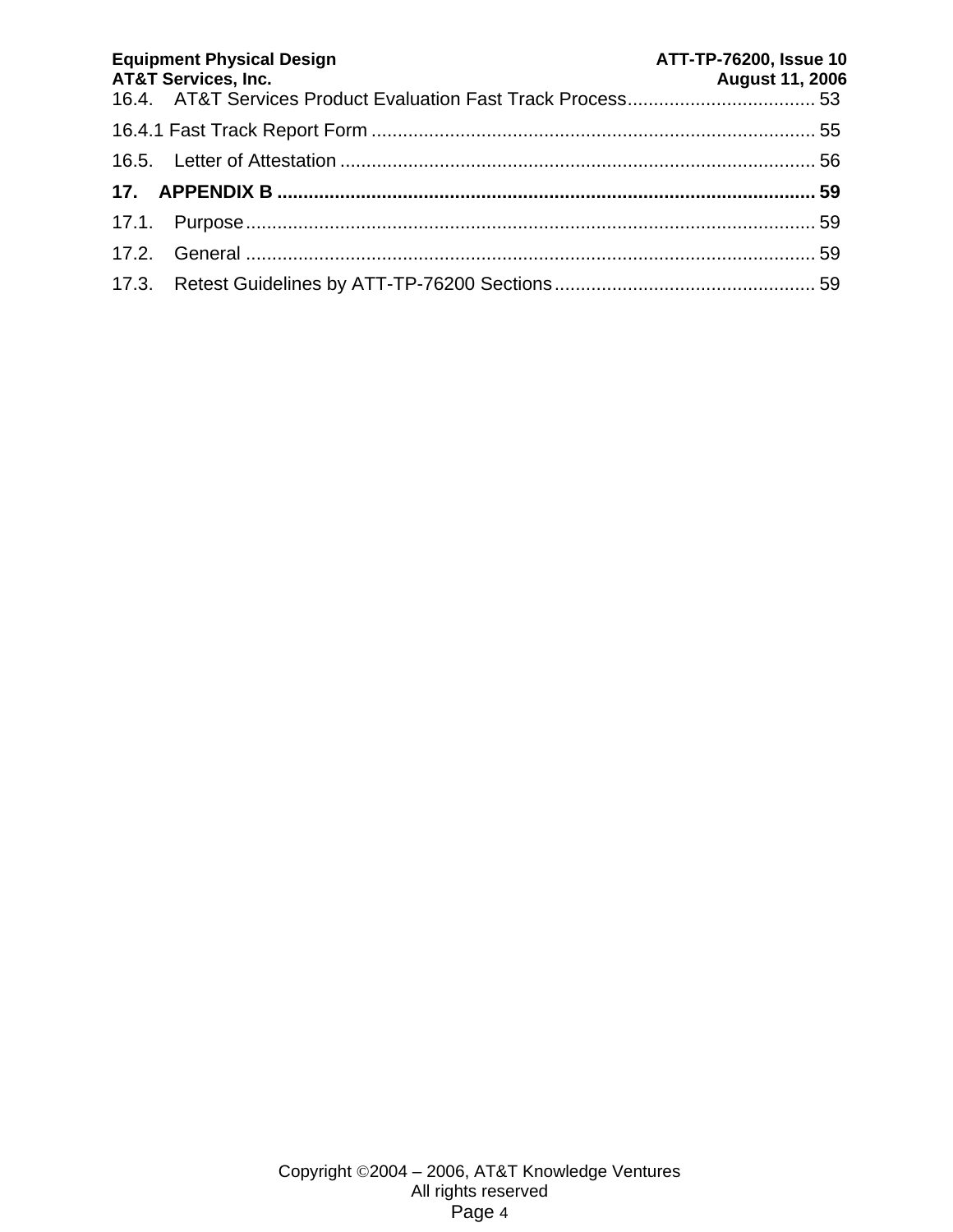# **GENERAL**

# *1.1. Requirements and Objectives*

This section provides the requirements and objectives for the power, grounding, environmental, and physical design of telecommunications equipment intended for use in network facilities, including outside plant and customer's premises. The appendices included in this section discuss AT&T's product evaluation process and identify the type of product information required from product suppliers for the product evaluation process.

# *1.2. Purpose*

The purpose of this section is to provide product suppliers with a comprehensive reference of equipment requirements and objectives for the subjects covered. A product's compliance with the requirements and objectives of this section will not be the sole basis for the acceptance of the product, however noncompliance with one or more of the requirements or objectives of this section may be the basis for a product's denial of purchase.

# *1.3. Scope*

Unless otherwise stated, the requirements contained herein apply to equipment systems and assemblies intended for installation in all AT&T Local Exchange Carrier affiliates, Internet Services, and Advanced Services, Inc. network equipment buildings, equipment areas within buildings, electronic equipment enclosures such as controlled environmental vaults, outside electronic equipment cabinets, and customer locations.

# **Note: AT&T currently has two "NEBS" standards documents:**

- ATT-TP-76200 is used by AT&T LEC, ASI and Internet Services
- AT&T "NEDS" is used by AT&T Corporation

Equipment testing and conformance to ATT-TP-76200 or the TCG checklist will be accepted as conformance to the "NEBS" requirements in "NEDS". However, NEDS contains additional requirements and should be reviewed by companies wishing to sell products to AT&T Corporation. A copy of the NEDS standard may be requested by contacting:

Karen Fox 440 Hamilton Ave. White Plains, NY, 10601 Phone: (914) 397-6112 e-mail: kf2867@att.com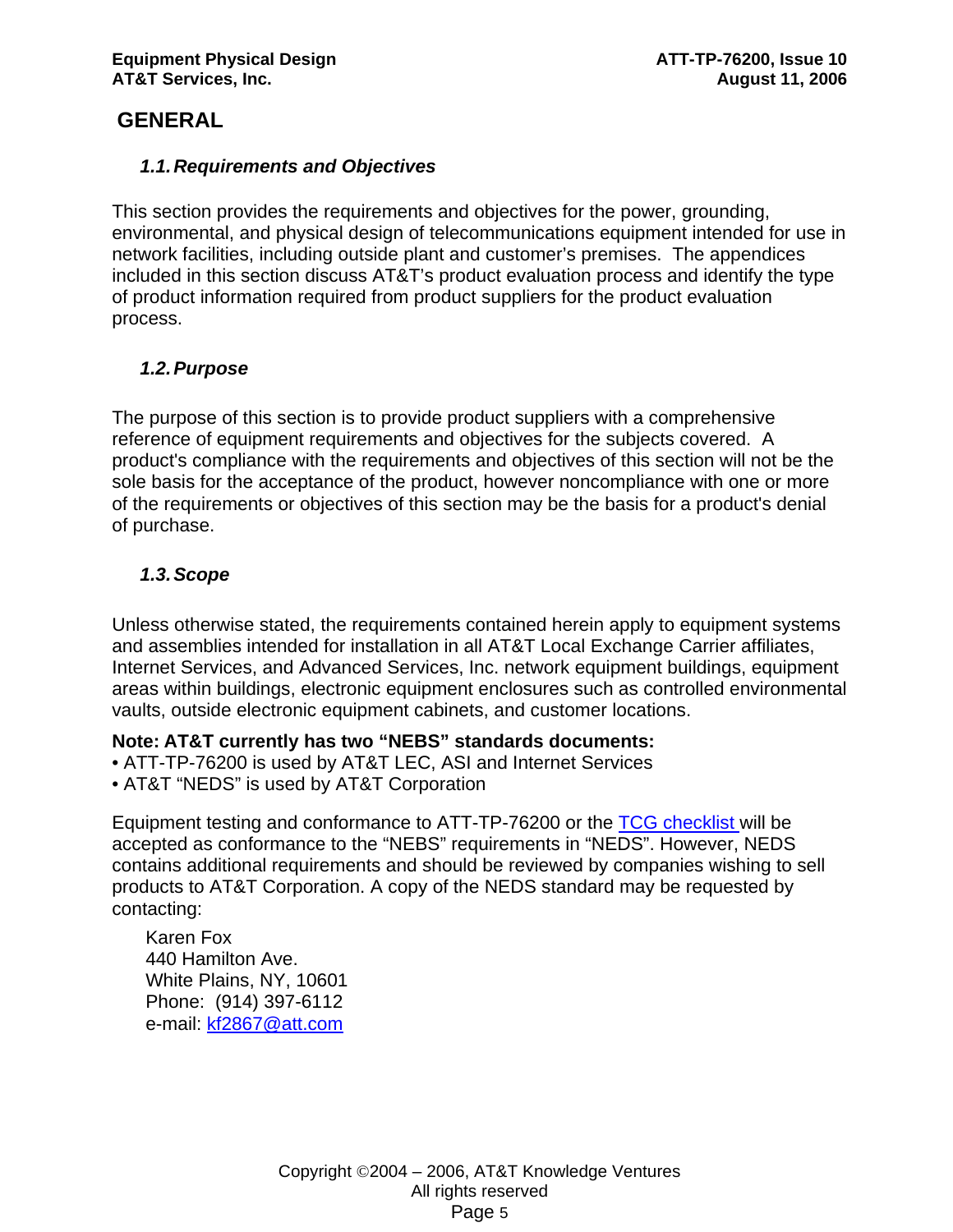# *1.4. Definitions*

- A. The term **product supplier** as used throughout this section refers to the equipment manufacturer or agent of the equipment manufacturer, whichever is appropriate for the product being considered.
- B. The term **company representative** as used throughout this section refers to the AT&T employee representing AT&T
- C. Requirements are those product features that **must** be provided by the equipment manufacturer. The words "shall" and "must" are used throughout this section to identify requirements.
- D. Objectives are product features that are **desired** for the long term use or application. The word "should" is used throughout this section to identify objectives.

# *1.5. ATT-TP-76200 Internet Web Site*

Copies of this document and general information about AT&T's environmental equipment standards may be found at https://ebiznet.sbc.com/sbcnebs/.

# *1.6. Product Evaluation Process*

AT&T Services' Product Evaluation Process is documented in Appendix A.

**NOTE:** Unless the AT&T Fast Track process is used (see Appendix A), for requirements that call or testing to verify conformance, test reports **must** be forwarded to AT&T for review before the product will be approved for use.

# *1.7. Requirement Levels*

Equipment must demonstrate conformance to subsets of requirements contained in ATT-TP-76200 depending on the intended application and deployment location(s) of the equipment. Specific requirements for each level and location are identified in the corresponding Equipment Supplier Response (ESR) matrix forms located in Section 12 and identified in Table 1-1 See Appendix A for processes required to document conformance to requirements.

A. **LEVEL ONE (ESR-001).** Level One refers to a subset of ATT-TP-76200 requirements that form the minimum acceptable safety requirements necessary to protect personnel and the network. Level One is applicable for Collocator's equipment and may be applicable for AT&T equipment that does carry customer traffic (e.g. monitoring and test equipment). This level should only be used if it is specified in this document or directed by AT&T representative.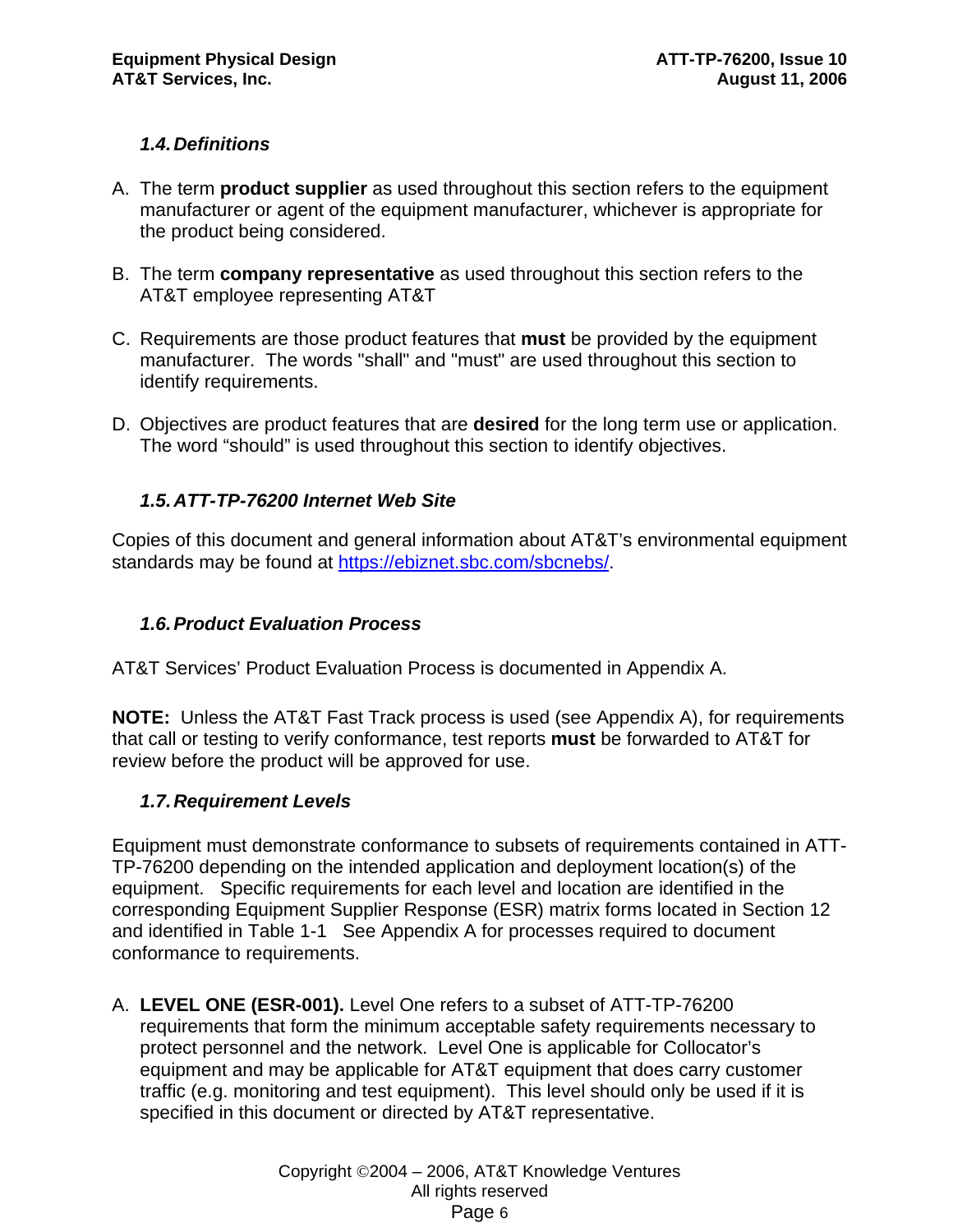- B. **LEVEL TWO (ESR-002).** Level Two refers to safety and modified reliability requirements for equipment placed only in Mission Critical Data Rooms (see 1.7, D). Some reliability requirements are modified to account for the increased environmental control in these facilities. This level should only be used if it is directed by an AT&T representative.
- C. **LEVEL THREE (ESR-003-XXX).** Level Three refers to the maximum applicable ATT-TP-76200 safety and environmental reliability requirements for equipment deployed in the network. Unless otherwise detailed in this document or instructed by AT&T, Level Three is the applicable level for all network equipment.
- D. **ANCILLARY (ESR-ANC)** (Level 1, 2 or 3). Ancillary requirements refer to a subset of Level Three requirements that apply to additions to or changes to equipment previously approved for use in AT&T. If a change to an existing product, or subsystem of the product, results in the assignment of a new CLEI code, the product shall be evaluated for compliance to Ancillary requirements. See Appendix B for guidelines applicable to special considerations for testing of enhanced products.

# *1.8. Network Equipment Deployment Locations*

- A. **CENTRAL OFFICE**  AT&T buildings dedicated to telecommunications switching and transport equipment. Due to national, state and local codes specific to these buildings, there are ATT-TP-76200 requirements that are specific to COs (e.g., ANSI T1.319 Fire Spread). CO equipment requirements also apply to OSP Huts, CEVs, and other OSP enclosures with active environmental controls.
- B. **NON-CENTRAL OFFICE BUILDING Buildings** other than Central Offices. These buildings may be AT&T owned, AT&T leased or customer owned. Equipment is installed on the AT&T side of demark in customer premises locations. Due to national, state and local codes specific to these buildings, there are ATT-TP-76200 requirements that are specific to non-CO buildings (e.g. NRTL listing). A special category of non-central office building equipment is:
	- **Mission Critical Data Room** Dedicated Data Room compliant to TIA-942, Telecommunications Infrastructure Standard for Data Centers, including:
		- o Dedicated HVAC with HVAC back-up
		- o Temperature range 20 $\mathrm{^oC}$  to 25 $\mathrm{^oC}$
		- o Humidity range 40% 55% RH
- C. **OUTSIDE PLANT** Outside Plant part of the network. Typically network locations between the inside of COs, Non-CO buildings and Customer Premises. There are three levels of OSP environments:
	- **OSP Class Two** refers to an internal environment typical to GR-487 compliant remote cabinets, per Telcordia GR-3108-CORE.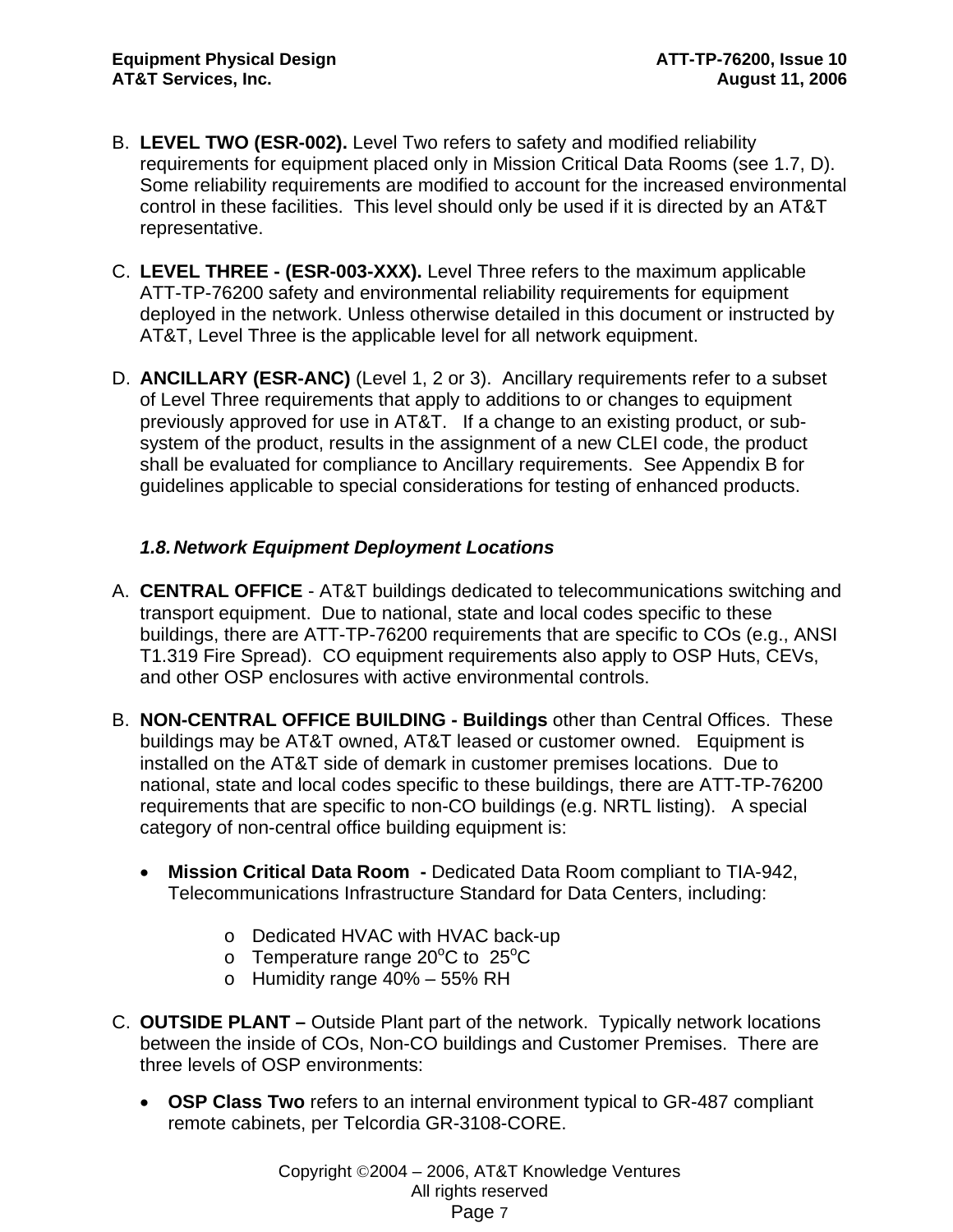- **OSP Class Three** Equipment refers to an internal environment typical to GR-487 non-compliant remote cabinets, per Telcordia GR-3108-CORE.
- **OSP Unprotected** Environment refers to an open, unprotected environment. Typically ONTs, active NIDs (iNIDs), etc where the equipment electronics are an integral part of the enclosure.

|                        | <b>Level One</b> | <b>Level Two</b> | <b>Level Three</b> | <b>Ancillary</b> |
|------------------------|------------------|------------------|--------------------|------------------|
| <b>Central Office</b>  | <b>ESR-001</b>   | n/a              | <b>ESR-003-CO</b>  | ESR-ANC          |
| <b>Non-CO Building</b> | <b>ESR-001</b>   | n/a              | <b>ESR-003-NCO</b> | ESR-ANC          |
| <b>MC Data Room</b>    | <b>ESR-001</b>   | <b>ESR-002</b>   | <b>ESR-003-NCO</b> | ESR-ANC          |
| <b>OSP Class Two</b>   | <b>ESR-001</b>   | n/a              | <b>ESR-003-OSP</b> | <b>ESR-ANC</b>   |
| <b>OSP Class Three</b> | <b>ESR-001</b>   | n/a              | <b>ESR-003-OSP</b> | ESR-ANC          |
| <b>OSP Unprotected</b> | <b>ESR-001</b>   | n/a              | <b>ESR-003-OSP</b> | ESR-ANC          |

| Table 1-1                                             |  |  |  |
|-------------------------------------------------------|--|--|--|
| <b>ESR Forms for Evaluation Levels and Locations*</b> |  |  |  |

\*Equipment must conform to requirements for each location and/or application for which it is intended.

# *1.9. Product Change Notices (PCNs)*

PCNs must be evaluated for their effect on the equipment's ATT-TP-76200 compliance.

A. When it is determined by the manufacturer, using sound engineering judgment, that a hardware or software change does not impact the equipment's ATT-TP-76200 compliance, the manufacturer may submit a letter of attestation to this effect. See Appendix A, paragraphs and 15.6.

NOTE: Except when it is obvious that the PCN will not affect the equipment's compliance, AT&T Services recommends that an accredited, third party, independent laboratory evaluate whether testing is required to verify compliance.

B. When the manufacturer, a test lab or AT&T Services determine that the PCN may affect the equipment's ATT-TP-76200 compliance, the modified equipment must be tested per ATT-TP-76200, Ancillary Requirements (ESR-ANC).

NOTE: Depending on engineering judgment, not all requirements may need to be tested.

# *1.10. Portable Test Equipment*

At a minimum, portable test sets, including OSP test sets, will be reviewed to the following requirements prior to deployment:

• Electrical Safety Review: An electrical safety review is necessary when the output voltage of the equipment exceeds 140 volts DC or 50 volts rms AC.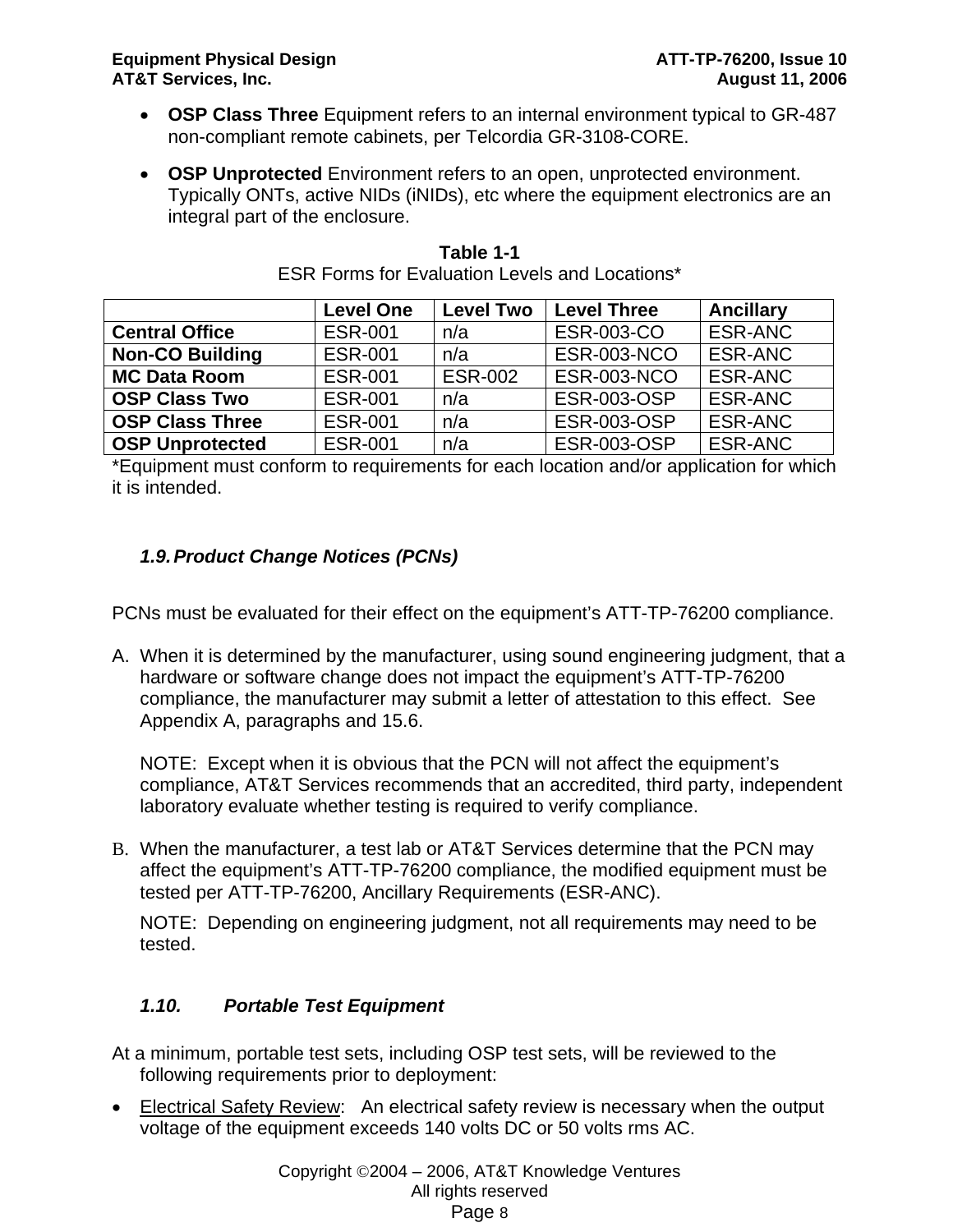• Radiated Emissions: A review is necessary when the equipment supplier cannot certify compliance to FCC Part 15. In the absence of FCC Part 15 compliance, the radiated emissions requirements and test methods of GR-1089, Section 3 shall apply.

NOTE: Portable test sets that do not exceed 140 volts DC or 50 volts rms AC and are certified compliant to FCC Part 15, may be considered in compliance with the electrical safety and radiated emissions requirements and do not require review by the NEBS group.

# *1.11. Customer Premises Equipment (see Non-CO Buildings, 1.7, B)*

AT&T Services requirements for network equipment intended for location in customer premises, that is, all non-central office areas (e.g., data rooms, NOCs, etc.) are contained in Form ESR-003-NCO, and shall include listing by a Nationally Recognized Testing Laboratory. If the equipment is intended ONLY for customer premises locations (NOT COs) listing will be accepted for fire resistance compliance and in some cases listing and FCC electromagnetic certification (e.g. FCC Part 15) may be accepted as verification of conformance to other ATT-TP-76200 **Level 1** requirements.

# *1.12. Outside Plant Equipment*

Requirements for OSP equipment are contained in Form ESR-003-OSP. For questions of test requirements for OSP cabinets and other enclosures contact Jeff Smith at (317)685-2864.

# *1.13. AT&T non-Telco Affiliate Equipment*

AT&T non-telco affiliate equipment installed shall, at a minimum, meet ATT-TP-76200 Level 1 (safety) criteria applicable for the location of deployment. ATT-TP-76200 Level 1, 2 or 3 criteria may be desired or required for some affiliate equipment.

# *1.14. Collocator Equipment*

Per FCC Order 99-48, AT&T may verify that Collocator's equipment meets the same safety requirements as equipment that AT&T places in its network. A list of equipment known to be deployed in AT&T's network may be obtained from the All Equipment List (AEL) located on the AT&T extranet site at https://clec.sbc.com/clec/ (this site is available to Collocators who have a working contract with AT&T). Equipment that is already listed on the AEL will not be required to under go a safety evaluation for compliance to this document\*.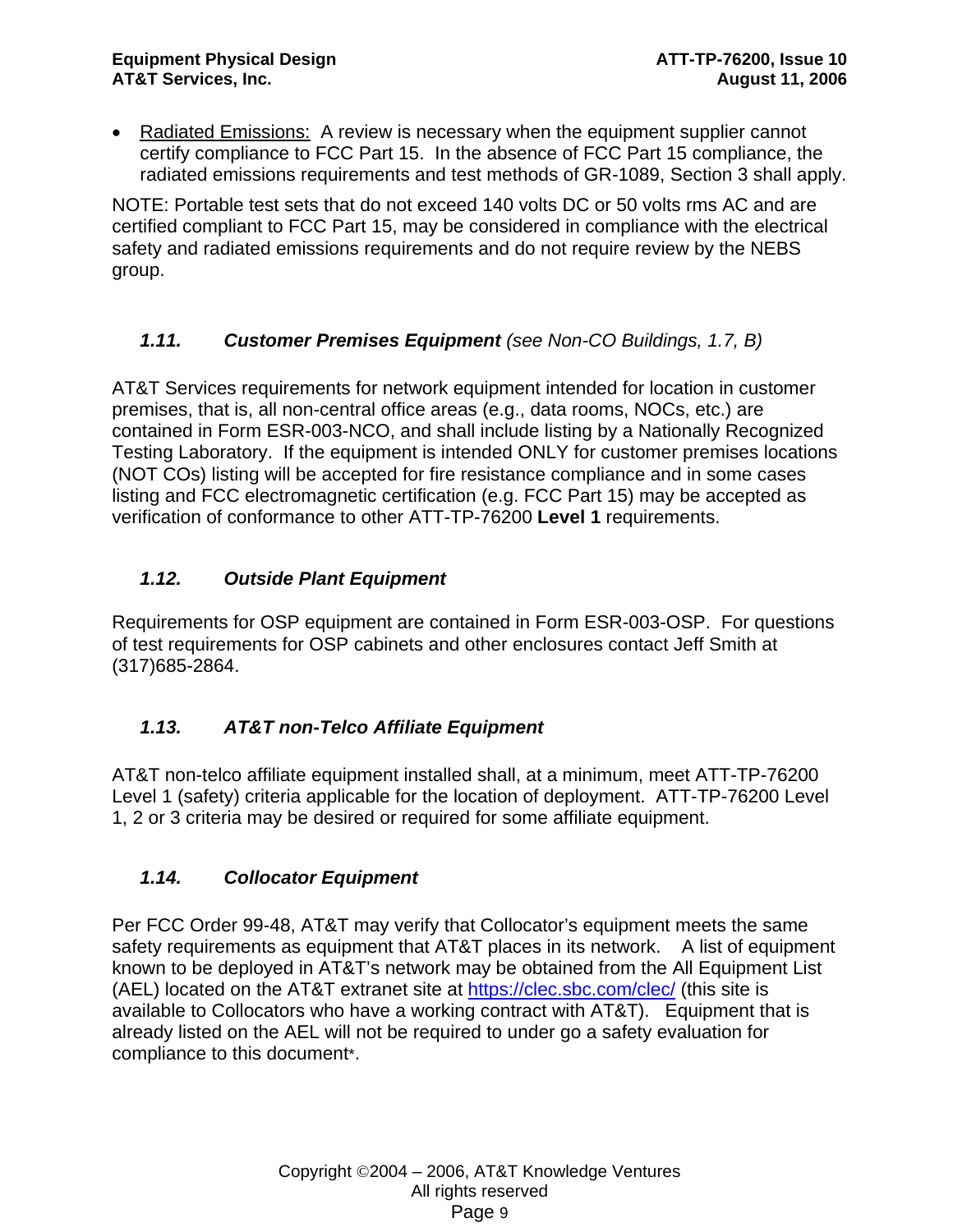Equipment not listed on the AEL must be evaluated for compliance to ATT-TP-76200 Level 1 (safety) requirements or Telcordia SR-3580 Level 1 (safety) requirements\*.

**NOTE:** An ATT-TP-76200 ESR Form must also be provided to allow for network integration. (See Appendix A for an overview of the evaluation process).

\*Equipment on the AEL and equipment that has been evaluated as compliant to this requirement must still meet the requirement of being necessary for interconnection and access to UNEs.

# *1.15. Equipment Testing Requirements*

Any alterations to the test protocols given in this document or in referenced test standards documents must be clearly identified in the executive summary and the test results sections of test reports. Testing performed per the Telecommunications Providers Group (TCG) checklist will be acceptable to AT&T. This checklist is available on AT&T's web site at https://ebiznet.sbc.com/sbcnebs/.

# *1.16. Laboratory Accreditation Requirements*

For tests completed after January  $1<sup>st</sup>$ , 2004, AT&T Services will only accept test reports submitted by testing laboratories that are accredited by an accreditation agency (e.g., the American Association for Laboratory Accreditation, National Voluntary Laboratory Accreditation Program) that is recognized by the National Cooperation for Laboratory Accreditation.

- The scope of accreditation must include the test standards referenced in test reports.
- AT&T Services will accept test reports that include test data generated at nonaccredited test laboratories if the tests are witnessed and verified by a representative from a company that operates an accredited test laboratory. Records shall be retained that clearly demonstrate that the individual who witnessed the test has the appropriate expertise and competence. Submitted test reports shall clearly distinguish test data generated in-house at an accredited laboratory from witnessed and verified test data. The test report shall also contain a statement attesting to the compliance of the testing to applicable standards.
- Test laboratories located outside of the United States shall be accredited in accordance with ISO/IEC Guide 25 or ISO/IEC 17025. This accreditation must be performed by a nationally recognized accrediting body operating in accordance with ISO/IEC Guide 58.
- Each test report submitted to AT&T Services shall contain accreditation and scope information or a letter containing this information may be forwarded for our files.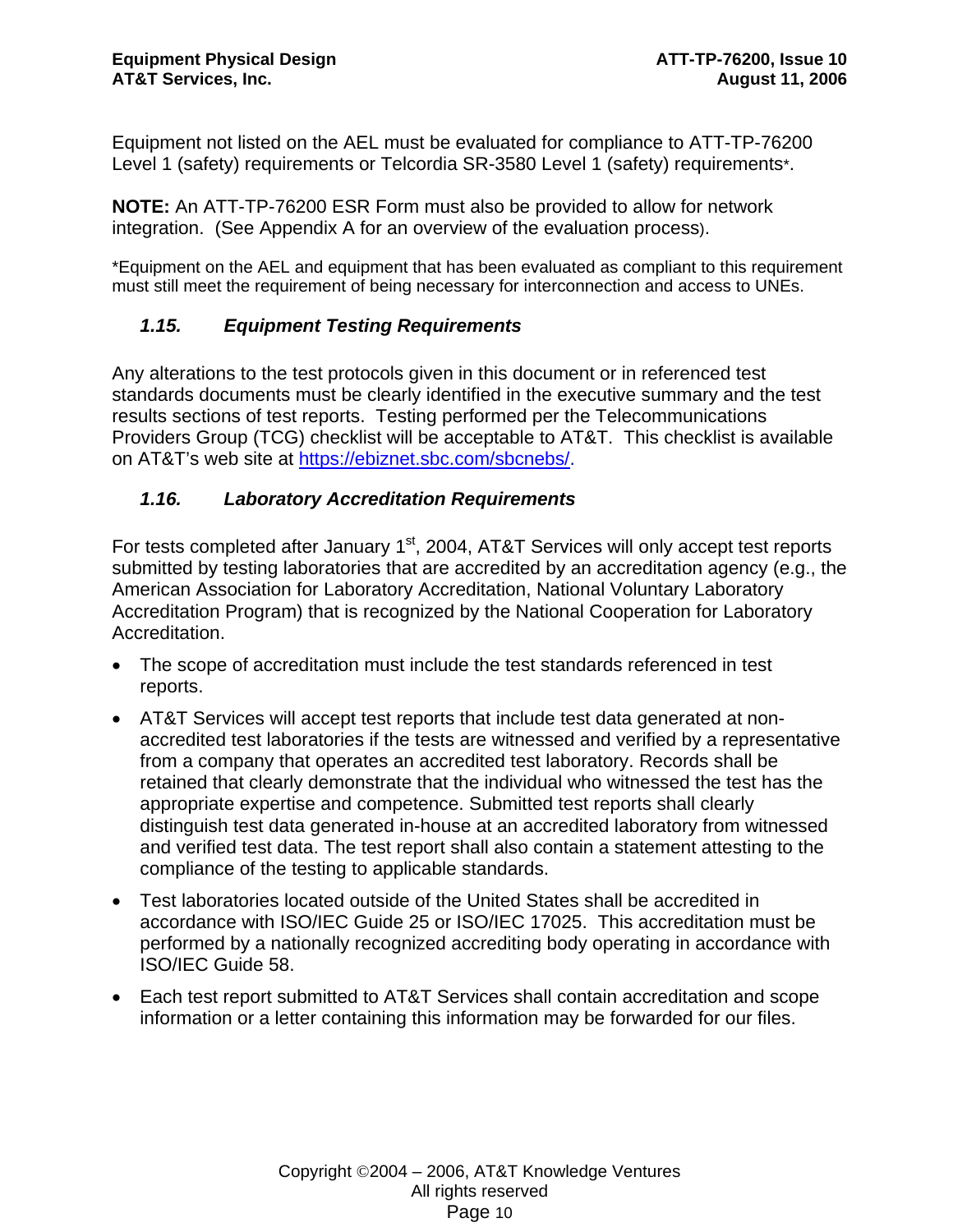# *1.17. Additional AT&T Services Requirements*

The following is for notification purposes only. Refer to the directions given to obtain further information on these subjects. Verification of conformance to these subjects is not part of the evaluation process for this section.

# **Alarms**

- A. The AT&T Services Alarm Standards Technical Manual, BSP 801-601-900MP, is the official repository of standard alarm information for all network elements (NE) deployed within the AT&T Local Exchange Carriers' (AT&T LEC) network of central offices and remote locations, exclusive of switching equipment. Specifically, this document includes, but is not limited to, concepts and philosophies, interconnect methodologies and alarm details, as related to the alarm monitoring of transmission equipment, loop equipment, power equipment and building or environmental equipment. This document is available to equipment manufacturers which have nondisclosure contracts with AT&T at the AT&T Services Extranet web site. Questions regarding access to this web site should be referred to the vendor's local AT&T Services contacts. All others should reference the requirements for alarms found in Section 4.4 of TP76450.
- B. Prior to the installation of any network equipment into an AT&T LEC location, and, as part of the Approval For Use (AFU) process, all such equipment shall be reviewed by the Alarm Standards Committee to ensure that it meets the minimum alarm requirements set forth in the afore mentioned ATT 801-601-900 and/or TP76450.
- C. All manufacturers submitting network equipment for review and consideration should pay specific attention to Section 4.4 of TP76450 for minimum alarm and interconnection requirements.

# **Synchronization**

Equipment approved for use in the AT&T LEC network must be compliant to AT&T Services Synchronization standards. These requirements are contained in the AT&T Services document *AT&T* Services *Basic Synchronization Requirements for Network Elements* (does the doc have a number that can be searched for?). . Information on AT&T Services synchronization requirements can be found on the AT&T Services Common Systems Extranet web site or contact the company representative.

# **Placement and Interconnection Standards**

Other AT&T Services physical and functional requirements pertaining to new equipment placement in and connection to AT&T facilities (e.g., dc power, cable routing and connections, etc.) are contained in TP 76450. This document may be obtained from the AT&T Services internet web site at https://ebiznet.sbc.com/sbcnebs/.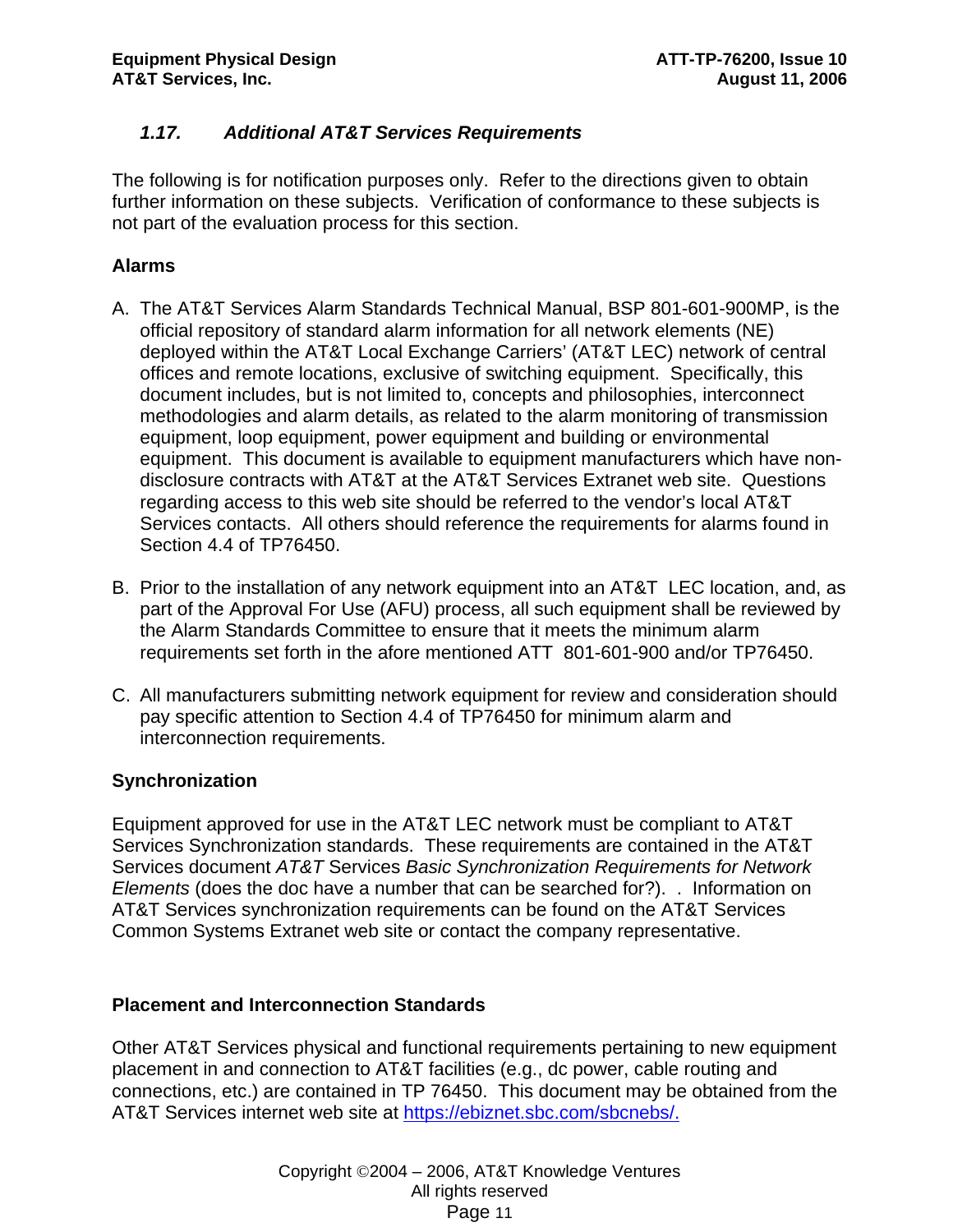# *1.18. Applicability of Other Publications*

All or part of a product's requirements and objectives may be contained in other technical publications for some subjects. Unless otherwise stated in the text of this section all references to other publications are to their most current issue. AT&T requires compliance to Telcordia GR-63-CORE Issue 3 and GR-1089-CORE Issue 4.

# *1.19. Reasons for Reissue*

# ISSUE 9:

The contents of this section are revised according to business objectives and the evolution of technology. The Reason for Reissue part of this section identifies the changes made to this document when it is revised.

- a) Alignment with new GR-63-CORE, ISSUE 3 requirements. Specifically changed are:
	- Paragraph 6.3 Heat Dissipation
	- Paragraph 8.3 Fan Filter requirements
	- Paragraph 10.5 Fire Spread

b) Alignment with new GR-1089-CORE, ISSUE 4 requirements. Specifically changed are:

- Paragraph 2.1, GR-1089-CORE, Issue 4 exceptions detailed
- Paragraph 2.6 B, Lightning and AC Power Faults revised

c) Other document changes

- Section 12 revised to address new requirement for reporting GR-78-CORE conformance.
- Old Section 12, new Section 13 added section for new outside plant enclosure requirements.
- Paragraph 13.4.1 added
- Paragraph 15.7 Form ESR-003-OSP revised to include GR-49 reference for enclosures.
- Section 16.4, A 7 and A8 added
- Paragraph 16.4.1 Fast Track Report Added
- Section 16.5 Letter of Attestation revised to include deployment locations and new restrictions on use (embedded protectors).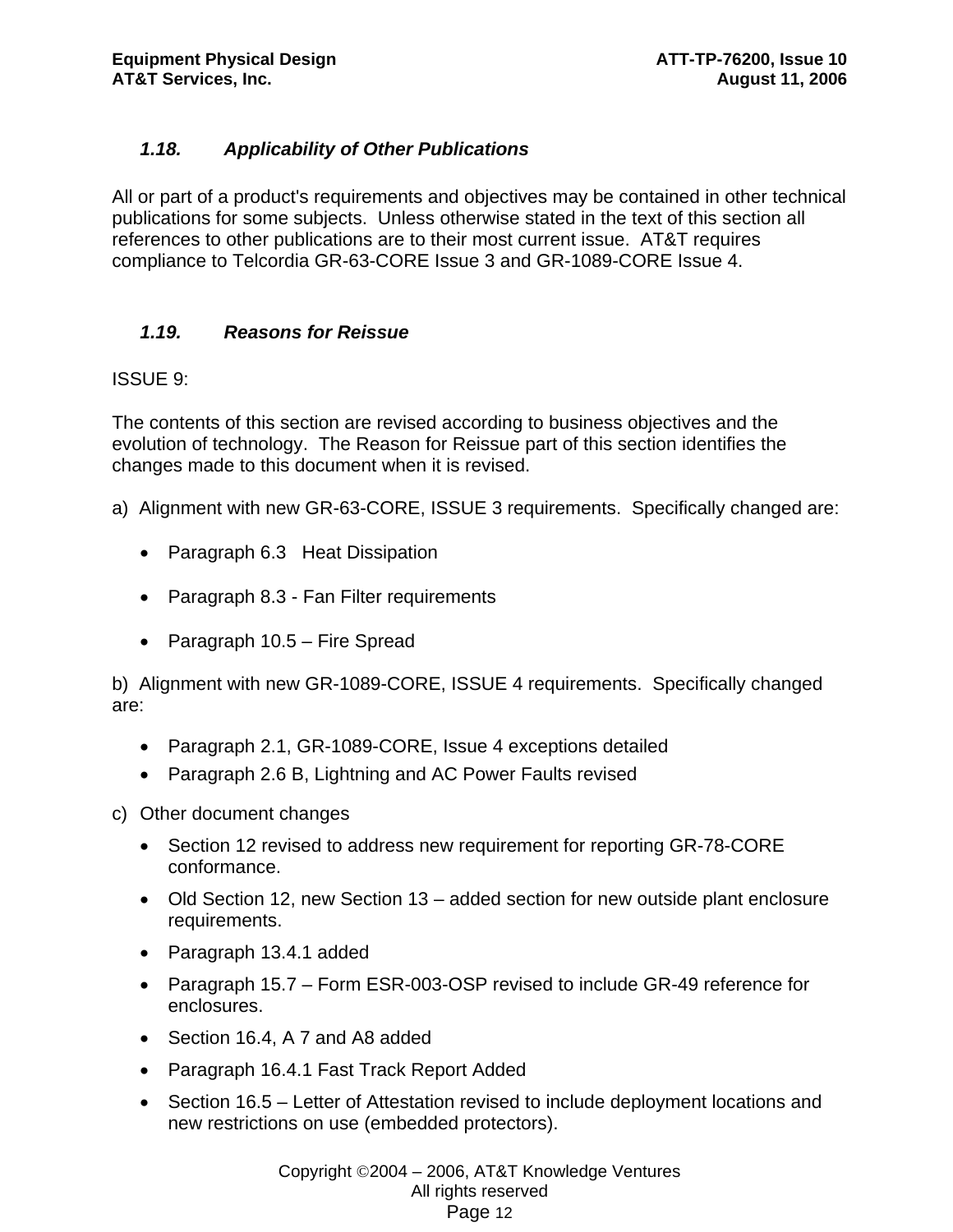ISSUE 10

- Requirement 2.1 revised
- Requirement 6.3.A.4 revised.
- Requirement 6.3.D.4 revised.
- First paragraph Section 7 moved and revised.
- Requirement 16.4.B.5 added
- Form 16.4.1 revised

# *1.20. Effective Date of this Issue*

Compliance to new or modified requirements added to this issue of ATT-TP-76200 or added to GR-63-CORE, Issue 3 or GR-1089-CORE, Issue 4 will be accepted immediately and will be required for any equipment tests completed after 1/1/2007, except where otherwise expressly noted in this document.

# *1.21. Comments*

*Comments or questions regarding the content of this section should be directed to:* 

Bon Pipkin Associate Director – Common Systems Equipment Standards Group 2600 Camino Ramon, Room 4S450H San Ramon, CA 94583 bp2318@att.com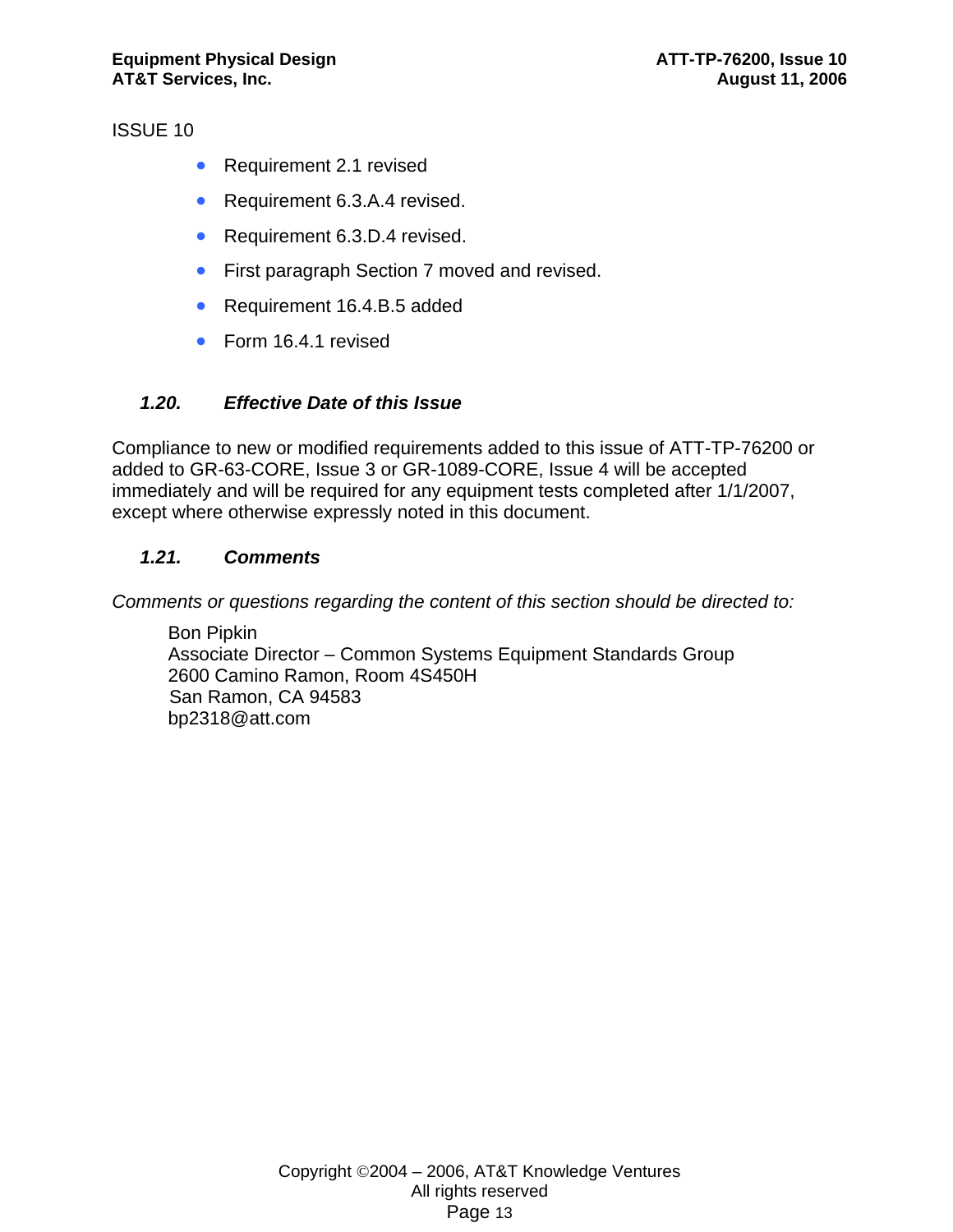# **2. ELECTROMAGNETIC COMPATIBILITY**

# *2.1. GR-1089-CORE*

The electromagnetic compatibility and electrical safety requirements for equipment products located in Central Offices and Mission Critical Data Rooms are stated in Telcordia publication GR-1089-CORE, Issue 4, June 2006, Electromagnetic Compatibility and Electrical Safety Generic Criteria for Network Telecommunications Equipment. The electromagnetic compatibility and electrical safety requirements for equipment products located in the outside plant (OSP)., including customer premises are stated in Telcordia publication GR-3108-CORE, Issue 1, July 2004, Generic Requirements for Network Equipment in the Outside Plant

AT&T has adopted GR-1089, Issue 4 with the following exceptions:

AT&T has not adopted Section 4.8, Criteria for Equipment Interfacing With Agreed Primary Protection. Equipment with agreed protection may be considered on a case-bycase basis. However, it is our expectation that equipment be designed to operate with carbon block protectors a described in GR-1089, Section 4.2.1.

For Equipment With Integrated Protection (EIPP), equipment with field serviceable integrated primary protection, must be equipped with High Voltage Limiting gas tube protection as specified in GR-974.

Equipment containing primary protection other than a high voltage limiting gas tube will be considered on a case-by-case basis.

# *2.2. Equipment Type*

The product supplier shall determine the Equipment Type and record the appropriate numerical equipment Type in the Y Column of form ESR-001, ESR-002, ESR-003-CO, ESR-003-NCO, ESR-003- OSP or ESR-ANC. To determine the Equipment Type, refer to GR-1089-CORE, Appendix B for all equipment. GR-1089-CORE provides guidelines for applying the aforementioned electromagnetic compatibility requirements. Application of the various criteria is a function of the type of equipment under consideration, its connection to the telecommunications network and the intended location of the equipment.

# *2.3. Electromagnetic Interference*

A. Central Office Equipment shall meet the radiated emission requirements stated in section 3.2 of GR-1089-CORE.

B. Outside Plant Equipment shall meet the radiated emission requirements stated in section 5.2.3 of GR-3108-CORE.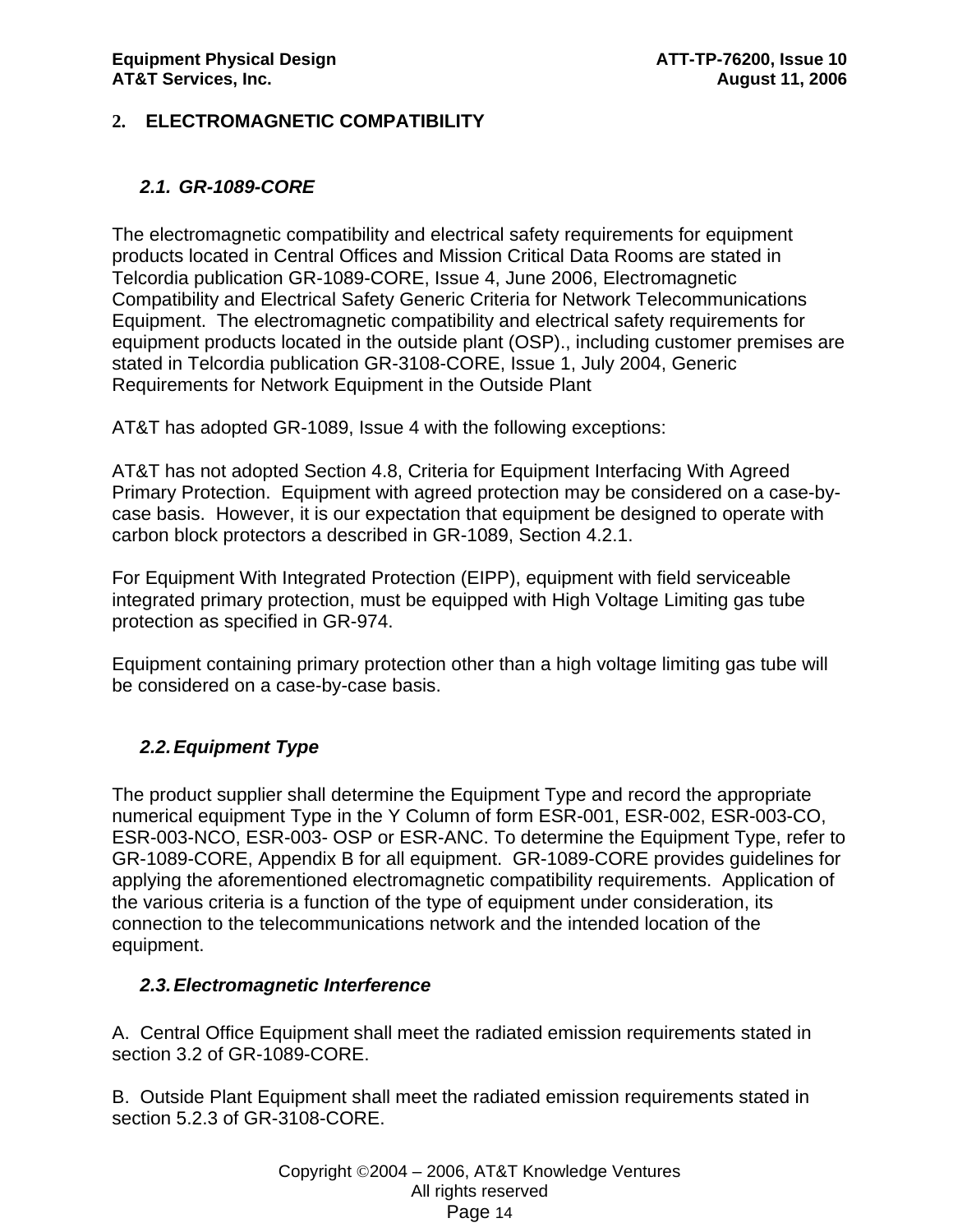C. Mission Critical Data Room equipment shall meet the applicable radiated emission requirements stated in section 3.2 of GR-1089-CORE (See Form ESR-002).

# *2.4. Conducted Emissions*

A. Central Office Equipment shall meet the conducted emission requirements stated in section 3.2 of GR-1089-CORE.

B. Outside Plant Equipment shall meet the conducted emission requirements stated in section 5.2.3 of GR-3108-CORE.

C. Mission Critical Data Room equipment shall meet the applicable conducted emission requirements stated in section 3.2 of GR-1089-CORE (See Form ESR-002).

# *2.5. Immunity*

A. Central Office Equipment shall meet the immunity requirements stated in section 3.3 of GR-1089-CORE.

B. Outside Plant Equipment shall meet the immunity requirements stated in section 5.2.3 of GR-3108-CORE.

C. Mission Critical Data Room equipment shall meet the applicable immunity requirements stated in section 3.3 of GR-1089-CORE (See Form ESR-002).

# *2.6. Lightning and AC Power Faults*

A. Central Office Equipment shall meet the applicable lightning and ac power fault requirements stated in sections 4 of GR-1089-CORE.

B. Outside Plant Equipment shall meet the applicable lightning and ac power fault requirements stated in section 5.2.4 of GR-3108-CORE. The equipment's Port Type shall be determined using GR-1089, Appendix B.

C. Mission Critical Data Room equipment shall meet the applicable lightning and ac power fault requirements stated in sections 4 of GR-1089-CORE (See Form ESR-002.

# *2.7. Steady State Power Induction*

A. Central Office Equipment shall meet the steady state power induction requirements stated in section 5 of GR-1089-CORE.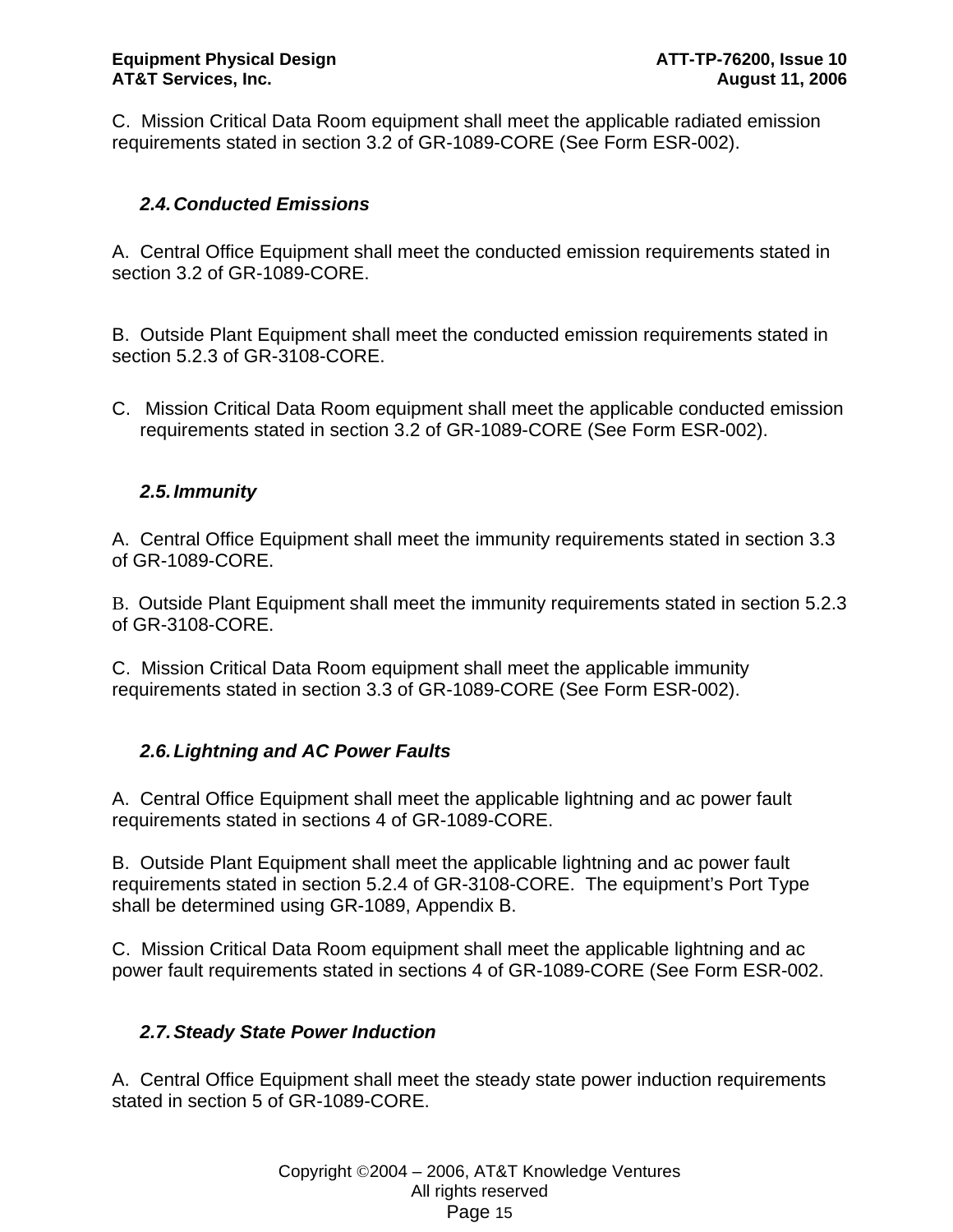B. Outside Plant Equipment shall meet the steady state power induction requirements stated in section 5.2.5 of GR-3108-CORE.

C. Mission Critical Data Room equipment shall meet the applicable steady state power induction requirements stated in sections 5 of GR-1089-CORE (See Form ESR-002.

# *2.8. Electrical Safety Criteria*

A. Central Office Equipment shall meet the electrical safety requirements stated in section 7 of GR-1089-CORE.

B. Outside Plant Equipment shall meet the steady state power induction requirements stated in section 5.2.7 of GR-3108-CORE.

C. Mission Critical Data Room equipment shall meet the applicable electrical safety requirements stated in sections 7 of GR-1089-CORE (See Form ESR-002.

# *2.9. DC Potential Difference*

A. Central Office Equipment shall meet the dc potential difference requirements stated in section 6 of GR-1089-CORE.

B. Outside Plant Equipment shall meet the dc potential difference requirements stated in section 5.2.6 of GR-3108-CORE.

# **3. ACOUSTIC NOISE**

A. Central Office, CEVs, Huts and Customer Premises equipment shall meet the acoustic noise requirements stated in section 4.6 of GR-63-CORE, Issue 3.

B. OSP Class 2 & 3 equipment will conform to Section 3.29 of GR-487-CORE when installed in cabinets.

# **4. ELECTROSTATIC DISCHARGE (ESD) and ELECTRICAL FAST TRANSIENTS (EFT)**

A. Equipment deployed in the central office and Outside Plant shall meet the requirements in this section.

B. Equipment deployed in a Mission Critical Data Room shall meet the applicable Electrostatic Discharge requirements stated in section 2 of GR-1089-CORE, ISSUE 4 (See Form ESR-002).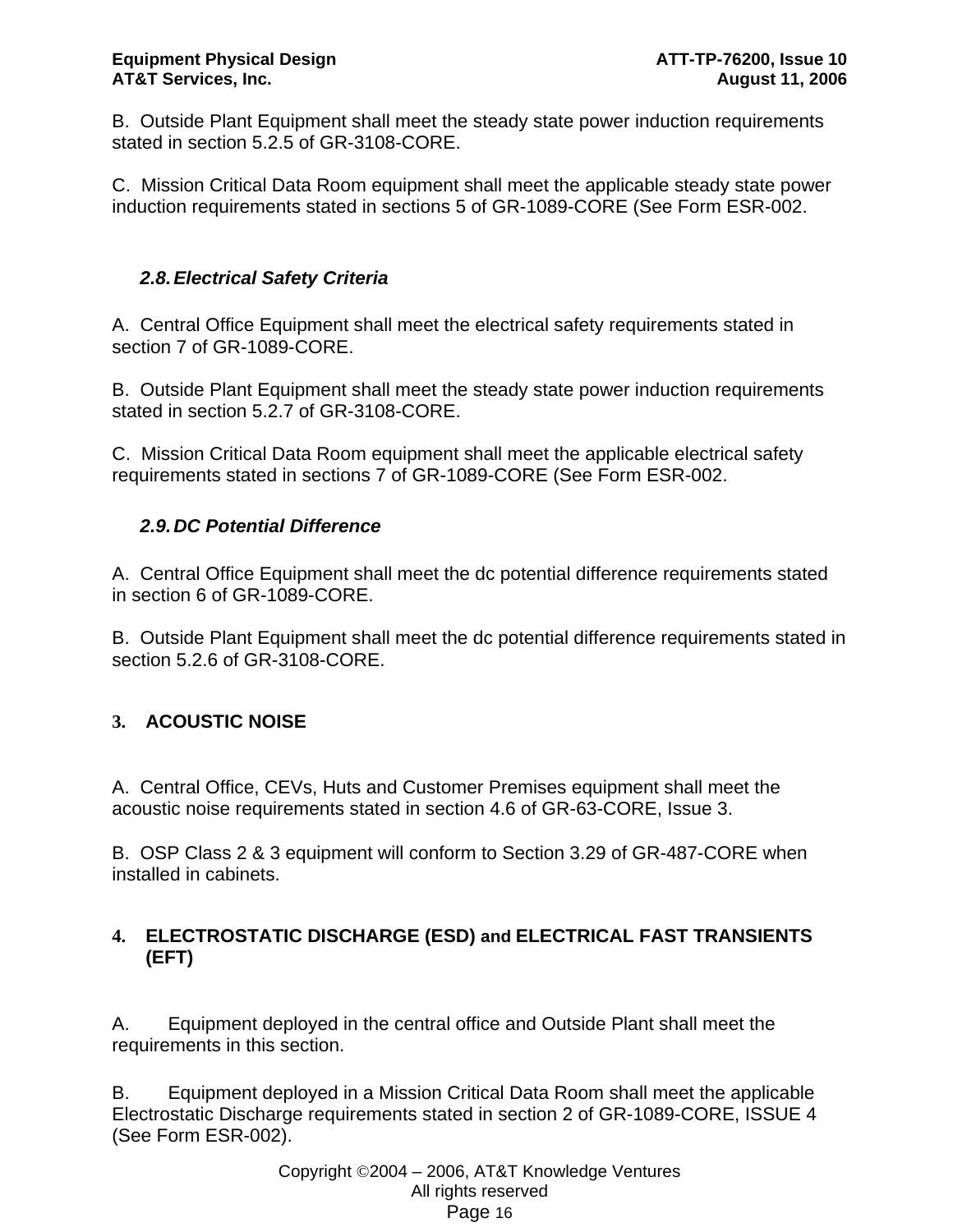# *4.1. ESD Immunity Criteria*

Equipment shall meet the ESD immunity criteria requirements for normal operation and be tested for installation and repair objectives according to section 2.1.2 (ESD Immunity Criteria) of Telcordia's GR-1089-CORE, ISSUE 4 document. All tests shall be conducted as described in section 2.1.4 of GR-1089 and IEC Publication 61000-4-2.

### *4.2. Special Requirements and Maintenance Information*

Any additional equipment-specific requirements in paragraph 2.1.2.4 of GR-1089-CORE, ISSUE 4 shall be described in the report.

# *4.3. Electrical Fast Transient (EFT)*

A. Equipment shall be tested in accordance with section 2.2 of Telcordia's GR-1089- CORE, ISSUE 4 document with tests conducted as described in section 2.2.1.

B. Equipment deployed in a Mission Critical Data Room shall meet the applicable Electrical Fast Transient requirements stated in section 2.2 of GR-1089-CORE, ISSUE 4 (See Form ESR-002).

# **5. GROUNDING**

A. Equipment deployed in the central office and Outside Plant shall meet the requirements in this section.

B. Equipment deployed in a Mission Critical Data Room shall meet the applicable Grounding requirements stated in section 9 of GR-1089-CORE, ISSUE 4 (See Form ESR-002).

# *5.1. Bonding and Grounding Requirements*

Structures, equipment and power systems submitted for evaluation shall meet applicable Bonding and Grounding requirements of section 9 of GR-1089-CORE, Issue 4. . For Ancillary reviews, only the short circuit test data of section 9.10 is required.

# **6. THERMAL**

# *6.1. Temperature and Humidity Requirements*

A. Indoor Thermal Environments

Network equipment located in structures with a controlled environment (central offices, huts, CEVs, etc.) must conform to requirements in Section 4.1 of GR-63-CORE, Issue 3.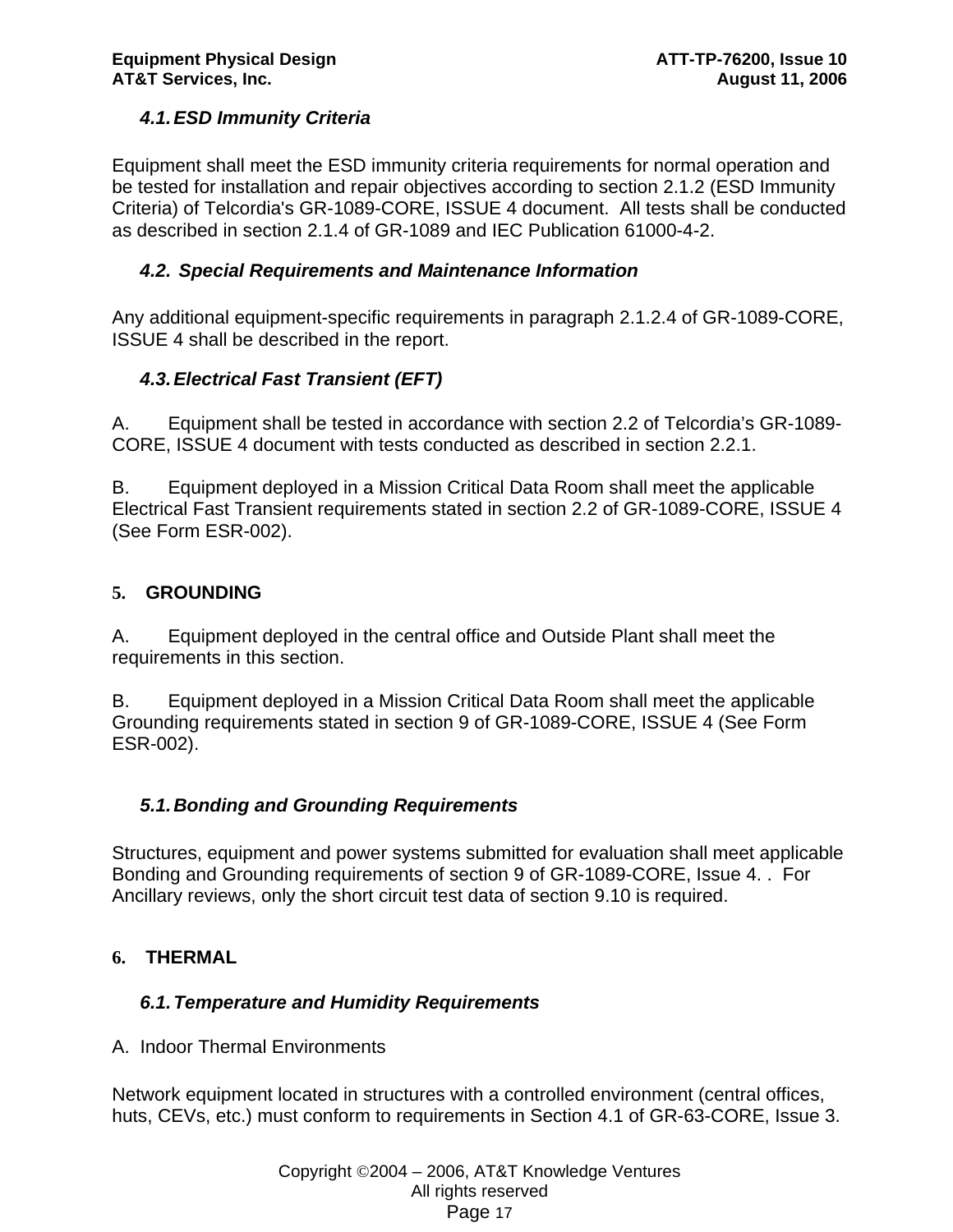### B. Protected Outdoor Thermal Environments

Equipment intended for deployment in enclosures with an uncontrolled environment (e.g. remote cabinets without active temperature controls) must conform to requirements in Sections 4.2 through 4.5 of Telcordia GR-3108-CORE, Issue 3.

### C. Unprotected Outdoor Thermal Environment

Electronic equipment that is mounted and deployed as an integral part of an OSP enclosure shall be tested as a unit with enclosure and electronics configured as intended for deployment. The equipment must conform to requirements in Telcordia GR-3108- CORE, Sections 4.2 through 4.5. However, the test methodology of Section 4.5 shall be revised so that the high temperature setting of  $65^{\circ}$ C (149 $^{\circ}$ F) is adjusted to be 46 $^{\circ}$ C (115°F) plus solar loading. Solar loading shall be calculated per GR-487-CORE, Section 3.26.

D. Mission Critical Data Room Thermal Environments

Equipment intended for deployment in Mission Critical Data Rooms must be tested to Operating Conditions for criteria [72, 73] in Telcordia GR-63-CORE, ISSUE 3.

**NOTE**: Requirements other than those contained in this document may apply to auxiliary hardware used in an uncontrolled environment including, power supplies and batteries.

#### *6.2. Altitude*

A. Central Office Equipment shall meet the altitude requirements and objective stated in section 4.1.3 of Telcordia publication GR-63-CORE, Issue 3.

B Outside Plant Equipment shall meet the altitude requirements and objective stated in section 6.3 of Telcordia publication GR-3108-CORE, Issue 3.

C. Not applicable to Mission Critical Data Room Equipment.

#### *6.3. Heat Dissipation*

- A. Central Office Equipment
	- 1) The normal continuous duty heat dissipated (in Watts) by the equipment shall be stated on ATT-TP-76200 form ESP-001 or ESP-002 form for individual units and maximum configured systems, if applicable. Heat dissipation is usually considered the power draw by equipment minus work accomplished by equipment and the value can be calculated or measured by the manufacturer. Manufacturer shall refer to Telcordia GR-3028 Section 6. Equipment Specifications for determining heat dissipation data for products and information reported as required under equipment data reporting. ATT-TP-76200 Form ESP-001 or ESP-002 is to be used for reporting to AT&T Services in place of form referred to in GR-3028 Appendix F.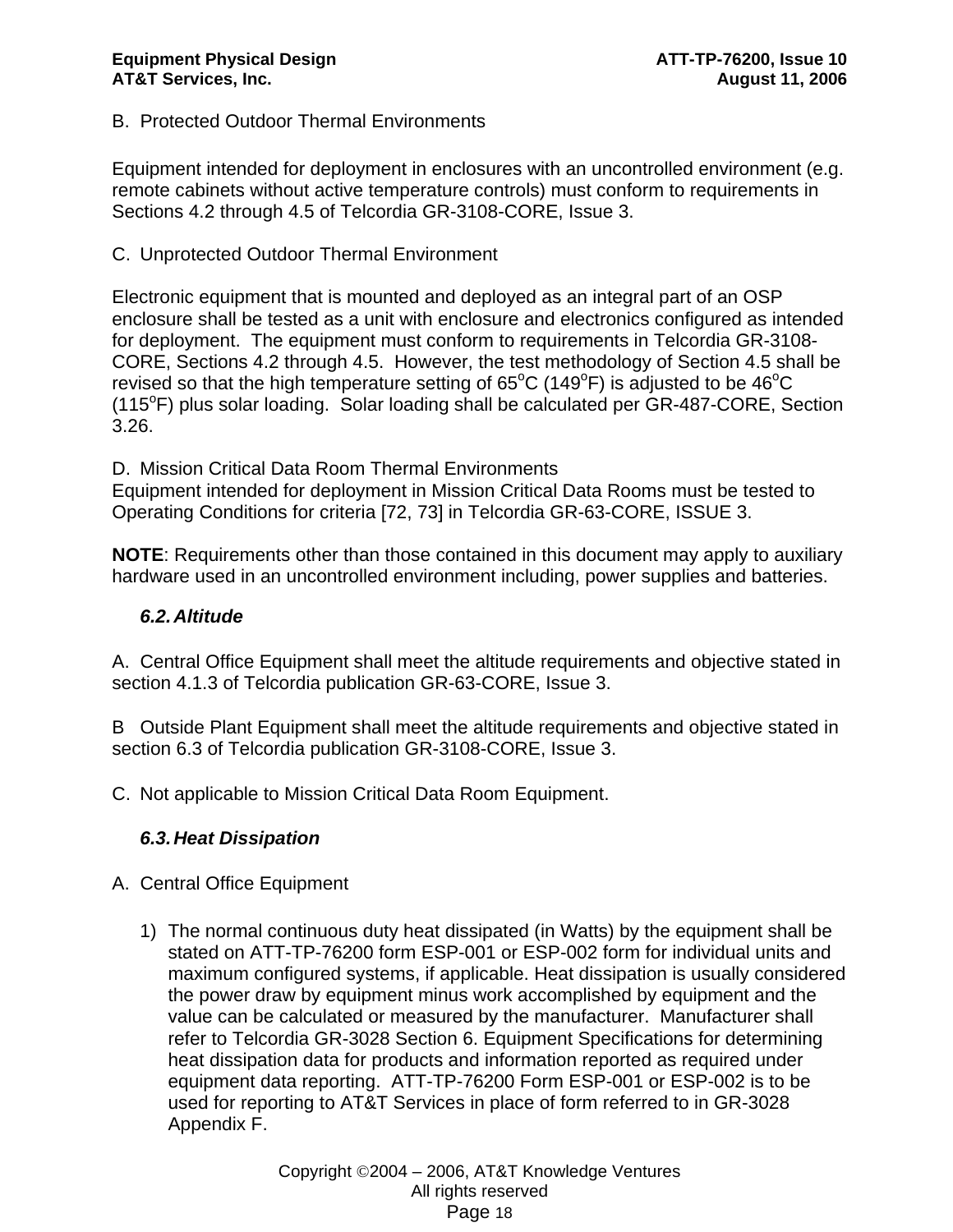- 2) Manufacturer shall state **Yes** for item 6.3B (2) on Form ESR-002 if product is electric motor fan forced cooled or **No** if product is convection cooled or cooled by other than fan forced cooling design. Other cooling methods shall be explained with a statement included as attachment to form ESP-001/002.
- 3) Equipment cooling scheme in central offices typically has cooling air inlet in front face of equipment and heat exhaust to back or top of equipment, per GR-3028 EC Cooling Class F1-R3. The equipment cooling class with bottom-front inlet air to rear-top exhaust shall be AT&T Services' preferred configuration for all fan forced cooled products\*. Manufacturer shall state **Yes** for item 6.3B (3) on Form ESR-002 if cooling air flow of your product adheres to this cooling scheme. Heat exhaust to side(s) or front of equipment either as primary or secondary paths requires answering this question with a **No**.

\*NOTE: *Equipment cooling airflow designs other than front to rear/top will be considered by AT&T* Services*; however, those products will be considered on a case by case basis and may require deployment restrictions or equipment revisions prior to deployment.*

4) Equipment surfaces that face aisle or where normal maintenance functions are performed shall comply with requirements stated in R4-22 of paragraph 4.1.7 Surface Temperature. All equipment surfaces that personnel may be exposed to shall be within limits shown in Table 4-6. For equipment that has demonstrated conformance to the Surface Temperature requirements manufacturer shall state **YES** for item 6.3B (4) on form ESR-002. If equipment has not been tested or does not conform, manufacturer shall state **NO.**

|                  | Permitted Temperature ( °C ) as a Function of<br><b>Exposure Time</b>     |                      |  |  |
|------------------|---------------------------------------------------------------------------|----------------------|--|--|
| <b>Materials</b> | Unintentional Contact or<br>Parts Held for Short Periods<br>in Normal Use | <b>Prolonged Use</b> |  |  |
| <b>Metals</b>    | 55                                                                        | 48                   |  |  |
| Nonmetals        |                                                                           | 48                   |  |  |

| Table 4-6              |
|------------------------|
| (From Telcordia GR-63) |

B. Outside Plant Equipment – Class 1, 2, & 3 Environments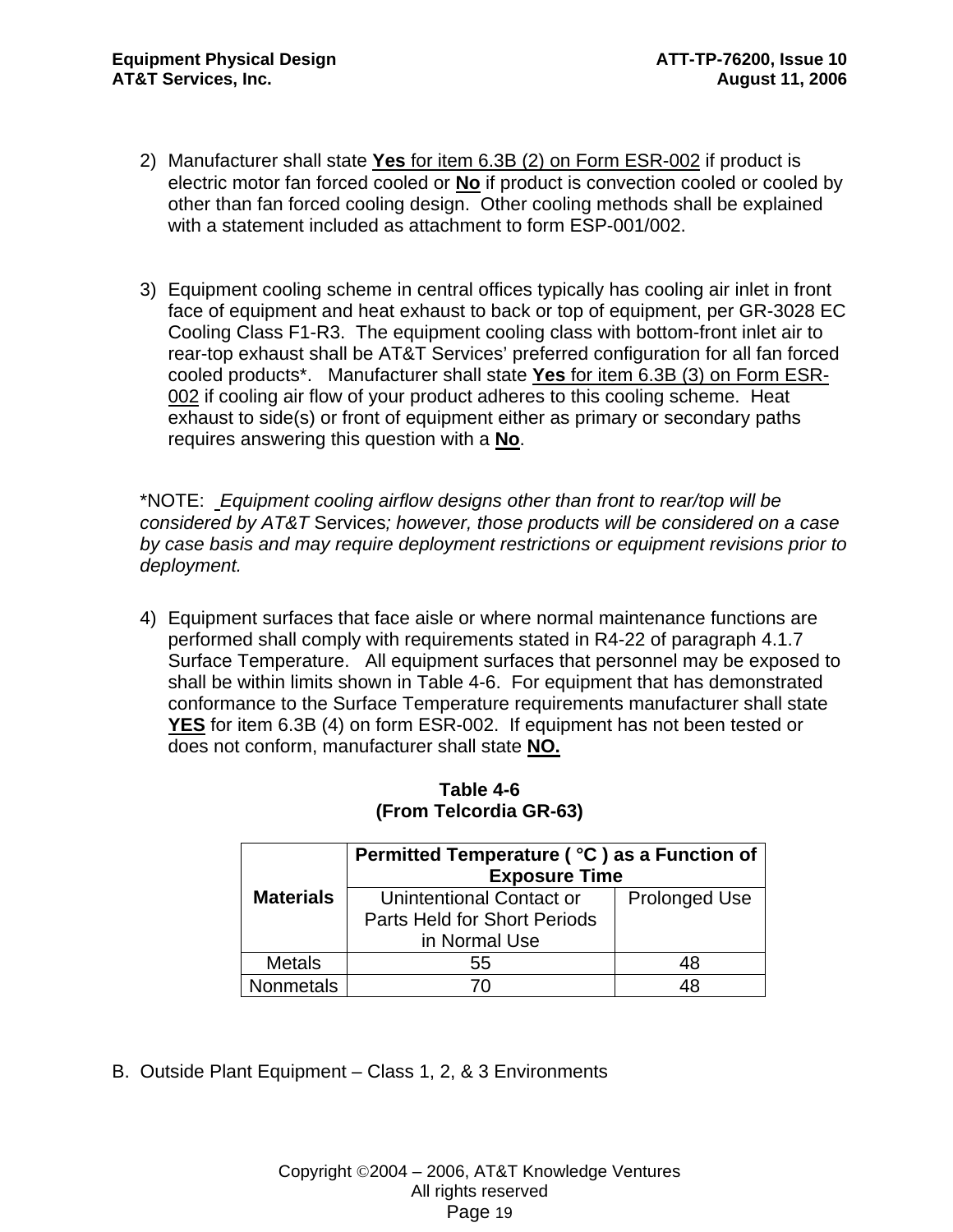Heat dissipation data for GR-3108 Class 1, 2, or 3 outside plant equipment as required under paragraph 4.1 Heat Dissipation and Heat Characteristics are to be reported on ATT-TP-76200 Forms ESP-001 or ESP-002.

- C. Outside Plant Equipment Unprotected Environment
- D. Mission Critical Data Room Equipment
	- 1) The normal continuous duty heat dissipated (in Watts) by the equipment shall be stated on ATT-TP-76200 form ESP-001 or ESP-002 form for individual units and maximum configured systems, if applicable. Heat dissipation is usually considered the power draw by equipment minus work accomplished by equipment and the value can be calculated or measured by the manufacturer. Manufacturer shall refer to Telcordia GR-3028 Section 6. Equipment Specifications for determining heat dissipation data for products and information reported as required under equipment data reporting. ATT-TP-76200 Form ESP-001 or ESP-002 is to be used for reporting to AT&T Services in place of form referred to in GR-3028 Appendix F.
	- 2) Manufacturer shall state **Yes** for item 6.3B (2) on Form ESR-002 if product is electric motor fan forced cooled or **No** if product is convection cooled or cooled by other than fan forced cooling design. Other cooling methods shall be explained with a statement included as attachment to form ESP-001/002.
	- 3) Equipment cooling scheme in Data Rooms typically has cooling air inlet from raised floor tiles in front of or underneath equipment and heat exhaust to back or top of equipment, per GR-3028 EC Cooling Class F1-R3 or B-T. The equipment cooling class with bottom-front inlet air to rear-top exhaust shall be AT&T Services' preferred configuration for all fan forced cooled products\*. Manufacturer shall state **Yes** for item 6.3B (3) on Form ESR-002 if cooling air flow of your product adheres to this cooling scheme. Heat exhaust to side(s) or front of equipment either as primary or secondary paths requires answering this question with a **No**.
	- 4) Same face temperature requirements as stated in TP76200 6.3 Heat Dissipation Central Office Equipment paragraph 4).

\*NOTE: *Equipment cooling airflow designs other than front to rear/top will be considered by AT&T* Services*; however, those products will be considered on a case by case basis and may require deployment restrictions or equipment revisions prior to deployment.*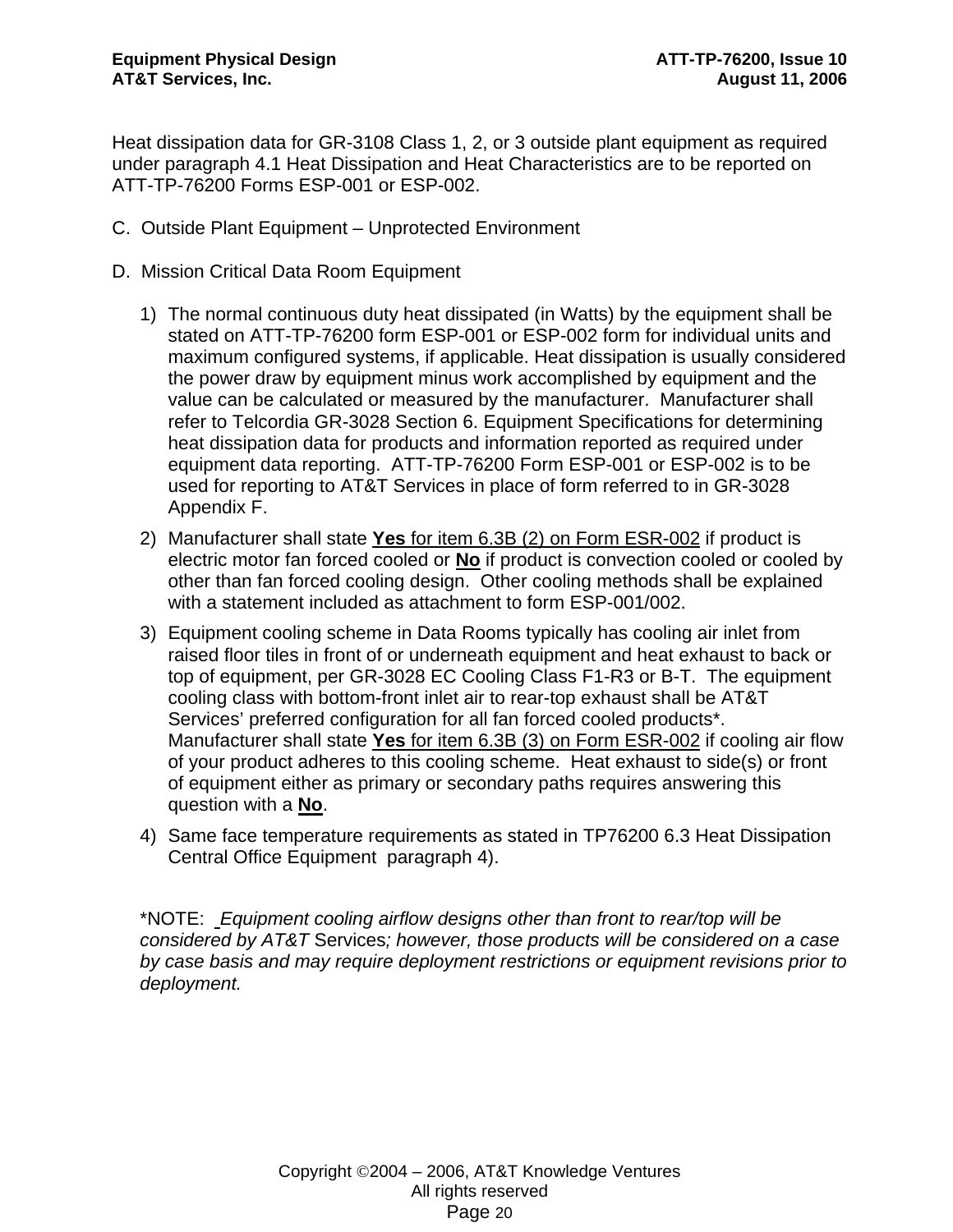# **7. DC POWER**

The following requirements are referenced from, but not limited to, the American National Standards Institute (ANSI) publication ANSI T1.315-2001 Test reports showing conformance to all objectives in GR-1089-CORE Section 10 will be accepted as demonstrating conformance to this Section (ATT-TP-76200 Section 7).

A. All network equipment deployed in Central Offices and Outside Plant shall be DC powered and meet the requirements in this section.

B. DC powered equipment deployed in a Mission Critical Data Room shall meet the applicable Power requirements in this section.

**NOTE:**AT&T Services has other DC Power requirements including but not limited to those referenced in ATT -TP-76450, Telcordia's GR-499-Core and GR-513-Core.

### *7.1. Noise Immunity*

Noise immunity tests in this section are based on the requirements outlined in ANSI T1.315-2001, section 5.5.1.

The equipment shall meet its operational requirements in the presence of the specified levels of electrical noise applied to the power-input terminals. The noise levels in Table 7-1 represent simulated noise from the dc power plant and include noise returned from the equipment under test. Wideband noise is defined as the Vrms in any 3 KHz frequency band from 10 KHz - 20 MHz. This test shall be performed on a plug-in, assembly, system or frame. A suggested test setup for performing this test is illustrated in Figure 7-1. The equipment supplier shall provide a report containing the test methods and results for the above requirement.

#### **Table 7-1**

#### **Test Levels for Noise Immunity**

| Voiceband C<br>Message dBrnC @<br>Peak-To-Peak<br>600 ohms<br>(mV) |     | Wideband<br>$(mV$ rms) |
|--------------------------------------------------------------------|-----|------------------------|
| 56                                                                 | 480 | 100                    |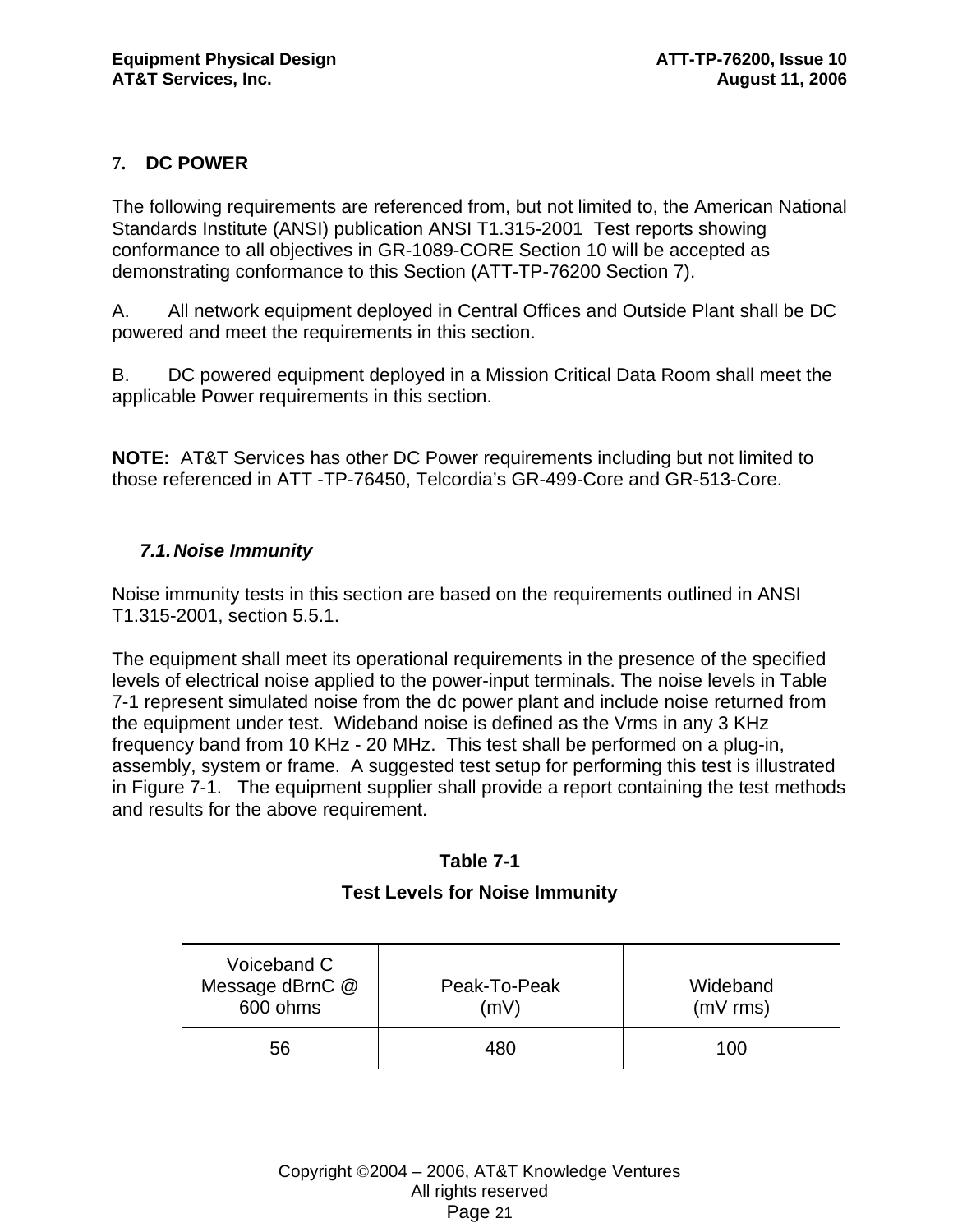

**Figure 7-1 Noise Immunity Test Setup** 

# *7.2. Transient Tests*

The tests in this section are based on the under voltage transient requirements outlined in ANSI T1.315-2001, section 5.4

A. The equipment shall not suffer damage when the waveform defined in Figure 7-2 is applied at the power input terminals of the equipment under test. Following application of the test waveform and return to the nominal 50 volts, the equipment shall automatically return to its operational specifications without manual intervention. For equipment with redundant power supplies, one power supply shall be disabled for this test. The equipment supplier shall provide a report containing the test methods and results for the above requirement.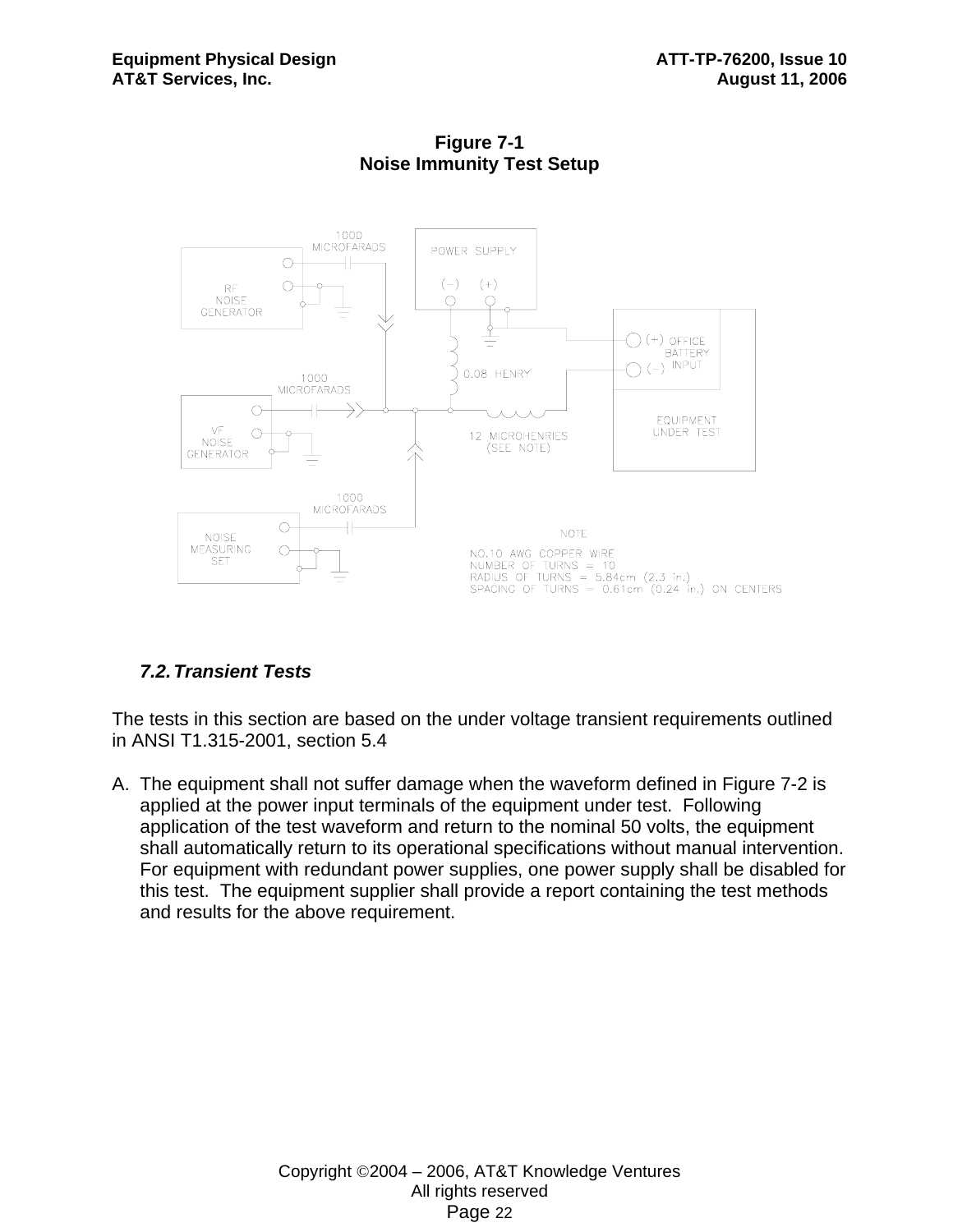

**Figure 7-2 Under Voltage Transient Waveform**

**Recommended Test Procedure:** The undervoltage transient can be generated with the test set up shown in Figure 7-3, which is taken directly from ANSI T1.315-2001. The switches SW1 and SW2 are solid state with switching times of 1 microsecond or less. The rise time for this transient is not critical as long as it is less than the specified rise time. The control for the switches must prevent both switches from being on at the same time. SW1 must be able to supply the EUT with its required operational current and both switches should be capable of supplying a peak current of 100A. If power supply B cannot sink a large value of current it must be preloaded to insure the input capacity of the power supply can be discharged rapidly.



**Figure 7-3 Undervoltage Transient Test Setup**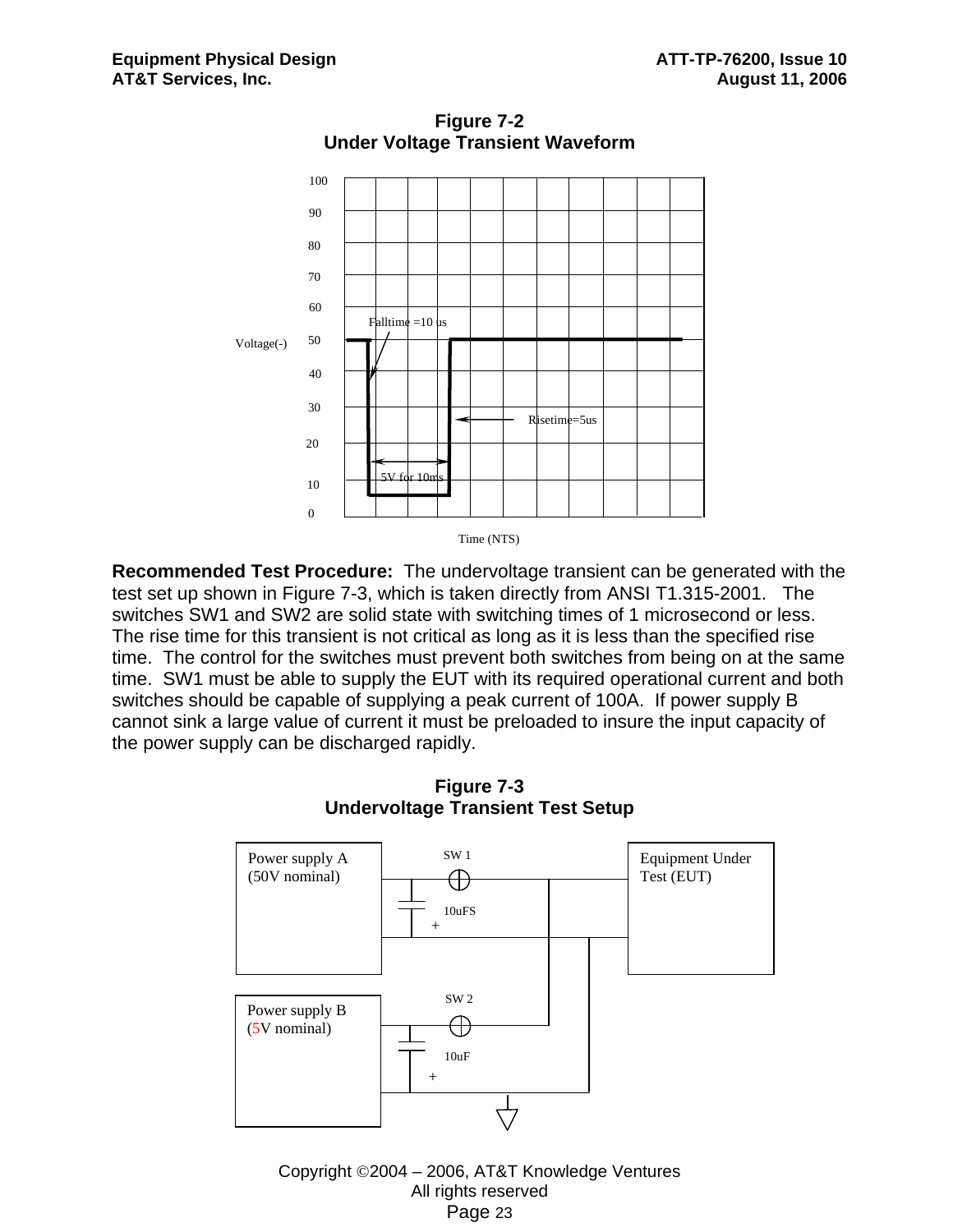B. The equipment shall meet its operational requirements during and following any single isolated over voltage transient applied between the power input terminals and having characteristics as shown in Figure 7-4. The duration of the over voltage transient shall be measured at an amplitude that begins and ends at a point midway between the 50V (nominal voltage) and 75V. The equipment supplier shall provide a report containing the test methods and results for the above requirement.





**Recommended Test Procedure:** The over voltage transient can be generated with the test set up shown in Figure 7-5 which is taken directly from ANSI T1.315. The switch SW1 is solid state with a switching time of 1 microsecond or less. The rise time for this transient is not critical as long as it is less than the specified rise time. The diode D1 isolates power supply A from power supply B. Diode D2 allows a fast rise time while controlling the fall time by capacitor C1.

Resistor R1 charges capacitor C1 to 75 volts during the 10 milliseconds that SW1 is closed. D1 must be capable of supplying the EUT with its required operation current. The value of C1 must be chosen experimentally and will depend on the input power. The nominal value of C1 is 1.6uF per watt of input power. The slope of the decay will be approximately linear and will depend on the EUT input current versus voltage characteristics over the 50V to 75V range. The duration of the fall time should be approximately 2.5ms.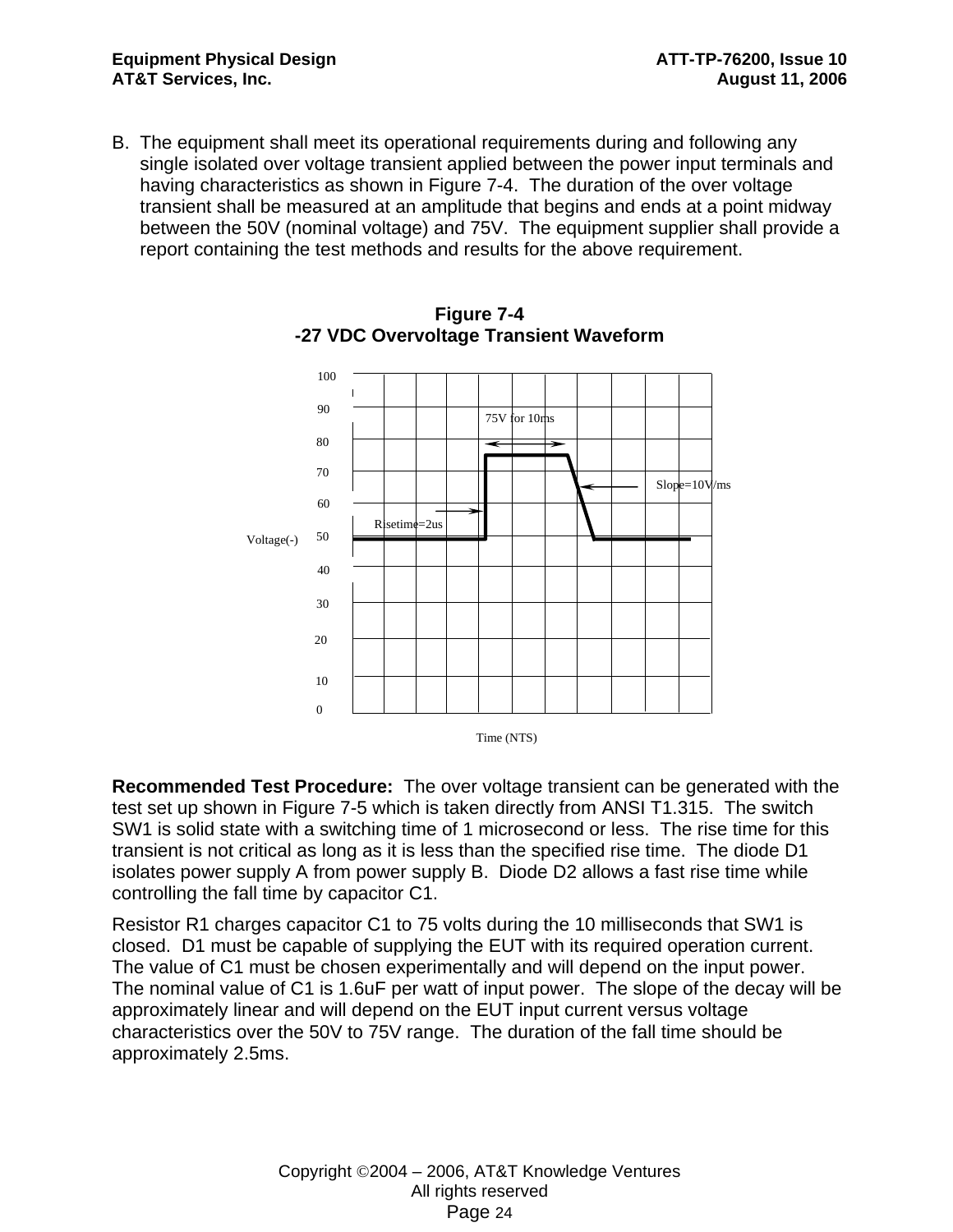

**Figure 7-5 Over Voltage Transient Test Setup** 

C. The equipment shall meet its operational requirements during and following the simulated operation of a current protection device (e.g., fuse or circuit breaker). A transient resulting from the operation of a protection device is depicted in the waveform of Figure 7-6. The waveform is applied to the power input terminals of the equipment. The equipment supplier shall provide a report containing the testing methods and results for the above requirement.



**Figure 7-6 Over Current Protection Device Transient Waveform**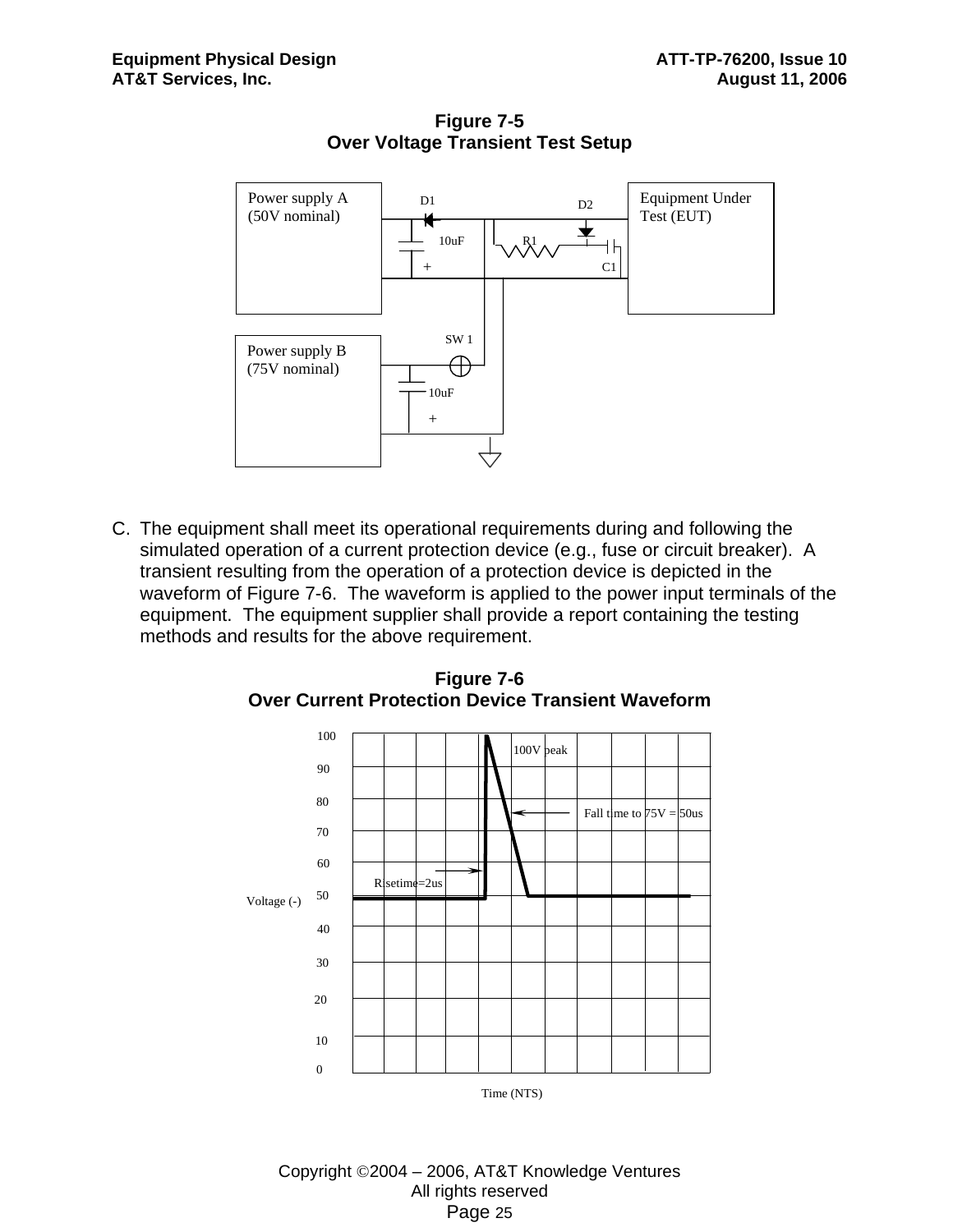**Recommended Test Procedure:** The over current protection device transient can be generated with the test set up shown in Figure 7-7 which is taken directly from ANSI T1.315. The over current protection (impulse) transient is produced by a surge generator with a rise time of 1.2 microseconds, fall time of 50 microseconds and a 1000 ampere short circuit current at 2000 volts. With the test set up shown, a 2000 V surge will produce a 50 V surge across the 0.5 ohm resistor and the surge will produce up to 100 A into the EUT. This test method is compatible with EUTs having input current up to 25 A by increasing the power supply voltage to compensate for the voltage drop across the resistor. A suitable inductor having a low dc resistance and a high dc current rating may be connected across the 0.5 ohm resistor to reduce the dc voltage drop. The inductor must not distort the impulse transient waveform.



**Figure 7-7 Over Current Protection Transient Test Setup** 

# *7.3. Current Drains*

- A. The List 1 current drain, for a maximum configuration of cards and shelves, shall be provided in amperes on the appropriate ESP form. List 1 drain is the average busyhour current at normal voltage and operating conditions.
- B. The List 2 current drain, for a maximum configuration of cards and shelves, shall be provided in amperes on the appropriate ESP form. List 2 drain is the peak current during emergency operating limits of the EUT and with normal operating conditions (no short circuits or other malfunctions).

# *7.4. Minimum Operating Voltage*

The tests in this section are based on the undervoltage requirements outlined in ANSI T1.315-2001, Section 5.2. Specify the minimum voltage at which the equipment remains fully operational and verify the equipment will recover to a fully operational state after losing power. A suggested test method is outlined below: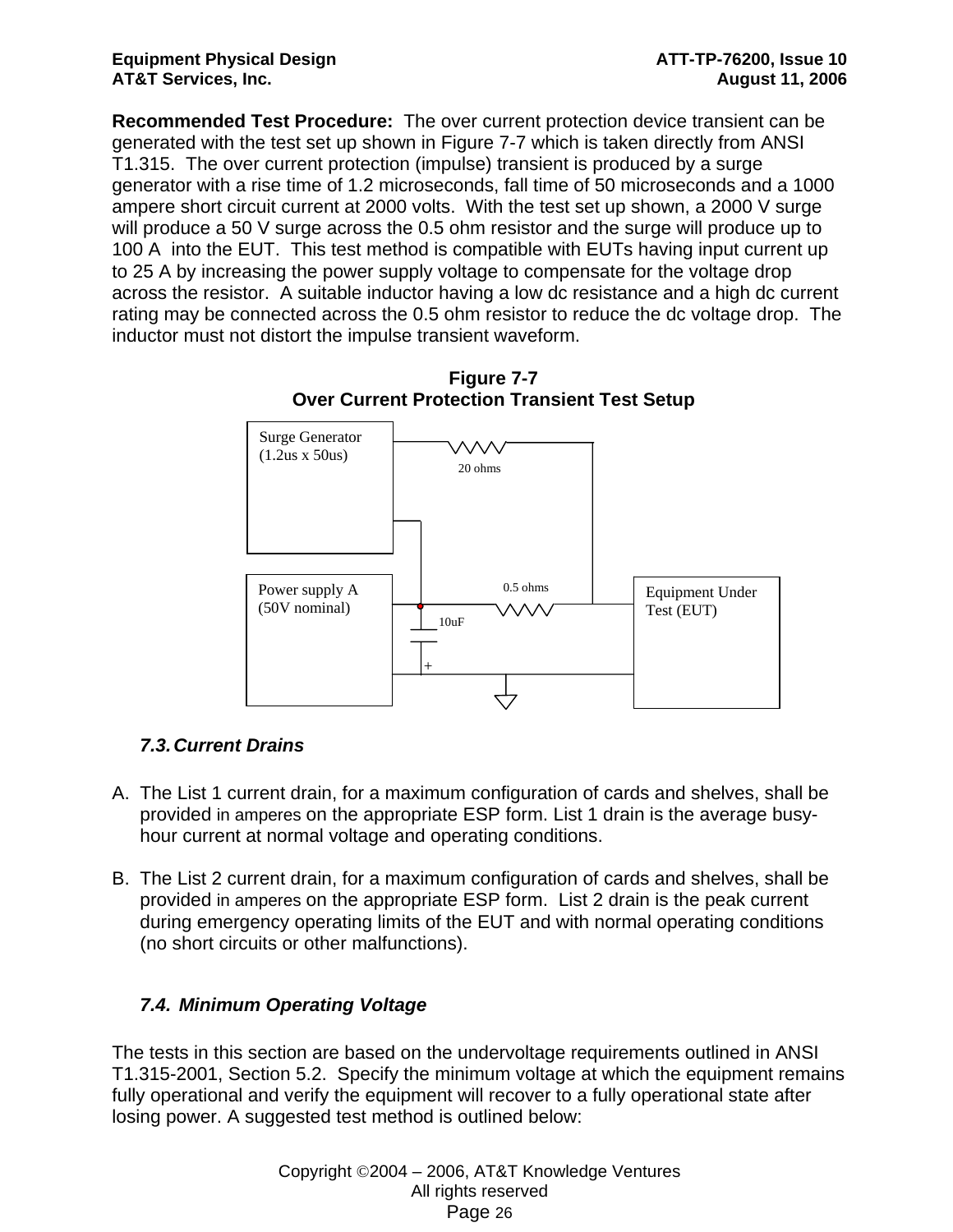- A. With maximum configurations of cards and shelves, apply 40V dc to the input terminals and verify normal operation of the equipment. Lower the input voltage by 1volt and hold for 30 seconds. Record the voltage, current drain and whether or not the equipment is operating normally.
- B. Continue to lower the input voltage in 1-volt increments as above until abnormal operation of the equipment is observed. Record the minimum voltage and associated current at which. The equipment remains fully operational. Enter the voltage and current on the ESP form
- C. Continue to lower the input voltage in 5-volt increments for 30 seconds at a time until reaching 0 volts. There must be no damage to equipment
- D. Return the input voltage to 48 volts. The equipment must restart without manual intervention and return to normal operation within 30 minutes.

# **8. AIRBORNE CONTAMINANTS**

# *8.1. Controlled Environments*

Equipment intended for installation in controlled environment spaces shall meet the Airborne Contaminants requirements for indoor equipment as stated in section 4.5 of GR-63-CORE, Issue 3.

A. Central Office Equipment shall conform to the MFG test performed for 14 days as detailed in Telcordia GR-63, Issue 3.

B. Mission Critical Data Room Equipment shall conform to the MFG test performed for 10 days as detailed in Telcordia GR-63, Issue 3.

# *8.2. Uncontrolled Environments (OSP)*

Equipment intended for use in outdoor air environments (i.e., cabinets installed on pads or poles) with no filtration shall meet the Airborne Contaminants requirements for outdoor equipment as stated GR-3108-CORE, Section 6.4. The MFG test shall be performed for 14 days for all environmental class locations.

# *8.3. Fan Filter Requirements*

A. Central Office Equipment shall conform to the fan filter requirements contained in GR-63\_CORE, Issue 3.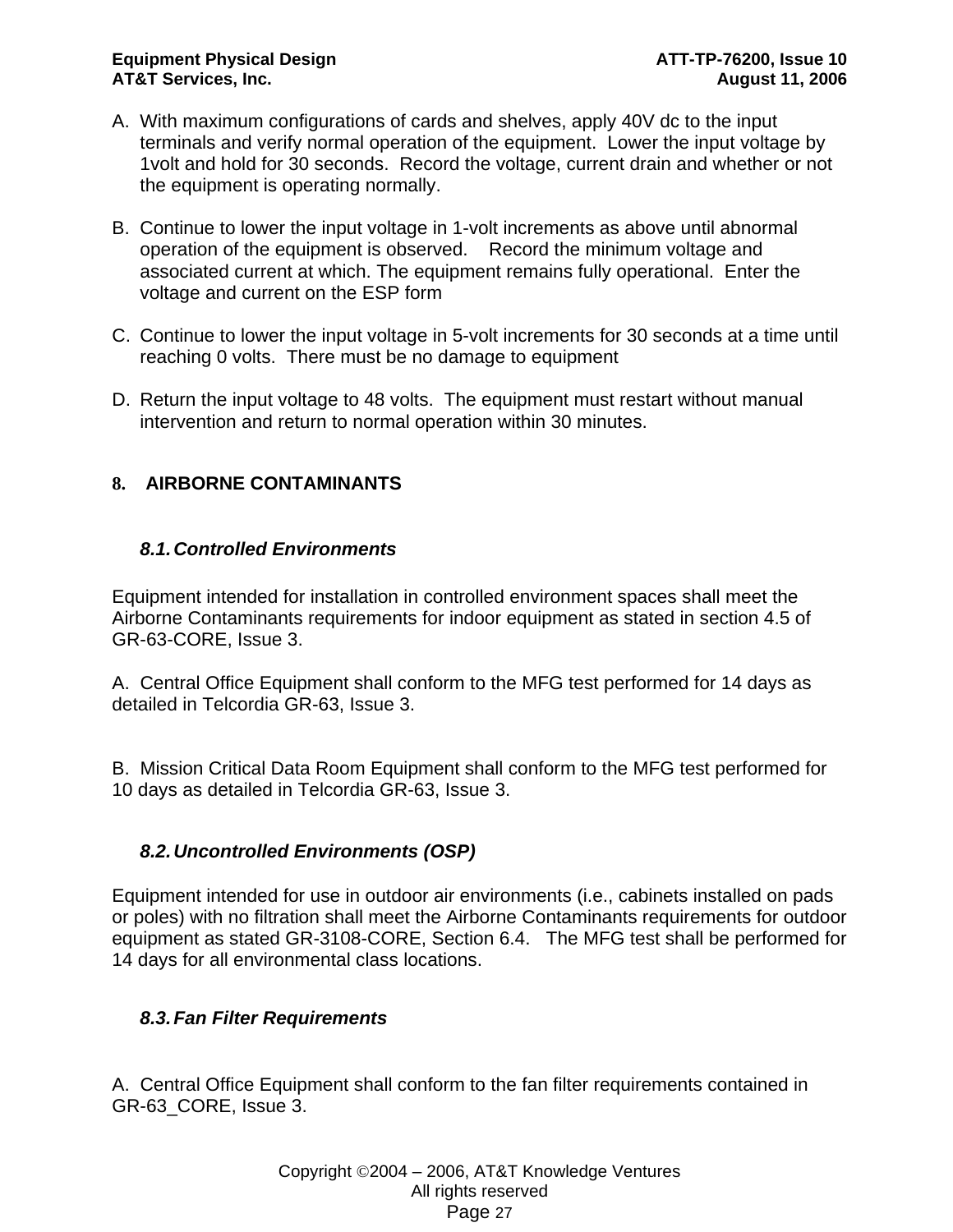B. Mission Critical Data Room Equipment shall conform to the fan filter requirements contained in GR-63\_CORE, Issue 3.

C. OSP equipment shall not be deployed with filters and conformance to fan filter standards is not required.

# **9. SHOCK AND VIBRATION**

Central Office and Outside Plant Equipment shall conform to the requirements in this section except where specified differently. Mission Critical Data Room equipment shall conform to requirements in this section when so specified.

### **9.1. Handling and Transportation - Shock**

Network equipment shall be designed with tolerance for shock of transportation and handling from manufacturer's facilities to job sites without sustaining physical damage or affecting functional performance.

A. Central Office and Mission Critical Data Room Equipment

The manufacturer shall be in compliance to handling and transportation shock requirements specified in Telcordia document GR-63-CORE, ISSUE 3. Product test documentation may not be requested with the understanding that the equipment manufacturer is responsible to assure receipt of acceptable and functional products to the job sites.

B. Outside Plant Equipment

The manufacturer shall be in compliance to transportation shock requirements specified in Telcordia document GR-63-CORE, ISSUE 3 and the impact and drop test requirements in GR-49-CORE or GR-950-CORE.

# *9.2. Handling and Transportation - Vibration*

Network equipment shall be designed with tolerance for transportation and handling from manufacturer's facilities to the job site without sustaining physical damage or affecting functional performance. The manufacturer shall state **Yes** if in compliance to handling and transportation vibration requirements specified in Telcordia document GR-63, **No** if not in compliance or if product has not been tested. AT&T Services may not request test documentation with the understanding that the equipment manufacturer is responsible to assure receipt of an acceptable and functional product to the AT&T job site.

# *9.3. Earthquake*

A. Central Office and Outside Plant Equipment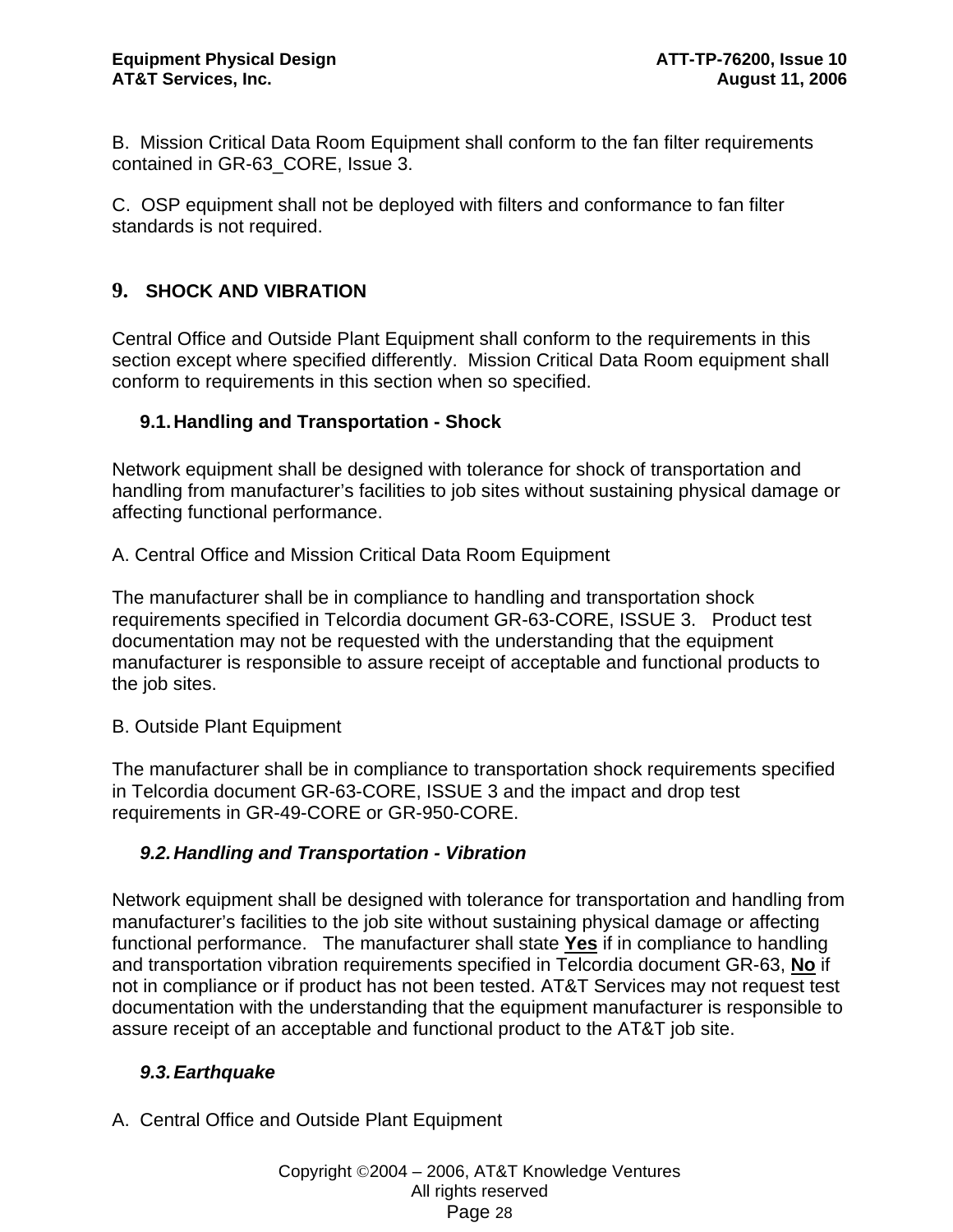Equipment may be deployed in high earthquake risk areas. Network equipment considered for AT&T Level 3 service shall be designed for service in high seismic risk locations. Equipment shall demonstrate conformance to Telcordia GR-63-CORE, ISSUE 3or ANSI T1-329 earthquake requirements by having equipment assembly tested on shake table and submitting documentation of successful test results. The manufacturer shall state **Yes** if in compliance to earthquake requirements specified in Telcordia document GR-63-CORE or ANSI T1-329, No if not in compliance or if product has not been tested. Manufacturer may state N/A for products that are intended for *low seismic risk applications only* and has written statement from AT&T Services confirming the limited application. Equipment considered for Level 1 service does not require earthquake tests to be conducted; however, equipment shall be installed in framework suitable for resisting earthquake loads and framework secured appropriately to building. Network equipment intended for outside plant applications and designed in accordance to GR-3108 will be in conformance following requirements of central office equipment.

B. Mission Critical Data Room Equipment

Equipment shall demonstrate conformance to Telcordia GR-63-CORE, ISSUE 3 or ANSI T1-329 earthquake requirements for Zone 4 if deployed in a Zone 4 area or Zone 2 if not in Zone 4 area by having equipment assembly tested on shake table and submitting documentation of successful test results. The manufacturer shall state **Yes** if in compliance to earthquake requirements specified in Telcordia document GR-63-CORE, ISSUE 3 or ANSI T1-329

NOTE: All equipment placed on an access floor system shall be secured against overturning, lateral displacement and pounding into adjacent equipment with securing methods that restrain the equipment back to the building structure. The equipment shall not be secured to the access floor system as the primary means for restraint of the equipment unless the floor system has been designed and constructed to accept the equipment loads along with the normal floor loads. Access floor systems not designed to restrain equipment frames shall not be modified, adapted or otherwise reconfigured to secure equipment since it will be unlikely that floor components will handle the added equipment loads. Access floor systems installed in an environment where network services will be provided must be designed for greater vertical and lateral loading capabilities. Floor panel shall be minimum 1500 pound rating. Overturning moment capabilities on pedestals shall be greater than 170 pounds applied to a 24" height pedestal pulled horizontally at the head of the pedestal.

In "High Seismic Risk" sites, the equipment frames shall be designed to be restrained for up to 1.6G lateral acceleration at the building floor level. Access floor systems will likely amplify the ground accelerations and it will be difficult to predict the ground accelerations at the access floor panel. The ultimate ground acceleration will therefore be assumed to be 1.6 G at the top of the access floor and net affect of floor will not be considered for floor systems possessing lateral capabilities described previously. In "Low Seismic Risk" sites, the equipment frames shall be designed to be restrained for .75G lateral acceleration at the building floor level.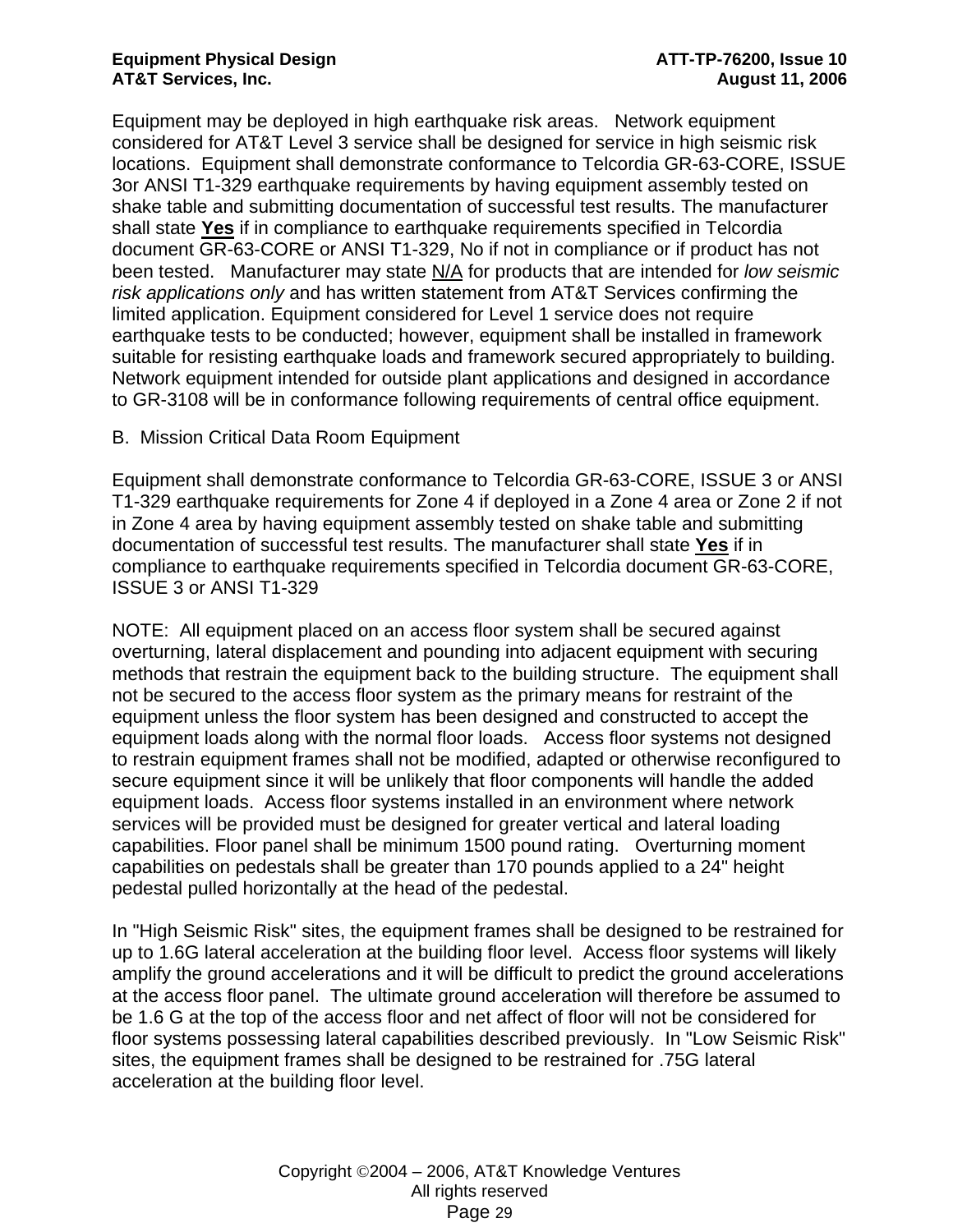Network equipment conforming to Telcordia GR-63 Earthquake requirements were tested and confirmed to be in compliance based on building floor installations. The conforming equipment installed on an access floors may subject the equipment to conditions that were not evaluated and service reliability of those products may be reduced with the new conditions. These risks can be mitigated if the securing methods for the equipment framework limit frame displacement and if access floor does not contribute additional loads onto equipment frames.

# *9.4. Positive Latching*

All network equipment shall have circuit pack latches or retainers to prevent pack and module walkout. Ejectors are not retainers and should not be used for that purpose.

# *9.5. Hard Drive Backup*

Hard drive storage units used with network equipment shall be designed with tolerance for shock and vibration by physical isolation of drives, backup systems or self-recovery capabilities to assure service integrity.

# *9.6. Standard Frame*

Network equipment shall be designed for mounting in telecommunications industry standard framework, relay racks. However, equipment deeper than 12 inches, heavier than 400 pounds or designed for special housings may require framework other than standard relay racks. For safety consideration, a loaded framework during transport or on site awaiting installation should temporarily be able to stand upright on its own when not secured. If weight distribution of equipment in framework results in framework falling backward or forward, special deeper framework is to be provided. Overnight or longer storage of loaded framework shall always be secured in AT&T equipment areas.

# *9.7. Self Support Frame*

All network equipment assemblies 7'-0" tall and under shall be designed for freestanding installation in AT&T equipment areas. Freestanding is defined as framework not secured overhead but with provisions for floor anchors of appropriate size and quantity to secure equipment from overturning under worst-case site conditions.

# *9.8. Office Vibrations*

A. Central Office and Mission Critical Data Room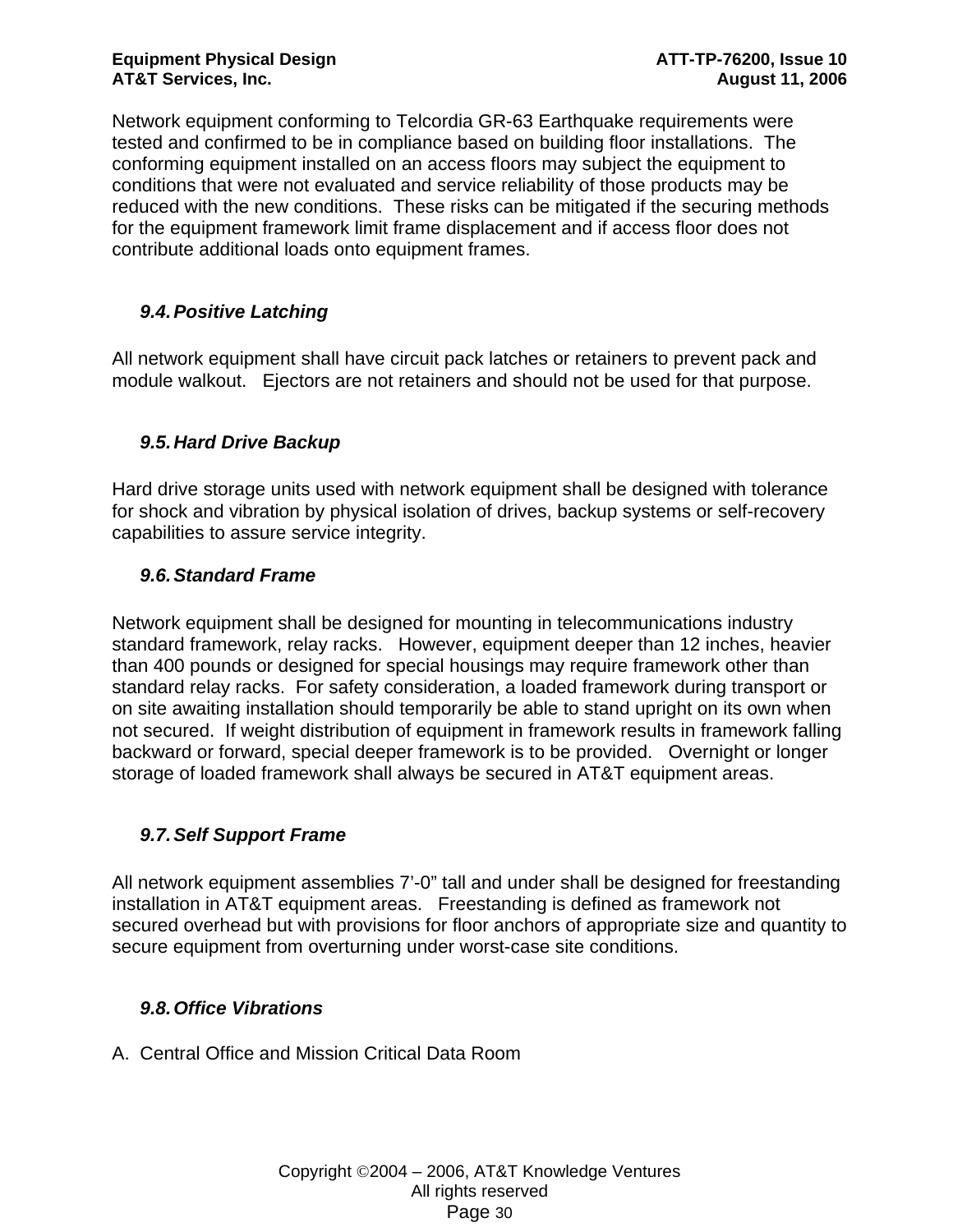Network equipment shall be designed for operation under office vibration conditions specified in Telcordia document GR-63-CORE, ISSUE 3. The manufacturer shall state Yes if in compliance to office vibration requirements in Telcordia document GR-63- CORE, No if not in compliance or if product has not been tested. AT&T Services may not request test documentation with the understanding that the equipment manufacturer is responsible to assure operational reliability for conditions that may exist in AT&T equipment locations*.* 

# B. Outside Plant

 Network equipment intended for outside plant applications shall be designed and tested in accordance to Telcordia GR-3108 paragraph 6.2.2. Low Level Vibration Resistance test procedures. The low level vibration resistance tests differ from GR-63-CORE, ISSUE 3 tests, instead GR-3108 follows ETSI EN 300 019 1-4 V2.1.2 (2003-4) test standards. The manufacturer shall state **Yes** for item 9.8B on Form ESR-002 if in compliance to low level test requirements of GR-3108, **No** if not in compliance or if product has not been tested.

# *9.9. Floor Loading*

Floor loading requirements specified in Telcordia document GR-63-CORE, ISSUE 3 shall not be exceeded. The manufacturer shall consider the worst case configuration of heaviest arrangement within a single framework when analyzing floor load. The configuration may need to include weight within a frame contributed from equipment supplied by others. Manufacturer shall state **Yes** if product is in conformance to floor load limits.

# **10. FIRE RESISTANCE**

A. Central Office and Outside Plant Equipment shall conform to the requirements of this section with the exception that listed equipment installed exclusively at non-CO locations may be exempt.

# *10.1. Minimum Fire Resistance*

This part provides the minimum fire resistance requirements for equipment products and apparatus intended for installation in the network equipment facilities. All equipment shall be tested or otherwise evaluated for compliance with the fire resistance criteria provided in this part.

# *10.2. General*

Generally, products that have been determined to be acceptable for purchase from a fire resistance perspective do not have to be retested or evaluated unless subsequent changes to the product include one or more of the following characteristics: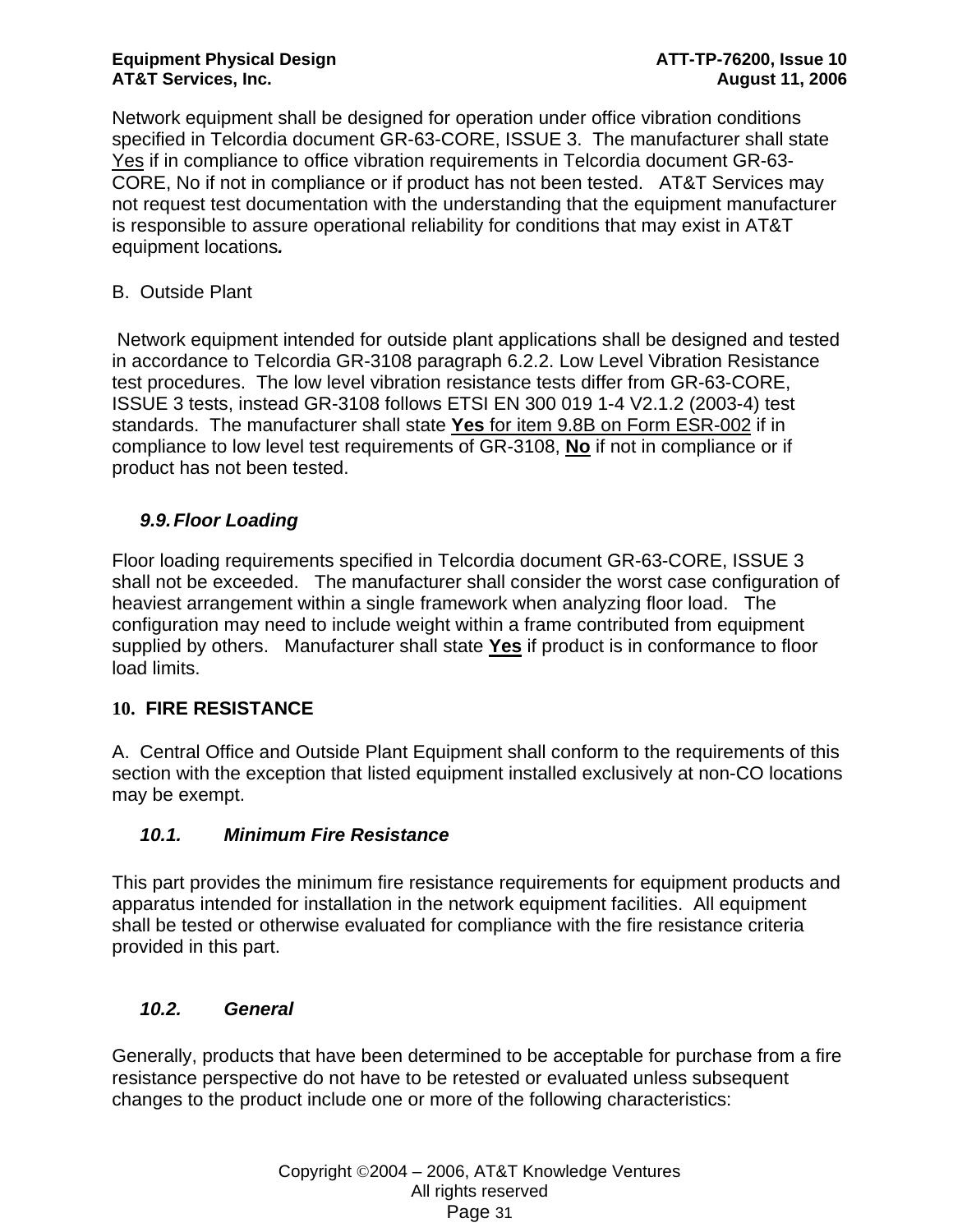- A substantial increase in the product's polymeric content (fuel load),
- A decrease in the fire resistance characteristic/rating of included components,
- An increase in the density of installed electrical components, or
- A physical change in the product's framework or enclosure construction.

# *10.3. Materials/Components*

The materials and components used in the construction and interconnection of equipment shall comply with the most current issue of ANSI/T1-307. Generally, materials and components shall be constructed of polymeric materials having an oxygen index of 28% or greater and a fire resistance characteristic equivalent to or better than Under Writers Laboratories (UL) standard UL 94 V-1. Cable and wire shall generally be listed for their purpose.

# *10.4. Protective Barriers*

Exposed nonmetallic equipment frame components such as protective covers, viewing panels, etc. shall comply with the ancillary materials requirements of ANSI/T1.307-2003 or later.

# *10.5. Fire Spread*

A. Central Office equipment shall comply with the appropriate fire spread performance criteria provided in Telcordia GR-63-CORE, Issue 3. .

Equipment suppliers shall use appropriate ESR forms to indicate whether the product(s) under consideration have been evaluated to the criteria of 10.05 and whether a copy of the test report and test video issued by the testing facility is included for review and retention. An expected test date shall be given for all products that have not yet been evaluated to the above criteria.

B. Mission Critical Data Room Equipment shall be listed by a Nationally Recognized Testing Laboratory (NRTL)

C. OSP equipment for Class 2 and 3 environments shall comply with the fire resistance criteria of Telcordia GR-3108-CORE, Section 6.5.

# **11. SPATIAL**

The requirements in this section apply to equipment installed in CO, Huts and CEVs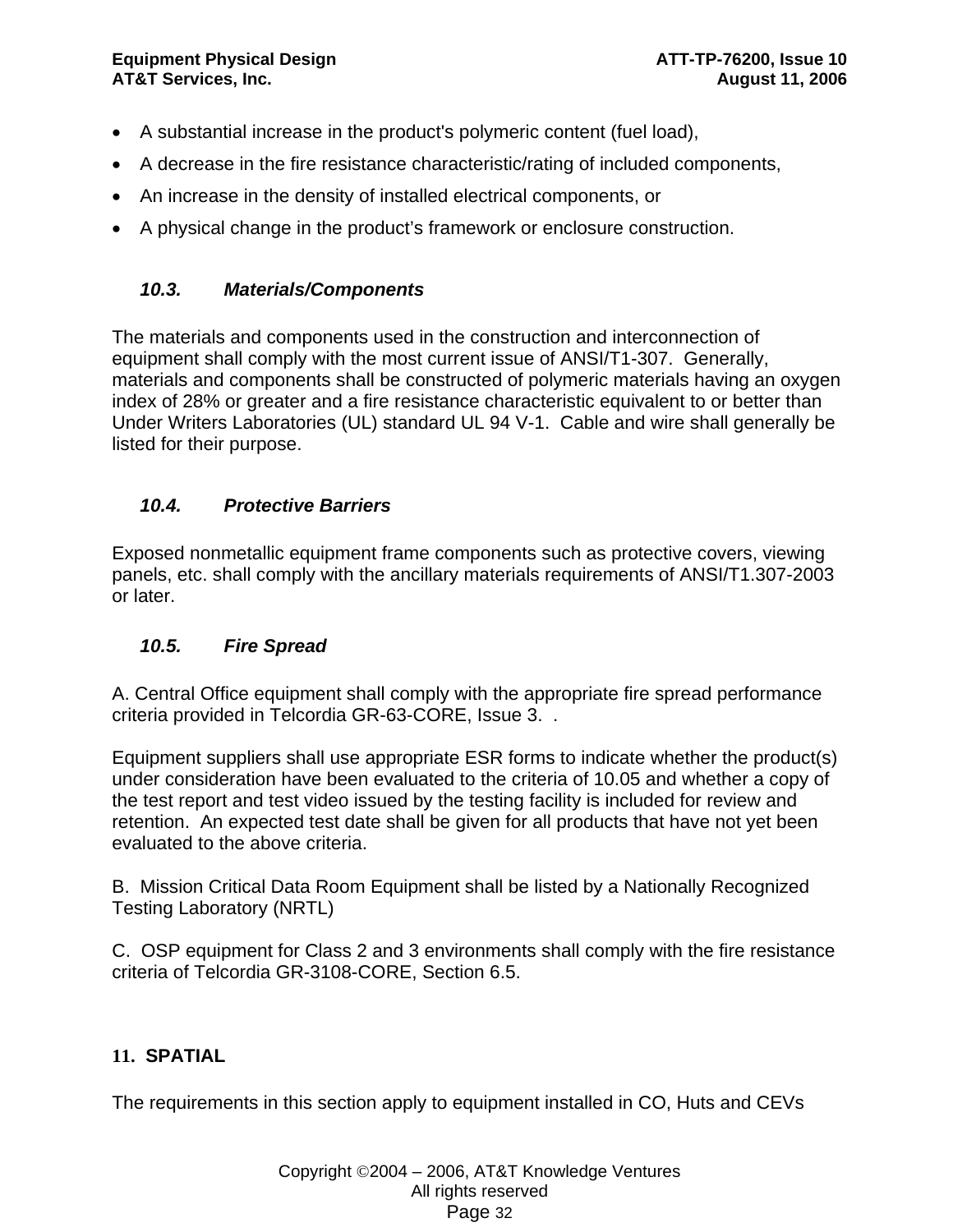This part provides the physical requirements for equipment units, and equipment systems intended for use in indoor network equipment areas. This part does not apply to power equipment or office distributing frames, and is not applicable to equipment intended solely for use in outdoor equipment enclosures, or controlled environment vaults.

# *11.2. Equipment System*

The word **system** as used in this part refers to multi-unit and multi-frame equipment configurations that collectively perform one or more telecommunications or data management functions. System equipment is normally furnished preinstalled in one or more equipment framework assemblies.

# *11.3. Equipment Unit*

The term equipment **unit** as used in this part refers to stand alone products that are generally field mounted by equipment users.

# *11.4. Network Switching Systems*

Network switching systems refers to a contiguous group of equipment frames whose primary purpose is typically the management of local area calling traffic. Network switching systems shall be designed so that all equipment frames, intrasystem cabling, and intrasystem cable racking can be accommodated in an equipment area having a 9'- 0" clear ceiling height. To accomplish this:

- A. Equipment frames should not exceed 7'-0" in vertical height.
- B. All intrasystem cable and cable racking arrangements within and between equipment lineups shall be contained within the area between the top of the equipment frames and the 9'-0" level.
- C. The vertical space between the 9'-0" and 10'-0" levels shall be allocated to network interconnecting cable and its associated cable management apparatus. Intrasystem cable rack designs should include provisions for the support and management of office cabling that terminates in the switch as well as cabling that transverses the switch's equipment area.
- Suppliers shall use appropriate ESR form to indicate whether their switching equipment design complies with 11.4 through 11.4(c).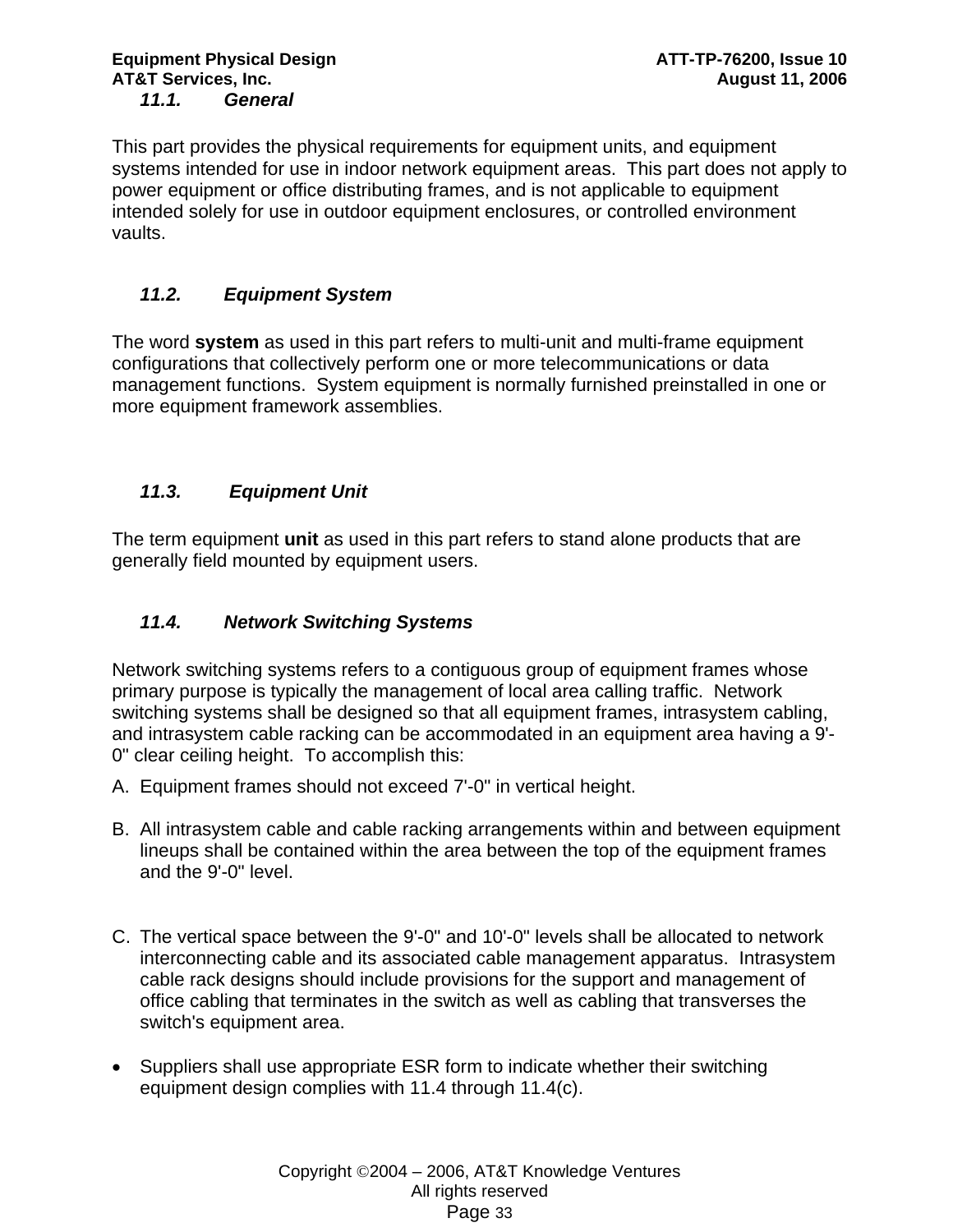# *11.5. Other Equipment Systems*

Frame level equipment systems intended for random location within a building:

- A. Shall be mounted in frames or cabinets that are 7'-0" or less in vertical height and equal to or greater than the overall depth of installed equipment and all possible network interconnection cabling.
- B. Shall include any required bolt-on framework apparatus required to comply with the equipment and cabling protection requirement of A., and
- C. Should not exceed 2'-6" in overall width.
- D. Should not exceed 15" in depth (preferred depth range)\*
- E. Should not exceed 24" in depth (acceptable depth range)\*
- F. Should not require more than 2' 6" of aisle space at the rear and 3' 0" of aisle space at the front for equipment installation and maintenance purposes.

**\*NOTE**: Equipment depth may impact the ability of equipment to be deployed in AT&T facilities.

- Equipment up to 15" in depth can be readily deployed in existing facilities.
- Equipment up to 24" in depth may be accommodated with moderate impact in existing facilities.
- Equipment over 24" in depth may be very difficult to readily deploy in existing facilities.

# *11.6. Equipment Alignment*

Multi-frame equipment systems should employ the use of a common equipment framework depth to facilitate movement of people and apparatus along equipment aisles. When it is necessary that frameworks of different depths be used, angled frame base transitional hardware shall be included with, or be optionally available for the shallower frames to avoid abrupt changes in equipment framework depths.

# *11.7. Equipment Units*

Equipment units:

- A. Shall be designed so they are installed from the front and should be cabled from the rear of equipment framework assemblies,
- B. Shall incorporate the use of holes or closed slots for attachment to equipment framework mounting surfaces,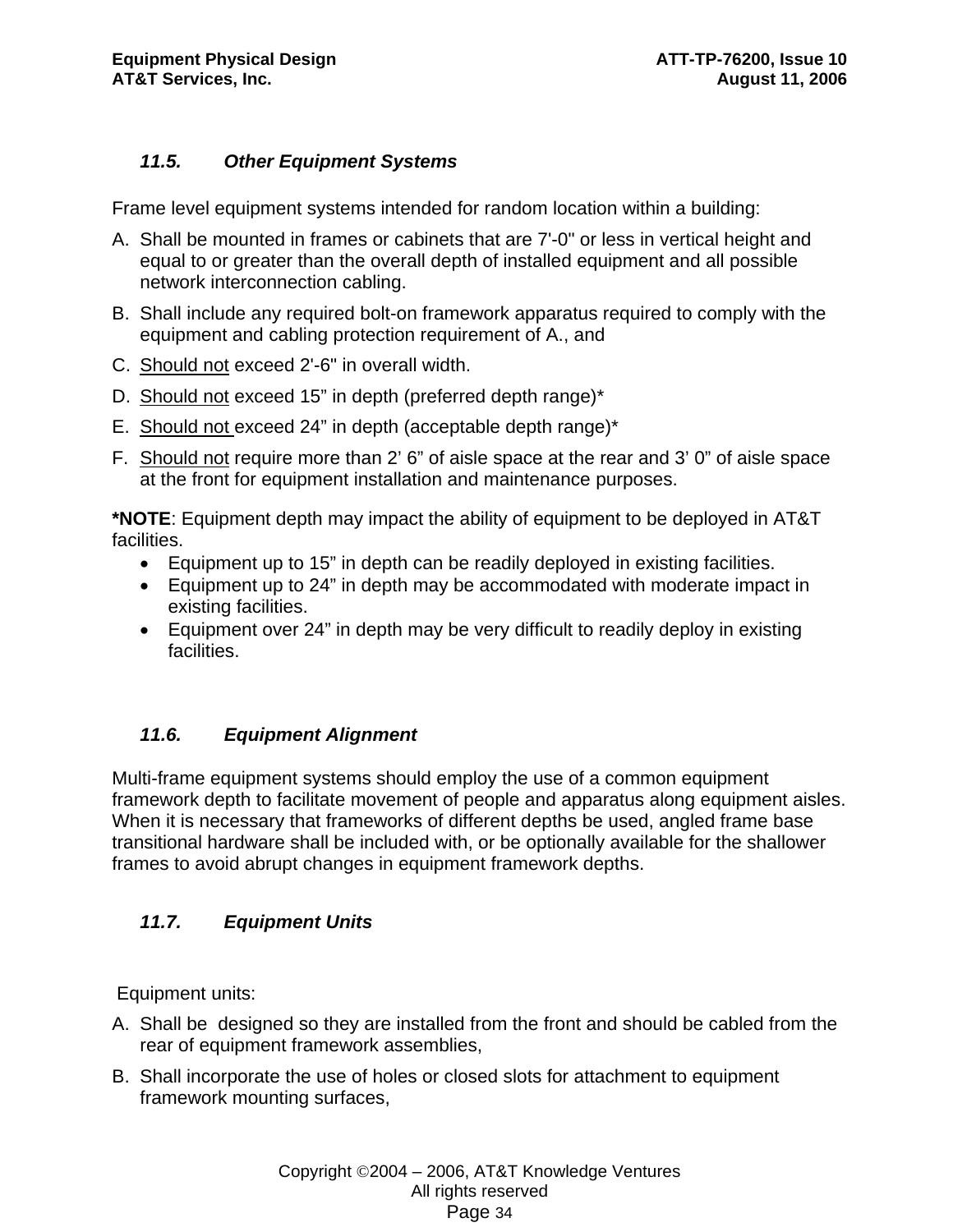#### **Equipment Physical Design ATT-TP-76200, Issue 10 AT&T Services, Inc. August 11, 2006**

- C. Shall accommodate mounting in equipment frameworks using the 1-3/4 x 23 inch mounting hole pattern shown in Figure 11-1, and
- D. Should accommodate a 2 x 23-inch mounting whole pattern (mounting holes spaced 1 inch apart).

**Figure 11 -1 -** Commonly Referenced Equipment Spatial Considerations



# **12. PHYSICAL DESIGN AND MANUFACTURING REQUIREMENTS**

Electronic assemblies should meet the physical design and manufacturing requirements of Telcordia GR-78-CORE. If these requirements are not met, supplier shall mark **"NO"** on the appropriate ESR form and attach documentation detailing which requirements are not met and why they are not met.

# **13. OUTSIDE PLANT DEPLOYMENT CONFIGURATIONS AND ENCLOSURES**

# **Deployment Configurations**

# **13.1. Deployment Configurations**

The configuration of equipment deployed in OSP cabinets shall be approved by OSP staff prior to approval. OSP contact: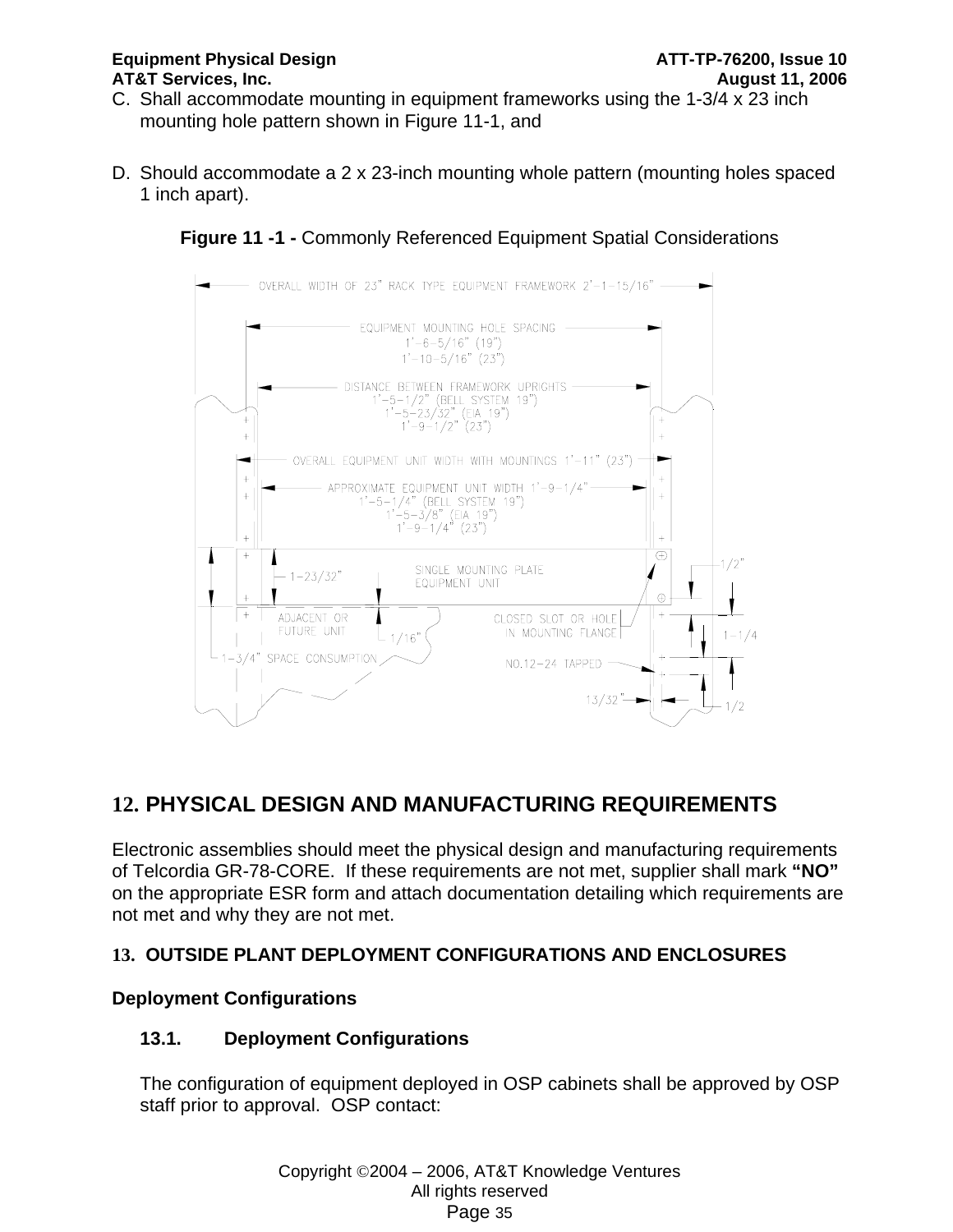Jeff Smith 240 N Meridian St. Indianapolis, CA 46204 (317)685-2864

# **OSP Enclosures**

### *13.2. General*

This section contains physical requirements for OSP enclosures. Typically each type of enclosure will conform to the physical requirements sections (e.g., rain, sand, salt fog, mold, insects, chemicals, drop test, etc.) of the applicable Telcordia GR. This section does not cover Huts and CEVs. For verification of test requirements for OSP cabinets and other enclosures contact Jeff Smith at (317)685-2864.

**NOTE**: The Fast Track Process may not be used for OSP enclosure evaluations.

# *13.3. Generic Pedestal Mounted Electronic Equipment Enclosures*

Unless otherwise stated in this section pedestal mounted OSP electronic equipment enclosures will meet the requirements contained in Telcordia GR-487.

# *13.4. Generic Outside Building Mounted Electronic Equipment Enclosures*

Unless otherwise stated in this section OSP electronic equipment enclosures mounted on the outside of buildings will meet the applicable requirements contained in Telcordia GR-950-CORE or GR-49-CORE. Typically this will include NIDs, ONTs, etc. mounted on the outside of single family residences, MDUs and small businesses.

**NOTE:** When the enclosure contains active electronics, environmental tests must be performed with the exterior of the Network Access Door exposed (i.e. door closed) to the environmental stressors.The ONT must continue to function as designed during and after tests.

# *13.5. Generic Inside Customer Premises Electronic Equipment Enclosures*

Electronic equipment enclosures deployed inside customer premises shall meet:

- A. GR-63-CORE, Issue 3 requirements, Sections 4.2 and 4.7.
- B. GR-1089-CORE, ISSUE 4 requirement Section 7.2.
- C. GR-2890-CORE requirement Section 6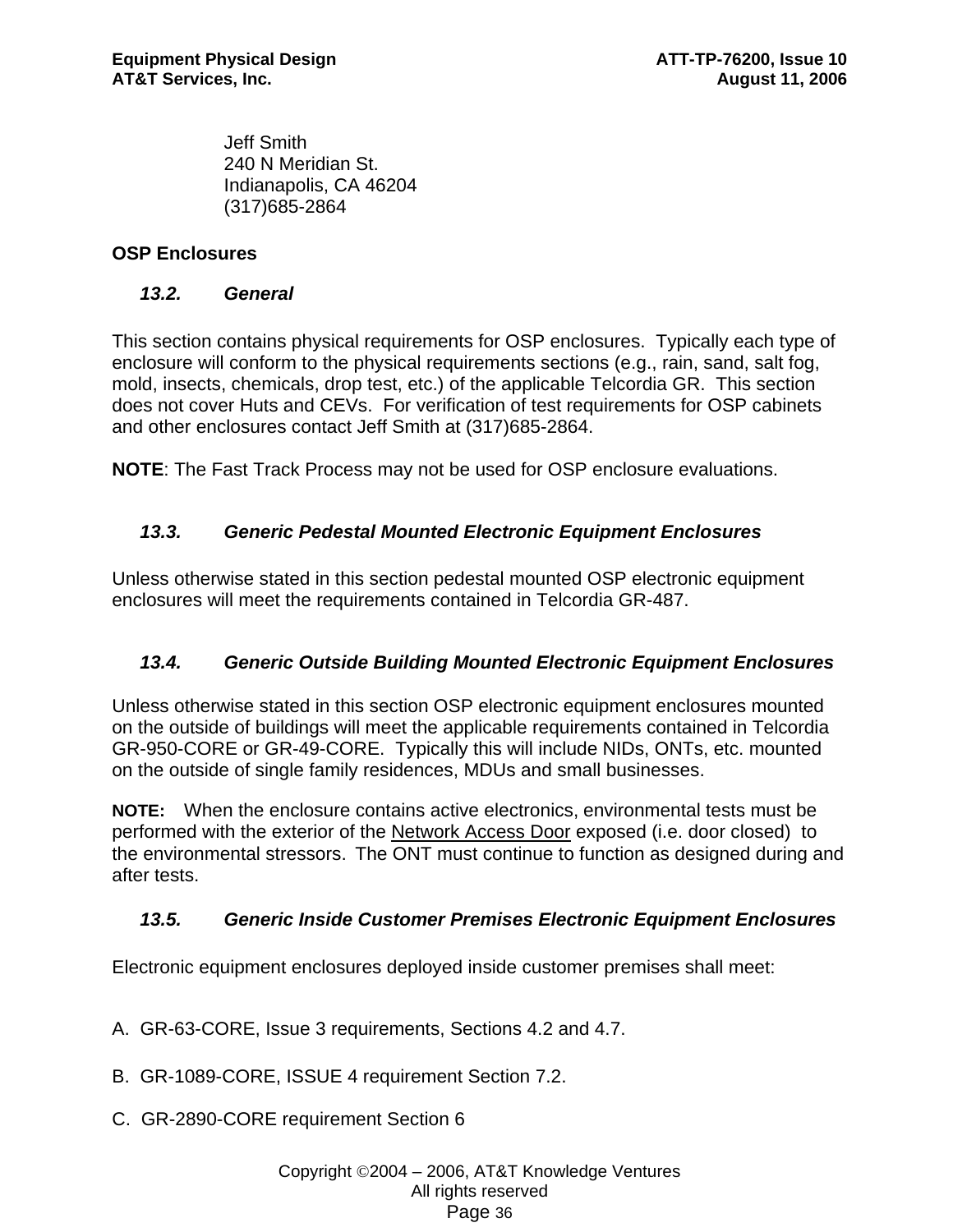# **14. Product Information Form Description**

### *14.1. General*

This section includes product information forms to help suppliers communicate product information in a way that will facilitate the product evaluation process. These product information forms may be reproduced as necessary. The product information forms shall be completed and provided for new products and for enhanced products for equipment already approved for use in AT&T.

# *14.2. ESR Forms*

The ESR *Equipment Supplier Response* forms are provided so equipment suppliers can effectively communicate product attributes relative to the requirements and objectives contained in this section. A separate ESR form is required for each "product" being evaluated. Suppliers may use a single ESR form for multi-unit products provided that any entries that are not applicable for all units being evaluated are specifically qualified in an ESR attachment.

The following describes how the ESR entries are defined and will be interpreted during the product evaluation process. A response is required to every item in the ESR form.

| Column      | <b>Description</b>                                                                                                                                                                                                                |
|-------------|-----------------------------------------------------------------------------------------------------------------------------------------------------------------------------------------------------------------------------------|
|             |                                                                                                                                                                                                                                   |
| <b>Item</b> | This is the applicable paragraph number in this section.                                                                                                                                                                          |
| Reference   | This is the product attribute being addressed in "key-word(s)" form.                                                                                                                                                              |
| Y           | An "X" here means the product complies and requested data is being<br>furnished.                                                                                                                                                  |
| N           | An "X" here means the product does not comply or the requested data is<br>not being provided at this time. A "No data" response shall be<br>accompanied by an expected date of when the information will be made<br>available.    |
| n/a         | An "X" here means that, in the opinion of the supplier, the item is not<br>applicable to the product. Provide an explanation why the requirement is<br>"n/a" for this product.                                                    |
| Att. #      | An entry here (alpha, numeric, or combination) identifies the ESR<br>attachment containing the requested data or an explanation of the<br>response entered.                                                                       |
|             | $\mathbf{A}$ , and the contract of the contract of the contract of the contract of the contract of the contract of the contract of the contract of the contract of the contract of the contract of the contract of the contract o |

Note: A simple identification system for attachments (e.g. A, B, C...) is preferred, but other schemes are acceptable. When a single attachment is used for more than one ESR item, each entry in the attachment shall be identified using the corresponding ESR item number.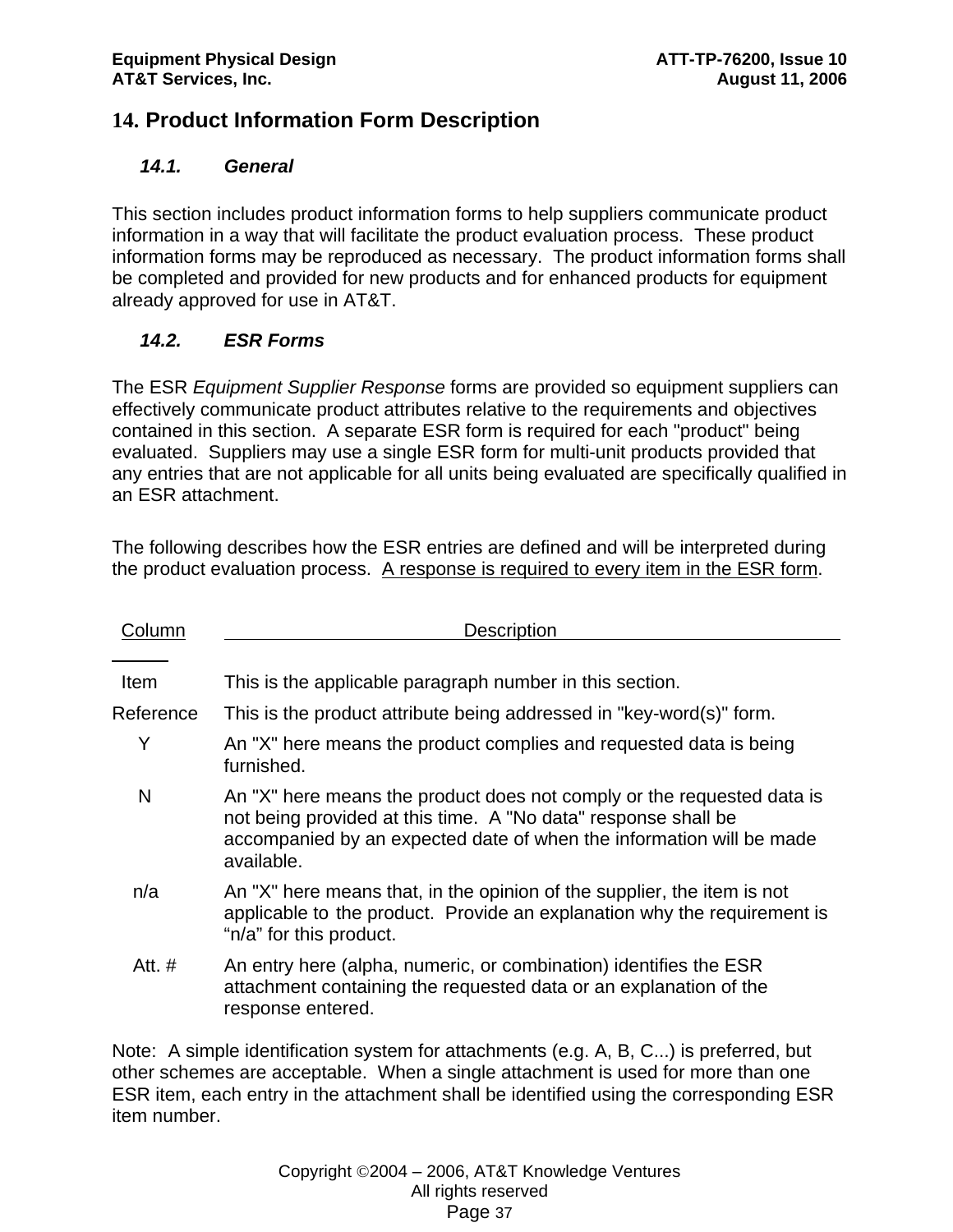# *14.3. ESP Forms*

The engineering and space planning forms provide a detailed overview of the planning and engineering considerations associated with products being evaluated. *System Equipment* form ESP-001 applies to products comprised of multiple equipment units installed in a predefined configuration. Such products may be furnished preinstalled in an equipment framework assembly (frame level) or as shelf level products (individual units) for installation into existing equipment framework assemblies. *Equipment Unit* form ESP-002 applies to stand-alone shelf level products.

Suppliers shall complete an ESP-001 form for frame level products, each frame of multiframe products, and for shelf level products that are optionally available preinstalled in an equipment framework assembly. The ESP-002 form shall be completed for individual shelf level products.

# *14.4. FRM Form*

Form FRM-001 *Fire Resistance of Materials* shall be completed by the product supplier's representative having explicit knowledge of the subject addressed. The FRM form may be used for multi-unit products provided each individual unit comprising the product is specifically referenced in the space provided.

# **15. PRODUCT INFORMATION FORMS:**

**NOTE**: See following pages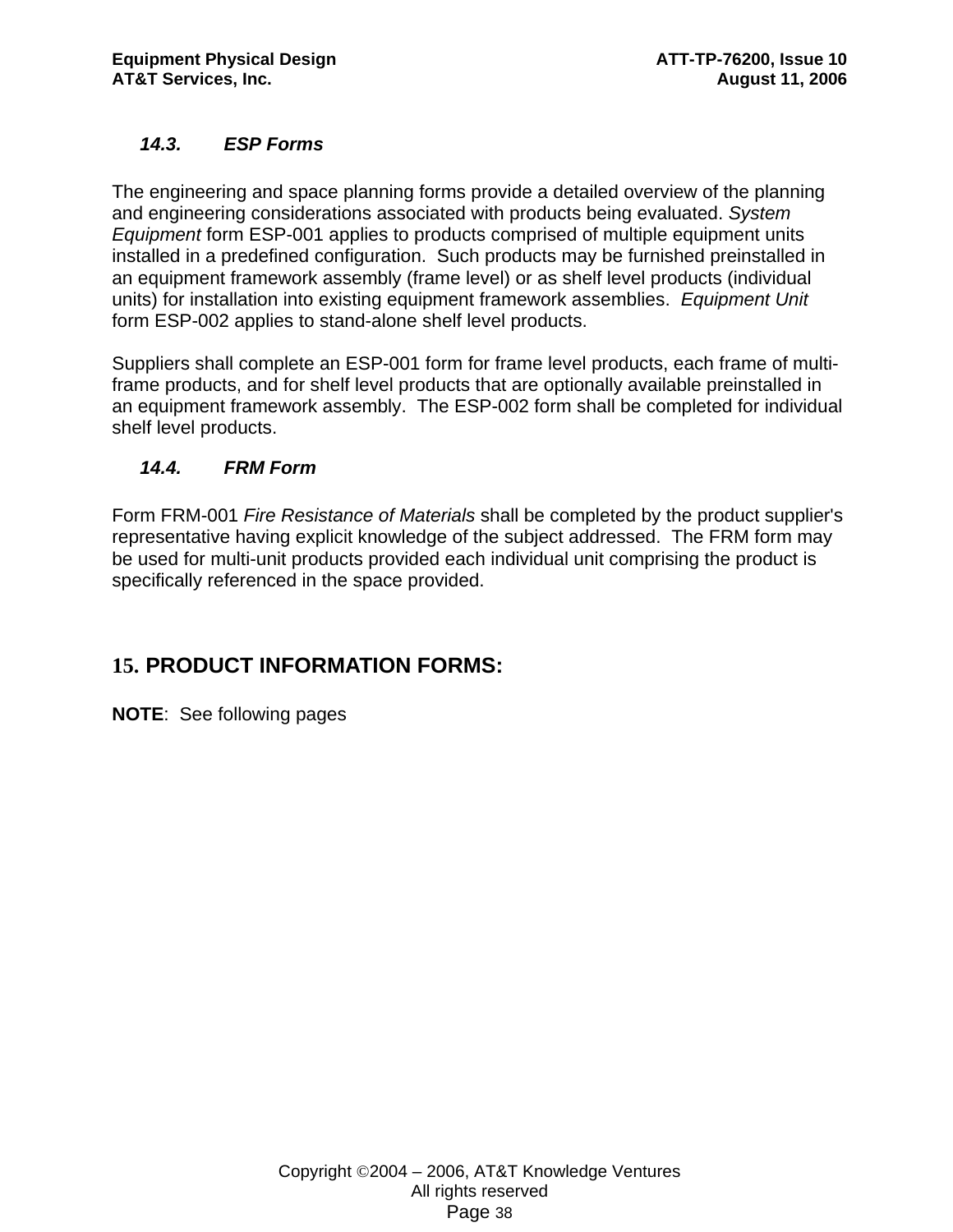| 15.1. Form ESP-001                                                                        |  |
|-------------------------------------------------------------------------------------------|--|
| EQUIPMENT ENGINEERING & SPACE PLANNING DATA                                               |  |
| Equipment Systems (1)                                                                     |  |
| Equip. Functional Description and Nomenclature: ________________________________          |  |
| Floor Plan Designation: ______________________Number of Frames Per System: _____________  |  |
|                                                                                           |  |
|                                                                                           |  |
| PHYSICAL DATA $(2)$                                                                       |  |
| Overall Dimensions Including Framework: Height: Width (3): ______ Depth: ______           |  |
| Equipment Weight: - Approximate Installed Weight (fully equipped) ______ lbs _______ lbs. |  |
| <b>ENGINEERING DATA <math>(2)</math></b>                                                  |  |
|                                                                                           |  |
| Manufacturer's Identifying Catalog/Part Number: ________________________________          |  |
|                                                                                           |  |
| Additional Space Requirements, if applicable, Between This Frame and An:                  |  |
| Adjacent Like Frame: ________ End Guard: _______ Other Frames or Structure: _______       |  |
| Equipment Locating Restrictions: None _____ Yes (Explain):                                |  |
| 120 V ac Required: Yes: ___ No: ___ Circuit Breaker Size per feeder: ____                 |  |
| Number of feeders: ______ -48 V DC Required: Yes: ___ No: ___                             |  |
| Feeder 1 (Load A): List 1 drain: _______ amps at ________ V                               |  |
| List 2 drain: ________ amps at 42.6IV                                                     |  |
| Feeder 2(Load B): List 1 drain: _____ amps at _______ V                                   |  |
| List 2 drain: ______ amps at 42.6IV                                                       |  |
| Minimum Operating Voltage _________and current ___________from test in Section 7.4.B      |  |
| DC-C <sub>___</sub> or DC-I ___ configuration per section 9.8.3 of GR-1089-CORE, Issue 4  |  |
| <b>EXTERNAL CABLING DATA</b>                                                              |  |
| Equipment Cabling Plan Reference/Drawing Number: _______________________________          |  |
| Do Special Cable Or Cabling Requirements Apply: No __ Yes __ (Describe):                  |  |

(1) One form required per each frame of multi-frame system equipment.

- (2) All dimensions to be expressed in FEET and INCHES.
- (3) Width includes normal 1/16 inch space between adjacent frames.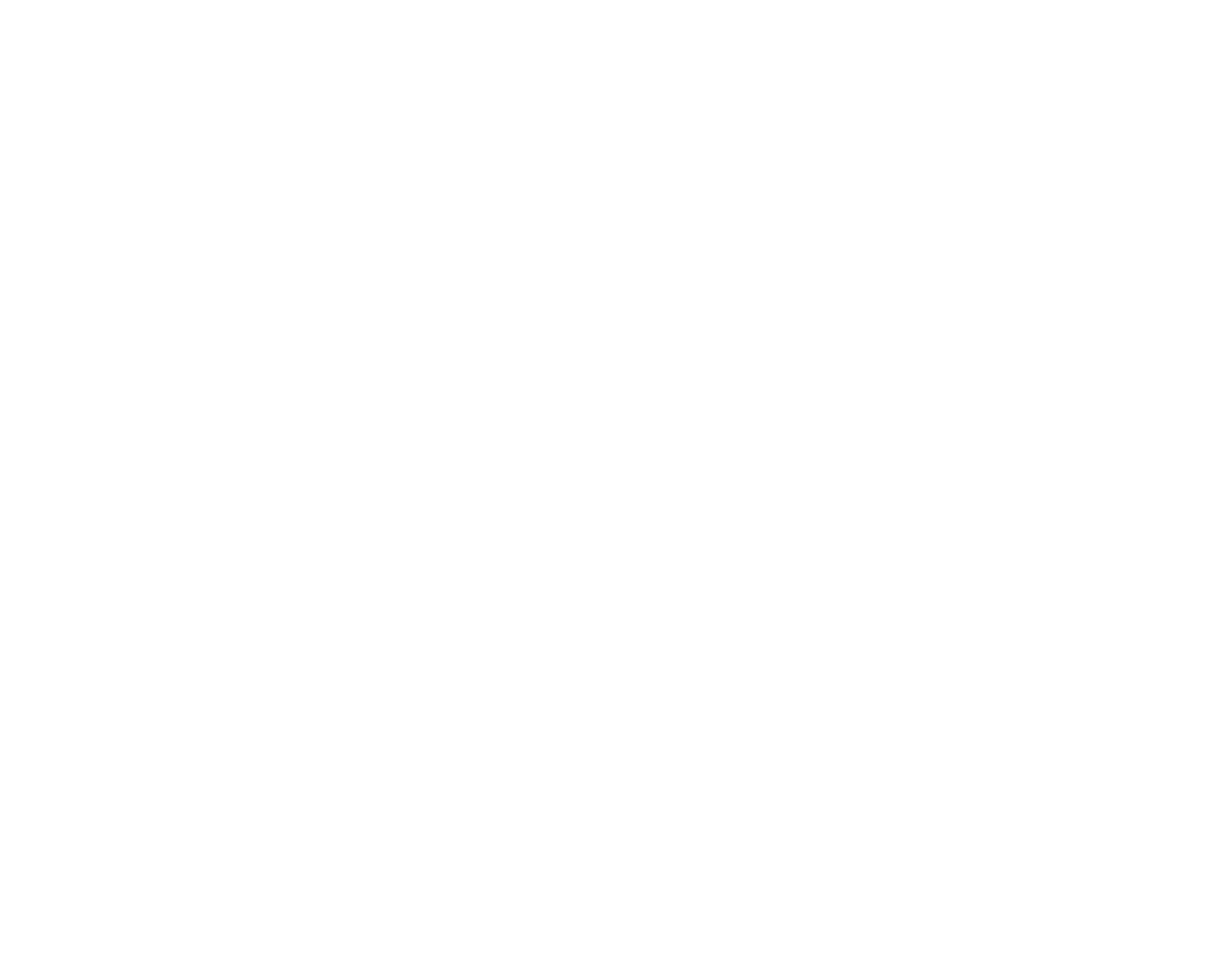#### Equipment Physical Design **ATT-TP-76200, Issue 10**<br>ATT-TP-76200, Issue 10<br>August 11, 2006 **AT&T Services, Inc.**

#### **ESP-001**

# **HEAT DISSIPATION DATA SHEET**

| Manufacturer:__                                                         |                                        |                                                |                            |                                                     |                            |                                            |
|-------------------------------------------------------------------------|----------------------------------------|------------------------------------------------|----------------------------|-----------------------------------------------------|----------------------------|--------------------------------------------|
| *NOTE: Total heat dissipation of product should not exceed List 1 drain |                                        |                                                |                            |                                                     |                            |                                            |
| List each active component in system:                                   | Total List 1 drain in<br><b>Watts:</b> | No. Units to be Used in<br>System <sup>1</sup> |                            | Heat Dissipation per<br>Unit/Traffic % <sup>2</sup> |                            | <b>Heat Diss</b><br>Watts:<br><b>B</b> x D |
| <b>Description/Card Number</b>                                          | <b>Part Number</b>                     | A: Max<br>Poss:                                | <b>B: AT&amp;T</b><br>Est: | C: Max<br>%Traffic                                  | <b>D: AT&amp;T</b><br>Est: |                                            |
|                                                                         |                                        |                                                |                            |                                                     |                            |                                            |
|                                                                         |                                        |                                                |                            |                                                     |                            |                                            |
|                                                                         |                                        |                                                |                            |                                                     |                            |                                            |
|                                                                         |                                        |                                                |                            |                                                     |                            |                                            |
|                                                                         |                                        |                                                |                            |                                                     |                            |                                            |
|                                                                         |                                        |                                                |                            |                                                     |                            |                                            |
|                                                                         |                                        |                                                |                            |                                                     |                            |                                            |
|                                                                         |                                        |                                                |                            |                                                     |                            |                                            |
|                                                                         |                                        |                                                |                            |                                                     |                            |                                            |
|                                                                         |                                        |                                                |                            |                                                     |                            |                                            |
|                                                                         |                                        |                                                |                            |                                                     |                            |                                            |
|                                                                         |                                        |                                                |                            |                                                     |                            |                                            |
|                                                                         |                                        |                                                |                            |                                                     |                            |                                            |
|                                                                         |                                        |                                                |                            |                                                     |                            |                                            |
|                                                                         |                                        |                                                |                            |                                                     |                            |                                            |
|                                                                         |                                        |                                                |                            |                                                     |                            |                                            |
|                                                                         |                                        |                                                |                            |                                                     |                            |                                            |
|                                                                         |                                        |                                                |                            |                                                     |                            |                                            |
|                                                                         |                                        |                                                |                            |                                                     |                            |                                            |
|                                                                         |                                        |                                                |                            |                                                     |                            |                                            |
| <b>Total Watts for System:</b>                                          |                                        |                                                |                            |                                                     |                            |                                            |

**Air exhaust design: Does equipment exhaust heated air in back? Yes\_\_\_ No \_\_\_** If No, attach description of air exhaust design.

1. **Max Poss:** The maximum number of units of this component that can be used in the system as designed

**AT&T Est:** The maximum number of units of this component per AT&T planned deployment

2. **Max %:** Heat dissipation for a unit in W, when operating at maximum capacity

**AT&T Est:** Heat dissipation for a unit in W, when operating at maximum capacity expected for AT&T deployment

3. **Heat Diss Watts, AT&T Est:** Maximum number of units estimated for AT&T deployment times heat dissipation per unit

Copyright ©2004 – 2006, AT&T Knowledge Ventures

#### All rights reserved

Page 41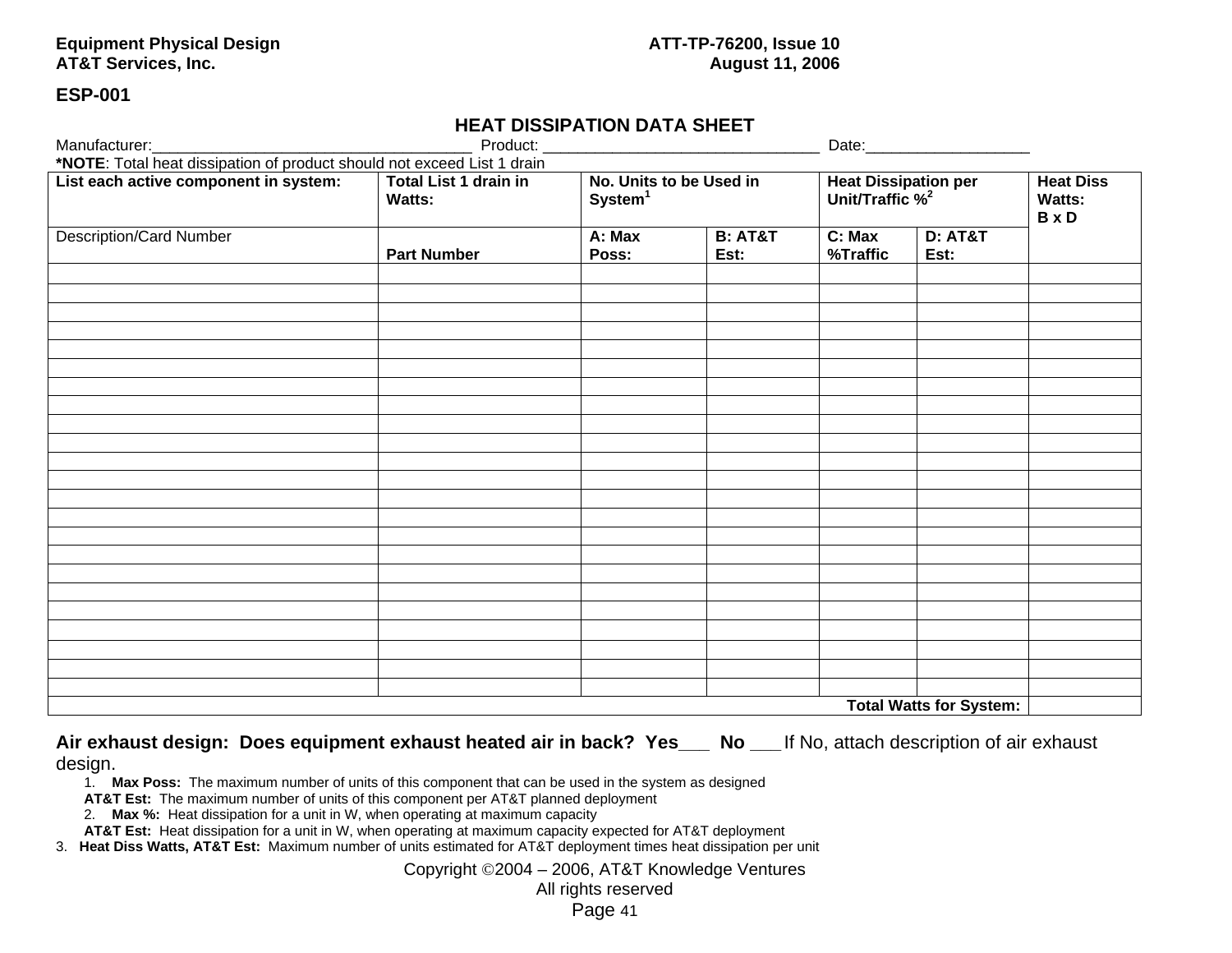*15.2. Form ESP-002* 

|                                                                                          | <b>Shelf Level Equipment Units (1)</b> |  |
|------------------------------------------------------------------------------------------|----------------------------------------|--|
|                                                                                          |                                        |  |
|                                                                                          |                                        |  |
|                                                                                          |                                        |  |
|                                                                                          |                                        |  |
|                                                                                          | <b>EQUIPMENT DATA</b>                  |  |
| Overall Dimensions (inches): Height: Depth (2): Width: ____                              |                                        |  |
| Unit Weight: Unit Installed Weight (fully equipped) _____ lbs                            |                                        |  |
| Minimum Aisle Spacing Requirements (feet & inches): Front: ____________ Rear: __________ |                                        |  |
| Requires 120 V ac: Yes ___ No ___ Circuit Breaker Size per feeder: ____                  |                                        |  |
| Number of feeders: 48 V DC: Yes: No:                                                     |                                        |  |
| Feeder 1 (Load A): List 1 drain: _______ amps at ________ V                              |                                        |  |
|                                                                                          |                                        |  |
| Feeder 2(Load B): List 1 drain: ______ amps at _______ V                                 |                                        |  |
| List 2 drain: _____ amps at 42.6IV                                                       |                                        |  |
| Minimum Operating Voltage _______and current ______from test in Section 7.4.B            |                                        |  |
| DC-C <sub>___</sub> or DC-I ___ configuration per section 9.8.3 of GR-1089-CORE, Issue 4 |                                        |  |
|                                                                                          |                                        |  |
| Heat Baffles Required: Yes ____ No ____ If Yes, Supplied With Unit: Yes ___ No ___       | UNIT TO FRAMEWORK MOUNTING DATA        |  |
| Supported Mounting Flange Hole Patterns: 1 3/4 x 19" ___ 1 3/4 x 23" ___ 2 x 23" ___     |                                        |  |
| Unit Mounts to Front of Framework Uprights: Yes ___ No ___                               |                                        |  |
| List Unit Locating Restrictions/Considerations if Any: _________________________         |                                        |  |
|                                                                                          |                                        |  |
| Distance Unit Extends From Framework Mounting Surface: _____ (in.)                       |                                        |  |
|                                                                                          | <b>EXTERNAL CABLING DATA</b>           |  |
|                                                                                          |                                        |  |
| Unit Is Cabled From The Rear: Yes ___ No ___ Front and Rear: _____                       |                                        |  |
|                                                                                          |                                        |  |
| Do Special Cable Or Cabling Requirements Apply: No __ Yes __ (Describe):                 |                                        |  |
| (1) One form required per each unit of a multi-unit product/system.                      |                                        |  |
|                                                                                          |                                        |  |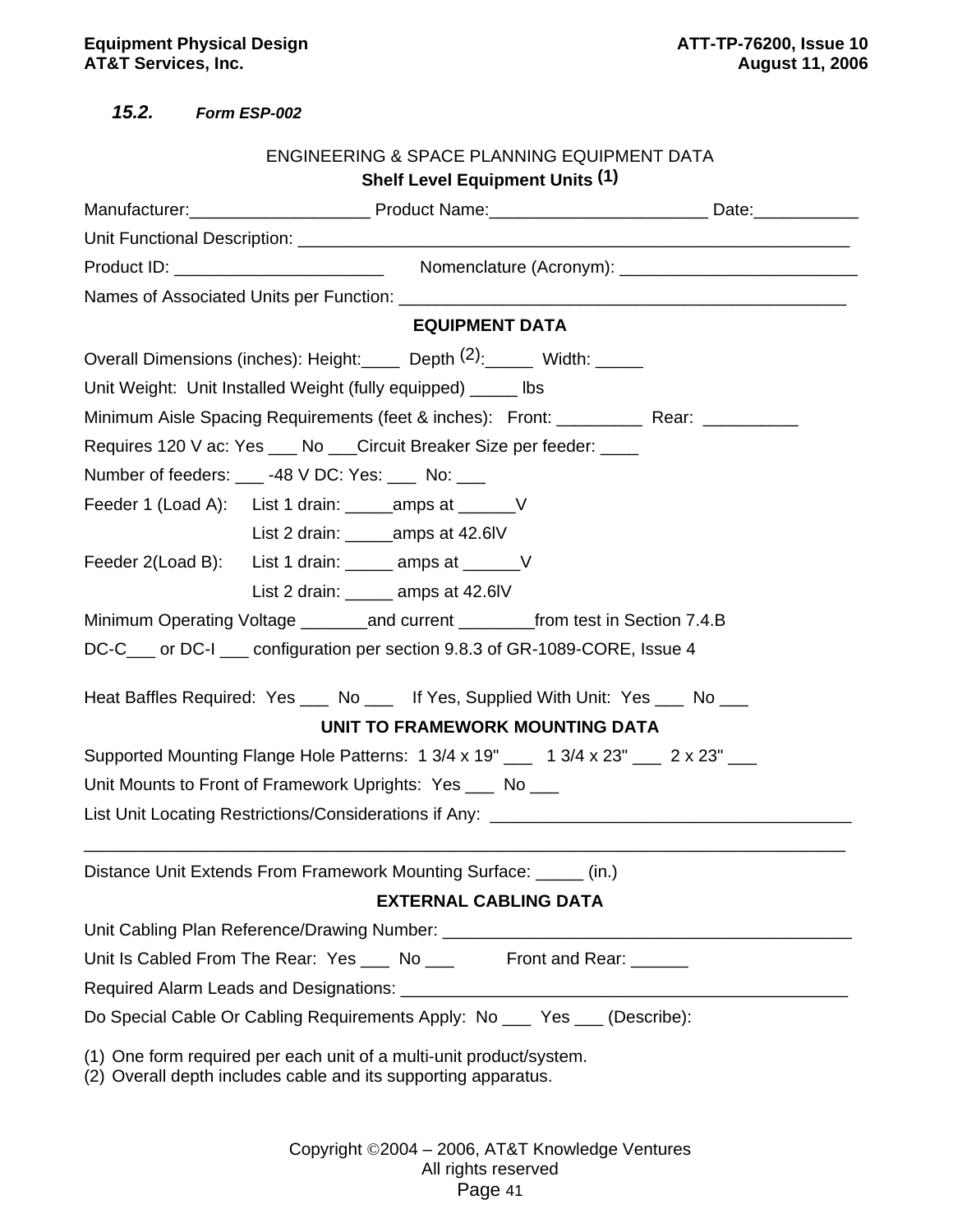# **ESP-002**

# **HEAT DISSIPATION DATA SHEET**

| Manufacturer:                                                           |                                         |                                                |                            |                                                     |                                                   |  |  |  |
|-------------------------------------------------------------------------|-----------------------------------------|------------------------------------------------|----------------------------|-----------------------------------------------------|---------------------------------------------------|--|--|--|
| *NOTE: Total heat dissipation of product should not exceed List 1 drain |                                         |                                                |                            |                                                     |                                                   |  |  |  |
| List each active component in system:                                   | <b>Total List 1 drain in</b><br>Watts*: | No. Units to be Used in<br>System <sup>1</sup> |                            | Heat Dissipation per<br>Unit/Traffic % <sup>2</sup> | <b>Heat Diss</b><br><b>Watts:</b><br><b>B</b> x D |  |  |  |
| <b>Description/Card Number</b>                                          | <b>Part Number</b>                      | A: Max<br>Poss:                                | <b>B: AT&amp;T</b><br>Est: | C: Max<br>%Traffic                                  | <b>D: AT&amp;T</b><br>Est:                        |  |  |  |
|                                                                         |                                         |                                                |                            |                                                     |                                                   |  |  |  |
|                                                                         |                                         |                                                |                            |                                                     |                                                   |  |  |  |
|                                                                         |                                         |                                                |                            |                                                     |                                                   |  |  |  |
|                                                                         |                                         |                                                |                            |                                                     |                                                   |  |  |  |
|                                                                         |                                         |                                                |                            |                                                     |                                                   |  |  |  |
|                                                                         |                                         |                                                |                            |                                                     |                                                   |  |  |  |
|                                                                         |                                         |                                                |                            |                                                     |                                                   |  |  |  |
|                                                                         |                                         |                                                |                            |                                                     |                                                   |  |  |  |
|                                                                         |                                         |                                                |                            |                                                     |                                                   |  |  |  |
|                                                                         |                                         |                                                |                            |                                                     |                                                   |  |  |  |
|                                                                         |                                         |                                                |                            |                                                     |                                                   |  |  |  |
|                                                                         |                                         |                                                |                            |                                                     |                                                   |  |  |  |
|                                                                         |                                         |                                                |                            |                                                     |                                                   |  |  |  |
|                                                                         |                                         |                                                |                            |                                                     |                                                   |  |  |  |
|                                                                         |                                         |                                                |                            |                                                     |                                                   |  |  |  |
|                                                                         |                                         |                                                |                            |                                                     |                                                   |  |  |  |
|                                                                         |                                         |                                                |                            |                                                     |                                                   |  |  |  |
|                                                                         |                                         |                                                |                            |                                                     |                                                   |  |  |  |
|                                                                         |                                         |                                                |                            |                                                     | <b>Total Watts for System:</b>                    |  |  |  |
| Air oxhaust dosian: Doos caujument exhaust heated air in hask? Ves      |                                         |                                                | <b>N<sub>n</sub></b>       | If No. attach decerintion of air oxhough            |                                                   |  |  |  |

**Air exhaust design: Does equipment exhaust heated air in back? Yes\_\_\_ No \_\_\_** If No, attach description of air exhaust

design.

1 **Max Poss:** The maximum number of units of this component that can be used in the system as designed **AT&T Est:** The maximum number of units of this component per AT&T planned deployment

**2. Max %:** Heat dissipation for a unit in W, when operating at maximum capacity

**AT&T Est:** Heat dissipation for a unit in W, when operating at maximum capacity expected for AT&T deployment

3. **Heat Diss Watts, AT&T Est:** Maximum number of units estimated for AT&T deployment times heat dissipation per unit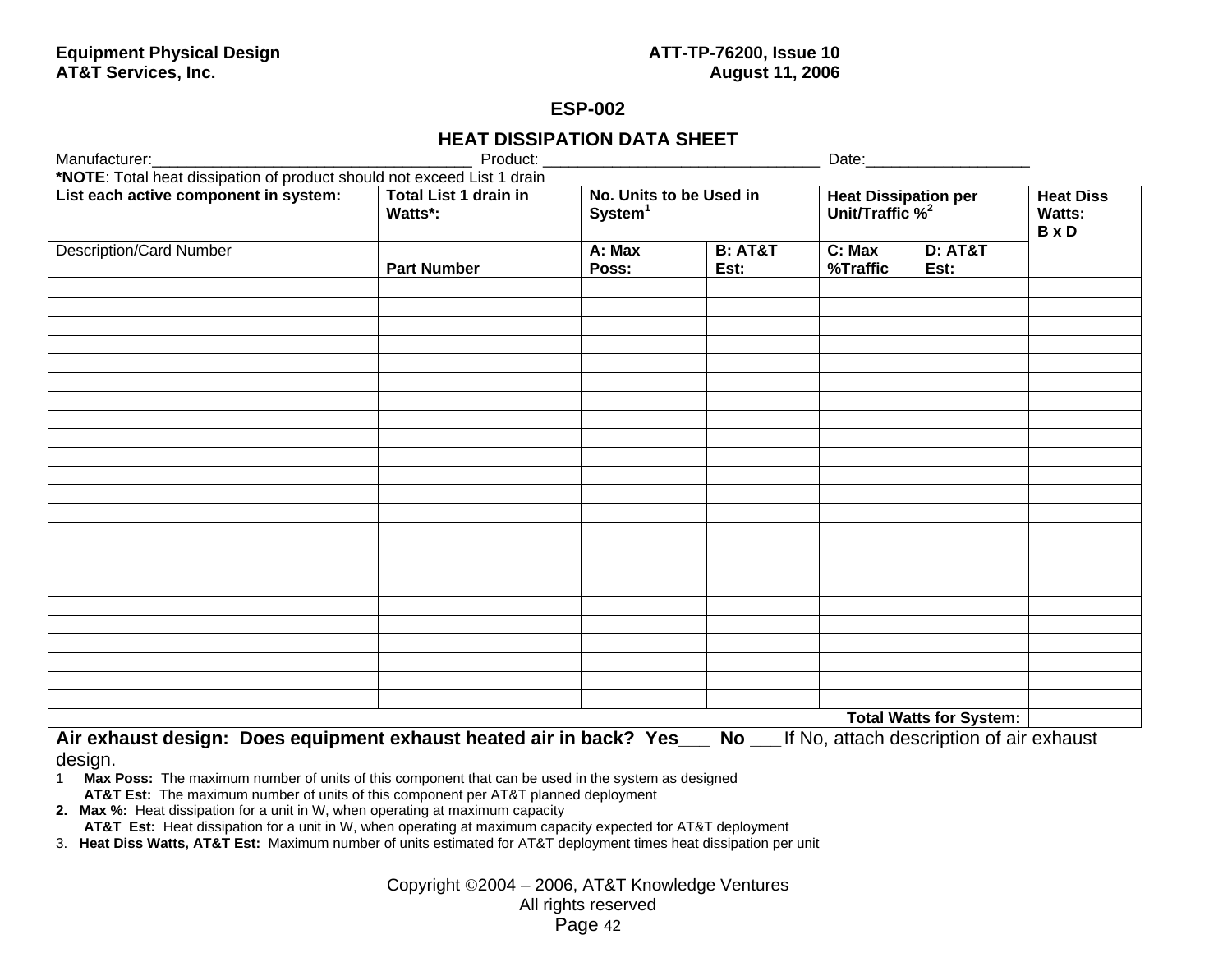Form FRM-001

#### **LETTER OF COMPLIANCE ATTESTING TO FIRE RESISTANCE OF MATERIALS**

Manufacturer:\_\_\_\_\_\_\_\_\_\_\_\_\_\_\_\_\_\_\_ Product Name:\_\_\_\_\_\_\_\_\_\_\_\_\_\_\_\_\_\_\_\_ Date:\_\_\_\_\_\_\_\_\_\_\_

This statement of compliance applies to the following product(s) which are being considered for purchase:

The below individual having reasonable control over the fire resistance characteristics of materials and components used in the construction and manufacture of the above product(s) assures that:

- 1. \_\_\_ All materials and components, except those listed below, meet the fire resistance requirements contained in the current issue of ANSI T1.307 *Fire Resistance Criteria - Part 1: Ignitability Requirements for Equipment Assemblies, and Fire Spread Requirements for Interconnection Wire and Cable Distribution Assemblies*.
- 2.  $\_\_$  Exposed non-metallic apparatus having a surface area ≤1 ft.  $2$  (0.09 m<sup>2</sup>) have a fire resistance characteristic equivalent to or better than UL-94 V-0.
- 3.  $\mu$  Exposed non-metallic apparatus having a surface area >1 ft.  $^2$  (0.09 m<sup>2</sup>) and a thickness less than 0.18 inches (5 mm) have a fire resistance characteristic equivalent to or better than UL-94 5VA.

4.  $\mu$  Exposed non-metallic apparatus having a surface area >10 ft.<sup>2</sup> (0.9 m<sup>2</sup>) have a fire resistance characteristic equivalent to or better than UL-94 5VA and a flame spread rating of 150 as determined by test methods equivalent to UL standard 723 *Test For Surface Burning Characteristics Of Building Materials* or the radiant panel test in U.L. Standard 94.

5. \_\_\_ Items 2, 3 and 4 are not applicable to the product(s).

The below non-metallic components (other than LEDs, small cable ties and terminal lug insulators) do not or may not comply with Items 1 through 4 above. The combined weight of the listed components is \_\_\_\_\_\_\_\_\_ grams.

\_\_\_\_\_\_\_\_\_\_\_\_\_\_\_\_\_\_\_\_\_\_\_\_\_\_\_\_\_\_\_\_\_\_\_\_ \_\_\_\_\_\_\_\_\_\_\_\_\_\_\_\_\_\_\_\_\_\_\_\_\_\_\_\_\_\_\_\_\_\_\_\_\_\_

\_\_\_\_\_\_\_\_\_\_\_\_\_\_\_\_\_\_\_\_\_\_\_\_\_\_\_\_\_\_\_\_\_\_\_\_\_\_\_\_\_

Signature **Printed name** 

Title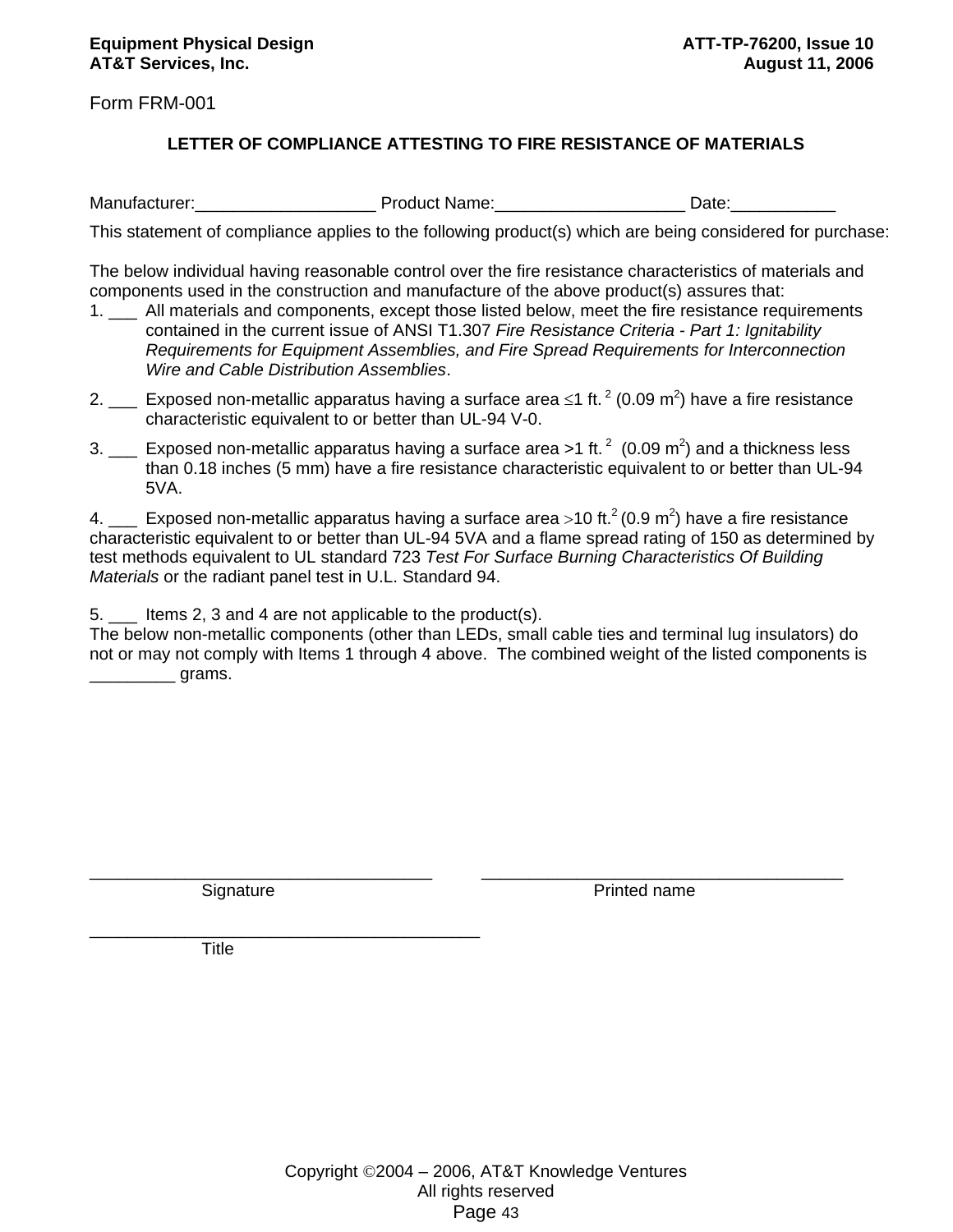#### *15.3. Form ESR-001*

### **Level One ATT-TP-76200 Minimum Safety Requirements: CO and Non-CO Deployment Locations**

|                 | <b>Manufacturer:</b>                                                                            |   |   | <b>Product Name:</b> |         |                    | Date:                            |   |   |     |         |
|-----------------|-------------------------------------------------------------------------------------------------|---|---|----------------------|---------|--------------------|----------------------------------|---|---|-----|---------|
|                 |                                                                                                 |   |   |                      |         |                    | <b>CENTRAL OFFICE DEPLOYMENT</b> |   |   |     |         |
|                 | 2. GR-1089 Electromagnetic Compatibility & Electrical Safety Requirements: Note The requirement |   |   |                      |         |                    |                                  |   |   |     |         |
|                 | numbers below are the GR1089 Absolute Requirement Numbers. See GR1089, Paragraph 1.4.1          |   |   |                      |         |                    |                                  |   |   |     |         |
| R#              | <b>Description</b>                                                                              | Y | N | n/a                  | $Att.+$ | $\overline{R#}$    | <b>Description</b>               | Y | N | n/a | $Att.+$ |
| N/A             | <b>Equipment Type</b>                                                                           |   |   |                      |         |                    |                                  |   |   |     |         |
| 8               | <b>Radiated Emissions</b>                                                                       |   |   |                      |         | 41                 | EUT not meet require.            |   |   |     |         |
| 9               | Radiated Emissions Obj.                                                                         |   |   |                      |         | 54                 | Class A1 Voltage                 |   |   |     |         |
| 10              | <b>Radiated Emissions</b>                                                                       |   |   |                      |         | $\overline{55}$    | Class A2 Voltage                 |   |   |     |         |
| 11              | <b>Radiated Emissions</b>                                                                       |   |   |                      |         | $\overline{56}$    | Class A3 Voltage                 |   |   |     |         |
| 12              | <b>Conducted Emissions</b>                                                                      |   |   |                      |         | $\overline{57}$    | Class A3 segregtd                |   |   |     |         |
| 128             | Common Mode Emiss.                                                                              |   |   |                      |         | 58                 | Class A3 Labeled                 |   |   |     |         |
| 14              | <b>Unintentional Cond Em</b>                                                                    |   |   |                      |         | 59                 | <b>Class AB restricted</b>       |   |   |     |         |
| 20              | Manuf. CO switching.                                                                            |   |   |                      |         | 60                 | Class AB inacces.                |   |   |     |         |
| $\overline{34}$ | <b>Current Limiting Prot.</b>                                                                   |   |   |                      |         | 61                 | Rubber gloves                    |   |   |     |         |
| $\overline{22}$ | <b>Listing AC Power</b>                                                                         |   |   |                      |         | 62                 | Eqpt pwrd by gen.                |   |   |     |         |
| $\overline{23}$ | <b>Listing Inverters</b>                                                                        |   |   |                      |         | 63                 | Class B de-enrgzd                |   |   |     |         |
| 24              | Listng Cust Prem Equip                                                                          |   |   |                      |         | 64                 | Interrupted/tripped v.           |   |   |     |         |
| $\overline{25}$ | EUT damage                                                                                      |   |   |                      |         | 65                 | Voltage interrupted              |   |   |     |         |
| 29              | <b>EUT Safety Hazard</b>                                                                        |   |   |                      |         | 66                 | Int./Tripped include             |   |   |     |         |
| 33              | <b>EUT Safety Hazard</b>                                                                        |   |   |                      |         | 67                 | Peak Voltage                     |   |   |     |         |
| $\overline{36}$ | <b>EUT Safety Hazard</b>                                                                        |   |   |                      |         | 68                 | Sources Com. Wire                |   |   |     |         |
| $\overline{37}$ | Series Type Network                                                                             |   |   |                      |         | 69                 | Current - 100cm                  |   |   |     |         |
| 137             | <b>EUT Safety Hazard</b>                                                                        |   |   |                      |         | 70                 | Current - 1cm                    |   |   |     |         |
| 39              | <b>EUT on Cust. Prem</b>                                                                        |   |   |                      |         | 71                 | <b>Current measured</b>          |   |   |     |         |
| 40              | <b>EUT Safety Hazard</b>                                                                        |   |   |                      |         | 115                | <b>Continuous Source Volt</b>    |   |   |     |         |
|                 |                                                                                                 |   |   |                      |         | 125                | <b>EUT Safety Hazard</b>         |   |   |     |         |
|                 | Other ATT-TP-76200 Requirements:                                                                |   |   |                      |         |                    |                                  |   |   |     |         |
|                 | 5. Grounding                                                                                    |   |   |                      |         |                    | 9. Shock and Vibration           |   |   |     |         |
| 5.0             | GR-1089, Section 9                                                                              |   |   |                      |         | 9.4                | Positive Latching                |   |   |     |         |
|                 |                                                                                                 |   |   |                      |         | $\overline{9.6}$   | <b>Standard Frames</b>           |   |   |     |         |
|                 | 6. Thermal                                                                                      |   |   |                      |         |                    |                                  |   |   |     |         |
|                 | C. Heat Dissipation                                                                             |   |   |                      |         |                    | 10. Fire Resistance              |   |   |     |         |
| 6.3A1           | Heat Dissip. Data <sup>1</sup>                                                                  |   |   |                      |         | 10.3               | Material Compon.                 |   |   |     |         |
| 6.3A2           | Fan forced                                                                                      |   |   |                      |         | $\overline{10}$ .4 | Panels/Barriers                  |   |   |     |         |
| 6.3A3           | Flow front to back                                                                              |   |   |                      |         | 10.5               | <b>Fire Spread</b>               |   |   |     |         |
| 6.3A4           | Face Temperature                                                                                |   |   |                      |         |                    | Fire Test Video Included         |   |   |     |         |
| 6.3B            | OSP Heat Dissip.                                                                                |   |   |                      |         |                    | Completed FRM-001 Form           |   |   |     |         |

| NON-CENTRAL OFFICE BUILDINGS and OSP: |              |          |     |       |                 |                    |  |  |     |  |  |
|---------------------------------------|--------------|----------|-----|-------|-----------------|--------------------|--|--|-----|--|--|
| <b>Description</b>                    | $\mathbf{v}$ | <b>N</b> | n/a | Att.# |                 | <b>Description</b> |  |  | n/a |  |  |
|                                       |              |          |     |       | FCC Part $15^2$ |                    |  |  |     |  |  |
|                                       |              |          |     |       |                 |                    |  |  |     |  |  |

1. Use appropriate ESP form to report this information.

2. Compliance to GR-1089 criteria [8-12, 14,128] referenced in Section 2 above may be accepted in lieu of FCC Part 15 compliance.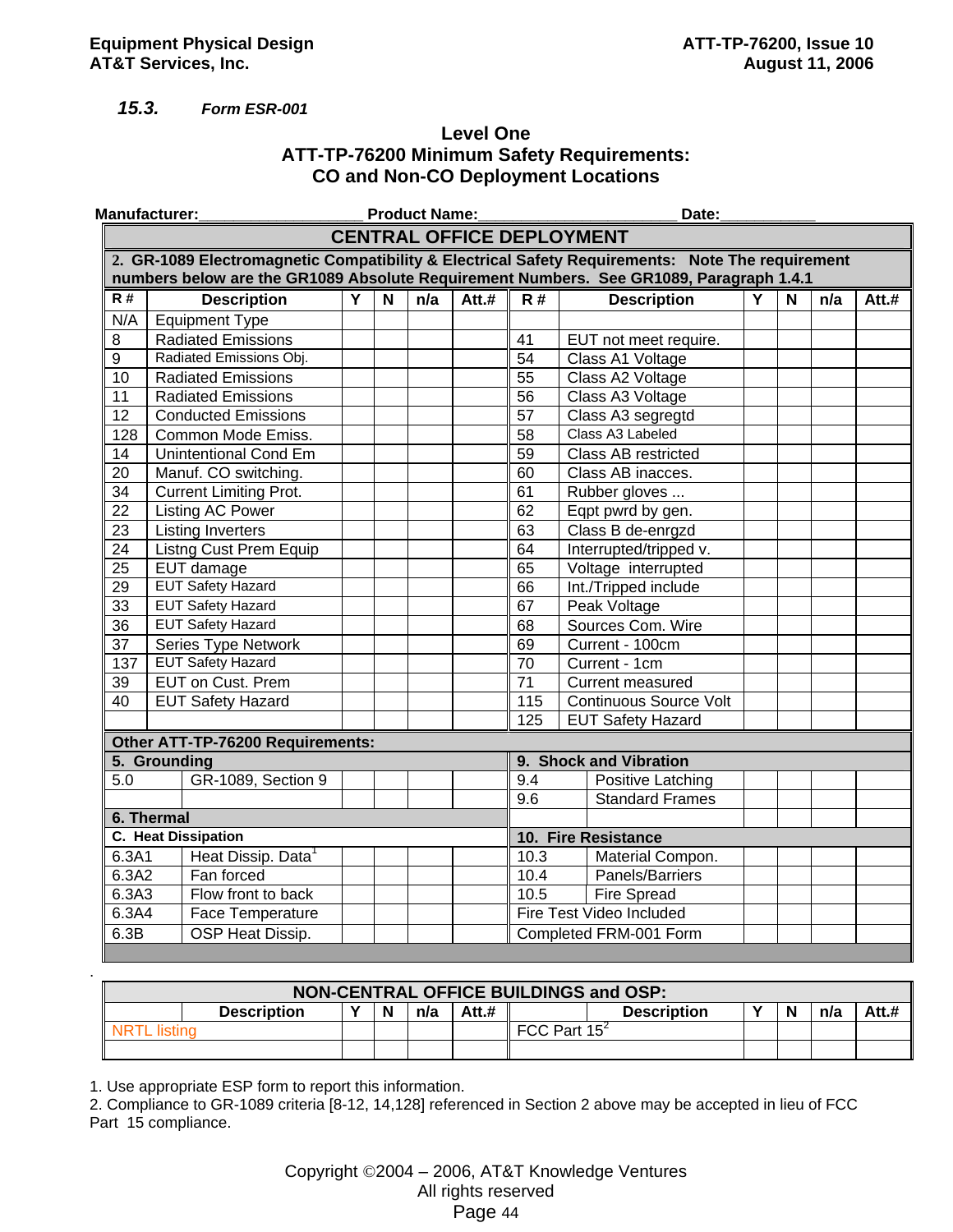*15.4. Form ESR-002* 

#### **Level Two ATT-TP-76200 Requirements for Deployment of Non-network Equipment in Mission Critical Data Room\***

|                                                                                              |    |   |                    |       |                  | Date: and the state of the state of the state of the state of the state of the state of the state of the state |   |              |     |       |
|----------------------------------------------------------------------------------------------|----|---|--------------------|-------|------------------|----------------------------------------------------------------------------------------------------------------|---|--------------|-----|-------|
| <b>MINIMUM SAFETY REQUIREMENTS:</b>                                                          |    |   |                    |       |                  |                                                                                                                |   |              |     |       |
|                                                                                              |    |   | <b>DESCRIPTION</b> |       |                  |                                                                                                                | Υ | N            | n/a | Att.# |
| Equipment is listed by an NRTL                                                               |    |   |                    |       |                  |                                                                                                                |   |              |     |       |
| Equipment is compliant to FCC Part 15 EMC requirements                                       |    |   |                    |       |                  |                                                                                                                |   |              |     |       |
|                                                                                              |    |   |                    |       |                  |                                                                                                                |   |              |     |       |
| <b>RELIABILITY REQUIREMENTS:</b>                                                             |    |   |                    |       |                  |                                                                                                                |   |              |     |       |
| Reference<br>Item                                                                            | Y. | N | n/a                | Att.# | Item             | Reference                                                                                                      | Y | $\mathsf{N}$ | n/a | Att.# |
| 2 GR-1089-CORE                                                                               |    |   |                    |       | GR-63-CORE       |                                                                                                                |   |              |     |       |
| <b>Equipment Type</b>                                                                        |    |   |                    |       | <b>6 Thermal</b> |                                                                                                                |   |              |     |       |
| <b>EMI Emissions Criteria</b><br>[8, 10, 11, 12, 13, 14]                                     |    |   |                    |       |                  | 6.1D Temperature and Humidity                                                                                  |   |              |     |       |
| EMI Immunity Criteria [16,18]                                                                |    |   |                    |       |                  | <b>Operating Conditions only for</b><br>GR-63, Criteria [72,73]                                                |   |              |     |       |
| Lightning Immunity, 1 <sup>st</sup> & 2 <sup>nd</sup>                                        |    |   |                    |       |                  |                                                                                                                |   |              |     |       |
| Level Criteria: [27,28,29, 30-33]                                                            |    |   |                    |       |                  | 8 Airborne Contaminants                                                                                        |   |              |     |       |
| <b>AC Power Fault Immunity</b>                                                               |    |   |                    |       |                  |                                                                                                                |   |              |     |       |
| AC Power Fault Immunity, 1 <sup>st</sup> &<br>2 <sup>nd</sup> Level Criteria [[35-37& 39-41] |    |   |                    |       | 8.1              | Indoor, GR-63, 10 Day                                                                                          |   |              |     |       |
| Short Circuit Test [25]                                                                      |    |   |                    |       |                  |                                                                                                                |   |              |     |       |
| <b>Current Limiting Protector Test</b><br>$[34]$                                             |    |   |                    |       |                  |                                                                                                                |   |              |     |       |
| <b>Voltage Limiting Protector Test</b><br>[20]                                               |    |   |                    |       |                  |                                                                                                                |   |              |     |       |
| <b>Electrical Safety</b>                                                                     |    |   |                    |       |                  |                                                                                                                |   |              |     |       |
| Listing Requirements [22-24]                                                                 |    |   |                    |       |                  |                                                                                                                |   |              |     |       |
| Electrical Safety Criteria [54-71]                                                           |    |   |                    |       |                  |                                                                                                                |   |              |     |       |
| Steady State Power Criteria:                                                                 |    |   |                    |       |                  | 9 Shock and Vibration                                                                                          |   |              |     |       |
| $[42, 44, 46 - 49]$                                                                          |    |   |                    |       | 9.3              | Earthquake, Zone 2                                                                                             |   |              |     |       |
|                                                                                              |    |   |                    |       | 9.8              | <b>Office Vibration</b>                                                                                        |   |              |     |       |
| 4 Electrostatic Discharge                                                                    |    |   |                    |       |                  |                                                                                                                |   |              |     |       |
| Normal Operations and I&R                                                                    |    |   |                    |       |                  |                                                                                                                |   |              |     |       |
| Criteria [1-3, 5-7]                                                                          |    |   |                    |       |                  |                                                                                                                |   |              |     |       |
|                                                                                              |    |   |                    |       |                  |                                                                                                                |   |              |     |       |
|                                                                                              |    |   |                    |       |                  |                                                                                                                |   |              |     |       |
|                                                                                              |    |   |                    |       |                  |                                                                                                                |   |              |     |       |
|                                                                                              |    |   |                    |       |                  |                                                                                                                |   |              |     |       |
|                                                                                              |    |   |                    |       |                  |                                                                                                                |   |              |     |       |
|                                                                                              |    |   |                    |       |                  |                                                                                                                |   |              |     |       |

See Section 1.6 for definition of Mission Critical Data Room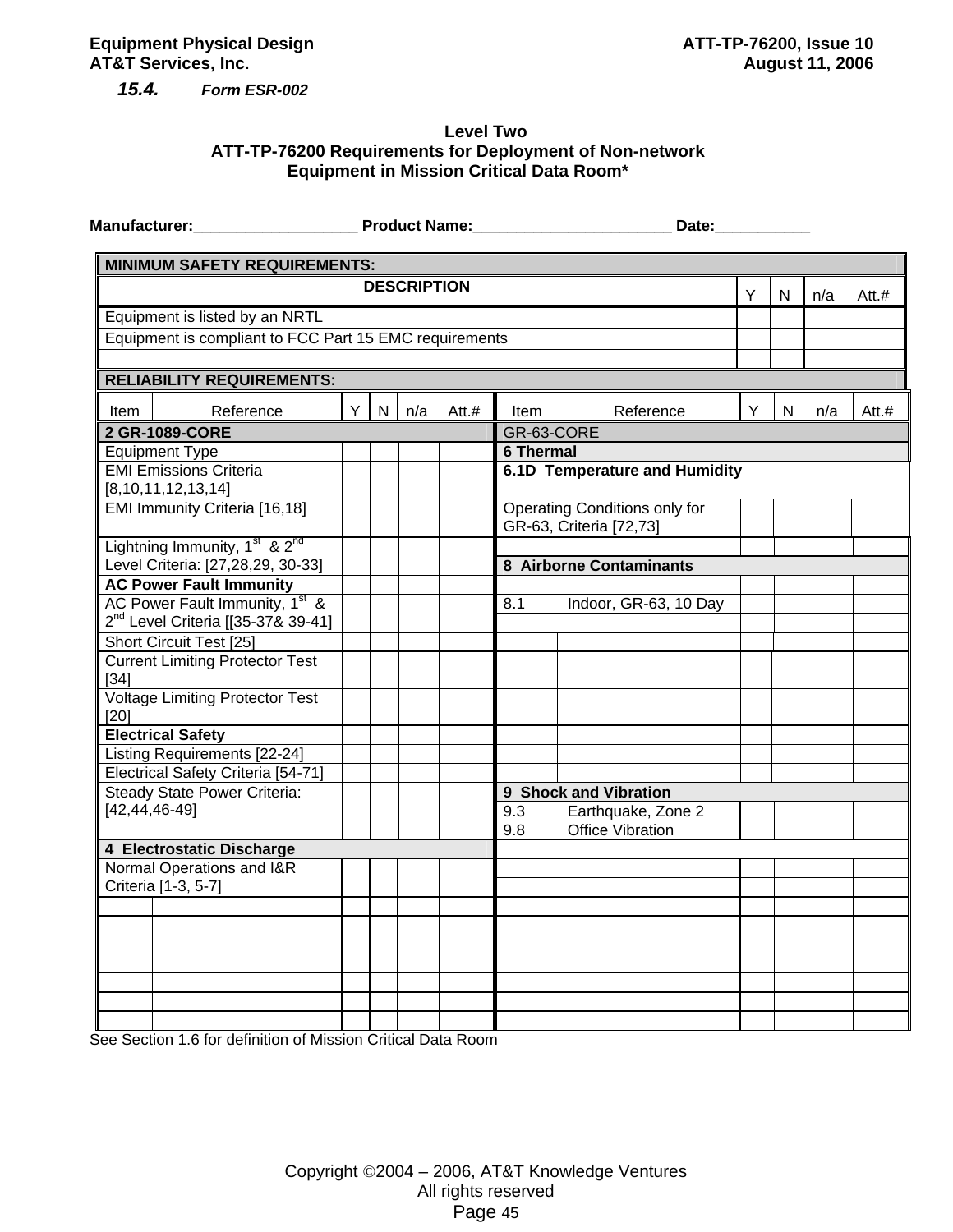*15.5. ESR-003-CO* 

### **Level Three CO ATT-TP-76200 Requirements for Equipment Deployed at CO Locations**

|                  | <b>Manufacturer:</b>                              |   |   |     | <b>Product Name:</b> | Date:      |                                      |   |              |     |       |  |  |  |  |
|------------------|---------------------------------------------------|---|---|-----|----------------------|------------|--------------------------------------|---|--------------|-----|-------|--|--|--|--|
| Item             | Reference                                         | Y | N | n/a | Att.#                | Item       | Reference                            | Y | $\mathsf{N}$ | n/a | Att.# |  |  |  |  |
|                  | 2 Electromagnetic Compatibility/Electrical Safety |   |   |     |                      | 7 DC Power |                                      |   |              |     |       |  |  |  |  |
| 2.2              | Equipment Type                                    |   |   |     |                      | 7.1        | Noise Immunity                       |   |              |     |       |  |  |  |  |
| 2.3              | Rad. Emission                                     |   |   |     |                      | 7.2A       | Under voltage transient              |   |              |     |       |  |  |  |  |
| 2.4              | Cond. Emission                                    |   |   |     |                      | 7.2B       | Over voltage transient               |   |              |     |       |  |  |  |  |
| 2.5              | Immunity                                          |   |   |     |                      | 7.2C       | Impulse transient                    |   |              |     |       |  |  |  |  |
| 2.6              | Lightning/AC Pwr.                                 |   |   |     |                      | 7.3        | Current Drain*                       |   |              |     |       |  |  |  |  |
| 2.7              | Steady State Pwr.                                 |   |   |     |                      | 7.4        | Min. Operating V*                    |   |              |     |       |  |  |  |  |
| 2.8              | <b>Electrical Safety</b>                          |   |   |     |                      |            |                                      |   |              |     |       |  |  |  |  |
| 2.9              | <b>DC</b> Potential                               |   |   |     |                      |            | 8 Airborne Contaminants              |   |              |     |       |  |  |  |  |
|                  |                                                   |   |   |     |                      | 8.1        | Indoor, GR-63                        |   |              |     |       |  |  |  |  |
|                  |                                                   |   |   |     |                      |            |                                      |   |              |     |       |  |  |  |  |
|                  |                                                   |   |   |     |                      |            | 9 Shock and Vibration                |   |              |     |       |  |  |  |  |
|                  |                                                   |   |   |     |                      | 9.1        | Transport                            |   |              |     |       |  |  |  |  |
|                  | 3 Acoustic Noise                                  |   |   |     |                      | 9.2        | Vibration                            |   |              |     |       |  |  |  |  |
| 3.1              | Meet GR-63                                        |   |   |     |                      | 9.3        | Earthquake                           |   |              |     |       |  |  |  |  |
|                  |                                                   |   |   |     |                      | 9.4        | Positive Latching                    |   |              |     |       |  |  |  |  |
|                  | 4 Electrostatic Discharge & Fast Transient        |   |   |     |                      | 9.5        | Hard Drive Backup                    |   |              |     |       |  |  |  |  |
| 4.1              | GR-1089,                                          |   |   |     |                      | 9.6        | <b>Standard Frames</b>               |   |              |     |       |  |  |  |  |
| 4.2              | GR-1089,                                          |   |   |     |                      | 9.7        | Self Support Frame                   |   |              |     |       |  |  |  |  |
| 4.3              | GR-1089,                                          |   |   |     |                      | 9.8A       | Office Vibration, Indoor             |   |              |     |       |  |  |  |  |
|                  |                                                   |   |   |     |                      | 9.9        | Floor Loading                        |   |              |     |       |  |  |  |  |
|                  |                                                   |   |   |     |                      |            |                                      |   |              |     |       |  |  |  |  |
|                  | 5 Grounding                                       |   |   |     |                      |            |                                      |   |              |     |       |  |  |  |  |
| 5.1              | GR-1089, Section 9                                |   |   |     |                      |            | <b>10 Fire Resistance</b>            |   |              |     |       |  |  |  |  |
|                  |                                                   |   |   |     |                      | 10.3       | Materials & Comp.                    |   |              |     |       |  |  |  |  |
| <b>6 Thermal</b> |                                                   |   |   |     |                      | 10.4       | <b>Protective Barriers</b>           |   |              |     |       |  |  |  |  |
|                  | 6.1 Temperature and Humidity                      |   |   |     |                      | 10.5       | <b>Fire Spread</b>                   |   |              |     |       |  |  |  |  |
| 6.1A             | Indoor, GR-63                                     |   |   |     |                      |            | Fire Test Video Included:            |   |              |     |       |  |  |  |  |
|                  |                                                   |   |   |     |                      |            | Completed FRM-001 Form               |   |              |     |       |  |  |  |  |
|                  |                                                   |   |   |     |                      |            |                                      |   |              |     |       |  |  |  |  |
| 6.2 Altitude     |                                                   |   |   |     |                      | 11 Spatial |                                      |   |              |     |       |  |  |  |  |
| 6.2A             | Indoor GR-63                                      |   |   |     |                      | 11.4       | <b>Switching Systems</b>             |   |              |     |       |  |  |  |  |
|                  |                                                   |   |   |     |                      | 11.5       | <b>Other Systems</b>                 |   |              |     |       |  |  |  |  |
|                  |                                                   |   |   |     |                      | 11.6       | Other Eqpt. 7'-0"                    |   |              |     |       |  |  |  |  |
|                  | 6.3. Heat Dissipation                             |   |   |     |                      | 11.7       | <b>Equipment Unit</b>                |   |              |     |       |  |  |  |  |
| 6.3A1            | Heat Dissip. Data*                                |   |   |     |                      |            |                                      |   |              |     |       |  |  |  |  |
| 6.3A2            | Forced Air Cooled                                 |   |   |     |                      |            | 12 Physical Design and Manufacturing |   |              |     |       |  |  |  |  |
| 6.3A3            | Flow Front to Back                                |   |   |     |                      | 12.1       | <b>GR-78</b>                         |   |              |     |       |  |  |  |  |
| 6.3A4            | Face Temperature                                  |   |   |     |                      |            |                                      |   |              |     |       |  |  |  |  |
|                  |                                                   |   |   |     |                      |            |                                      |   |              |     |       |  |  |  |  |
|                  |                                                   |   |   |     |                      |            |                                      |   |              |     |       |  |  |  |  |

\* Use appropriate ESP form to report this information.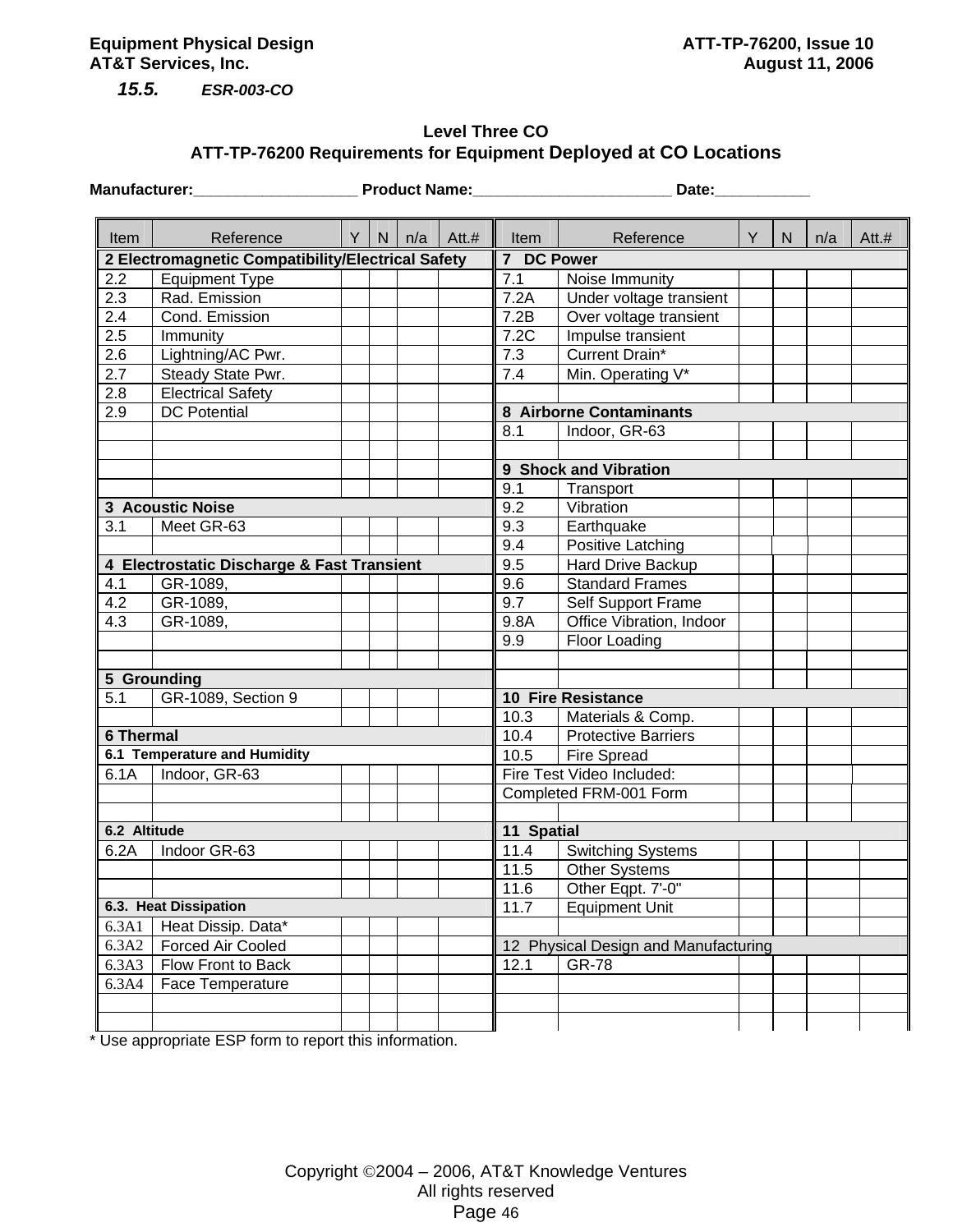### *15.6. ESR-003-NCO*

#### **Level Three NCO ATT-TP-76200 Requirements for Equipment Deployed at Buildings Other Than Central Offices and Mission Critical Data Rooms1**

|                  | <b>Manufacturer:</b><br><b>Example 2 Product Name:</b> |          |   |     | Date: |                   |                                      |   |   |     |         |  |
|------------------|--------------------------------------------------------|----------|---|-----|-------|-------------------|--------------------------------------|---|---|-----|---------|--|
| Item             | Reference                                              | $Y \mid$ | N | n/a | Att.# | Item              | Reference                            | Y | N | n/a | $Att.+$ |  |
|                  |                                                        |          |   |     |       |                   | 7 DC Power (if applicable)           |   |   |     |         |  |
|                  |                                                        |          |   |     |       | 7.1               | Noise Immunity                       |   |   |     |         |  |
|                  |                                                        |          |   |     |       | 7.2A              | Under voltage transient              |   |   |     |         |  |
|                  | 2 Electromagnetic Compatibility/Electrical Safety      |          |   |     |       | $\overline{7}.2B$ | Over voltage transient               |   |   |     |         |  |
| 2.2              | <b>Equipment Type</b>                                  |          |   |     |       | 7.2C              | Impulse transient                    |   |   |     |         |  |
| 2.3              | Rad. Emission                                          |          |   |     |       | 7.3               | Current Drain*                       |   |   |     |         |  |
| 2.4              | Cond. Emission                                         |          |   |     |       | 7.4               | Min. Operating V*                    |   |   |     |         |  |
| 2.5              | Immunity                                               |          |   |     |       |                   |                                      |   |   |     |         |  |
| 2.6              | Lightning/AC Pwr.                                      |          |   |     |       |                   |                                      |   |   |     |         |  |
| 2.7              | Steady State Pwr.                                      |          |   |     |       |                   | 8 Airborne Contaminants              |   |   |     |         |  |
| 2.8              | <b>Electrical Safety</b>                               |          |   |     |       | 8.1               | Indoor, GR-63                        |   |   |     |         |  |
| 2.8              | <b>NRTL Listing (required)</b>                         |          |   |     |       |                   |                                      |   |   |     |         |  |
| 2.9              | <b>DC Potential</b>                                    |          |   |     |       |                   |                                      |   |   |     |         |  |
|                  |                                                        |          |   |     |       |                   | 9 Shock and Vibration                |   |   |     |         |  |
|                  |                                                        |          |   |     |       | 9.1               | Transport                            |   |   |     |         |  |
|                  | <b>3 Acoustic Noise</b>                                |          |   |     |       | 9.2               | Vibration                            |   |   |     |         |  |
| 3.1              | Meet GR-63                                             |          |   |     |       | 9.3               | Earthquake                           |   |   |     |         |  |
|                  |                                                        |          |   |     |       | 9.4               | Positive Latching                    |   |   |     |         |  |
|                  | 4 Electrostatic Discharge & Fast Transient             |          |   |     |       | 9.5               | Hard Drive Backup                    |   |   |     |         |  |
| 4.1              | GR-1089, Sec 2.1.2                                     |          |   |     |       | 9.6               | <b>Standard Frames</b>               |   |   |     |         |  |
| 4.2              | GR-1089, Sec 2.1.2.4                                   |          |   |     |       | 9.7               | Self Support Frame                   |   |   |     |         |  |
| 4.3              | GR-1089, Sec 2.2                                       |          |   |     |       | 9.8A              | Office Vibration, Indoor             |   |   |     |         |  |
|                  |                                                        |          |   |     |       | 9.8B              | Office Vibration, OSP                |   |   |     |         |  |
|                  |                                                        |          |   |     |       | 9.9               | Floor Loading                        |   |   |     |         |  |
| 5 Grounding      |                                                        |          |   |     |       |                   |                                      |   |   |     |         |  |
| 5.1              | GR-1089, Section 9                                     |          |   |     |       |                   |                                      |   |   |     |         |  |
|                  |                                                        |          |   |     |       |                   |                                      |   |   |     |         |  |
| <b>6 Thermal</b> |                                                        |          |   |     |       |                   | <b>10 Fire Resistance</b>            |   |   |     |         |  |
|                  | 6.1 Temperature and Humidity                           |          |   |     |       | 10.3              | Materials & Comp.                    |   |   |     |         |  |
| 6.1A             | Indoor, GR-63                                          |          |   |     |       |                   |                                      |   |   |     |         |  |
|                  |                                                        |          |   |     |       |                   |                                      |   |   |     |         |  |
|                  |                                                        |          |   |     |       |                   | 12 Physical Design and Manufacturing |   |   |     |         |  |
| 6.2 Altitude     |                                                        |          |   |     |       | 12.1              | <b>GR-78</b>                         |   |   |     |         |  |
| 6.2A             | Indoor GR-63                                           |          |   |     |       |                   |                                      |   |   |     |         |  |
|                  |                                                        |          |   |     |       |                   |                                      |   |   |     |         |  |
|                  |                                                        |          |   |     |       |                   |                                      |   |   |     |         |  |
|                  | 6.3. Heat Dissipation                                  |          |   |     |       |                   |                                      |   |   |     |         |  |
| 6.3A1            | Heat Dissip. Data <sup>2</sup>                         |          |   |     |       |                   |                                      |   |   |     |         |  |
| 6.3A4            | Face Temperature                                       |          |   |     |       |                   |                                      |   |   |     |         |  |
|                  |                                                        |          |   |     |       |                   |                                      |   |   |     |         |  |
|                  |                                                        |          |   |     |       |                   |                                      |   |   |     |         |  |

1. NOTE: Equipment intended for deployment in both CO and non-CO locations must be compliant to both Level 3 CO &

NCO requirements

2. Use appropriate ESP form to report this information.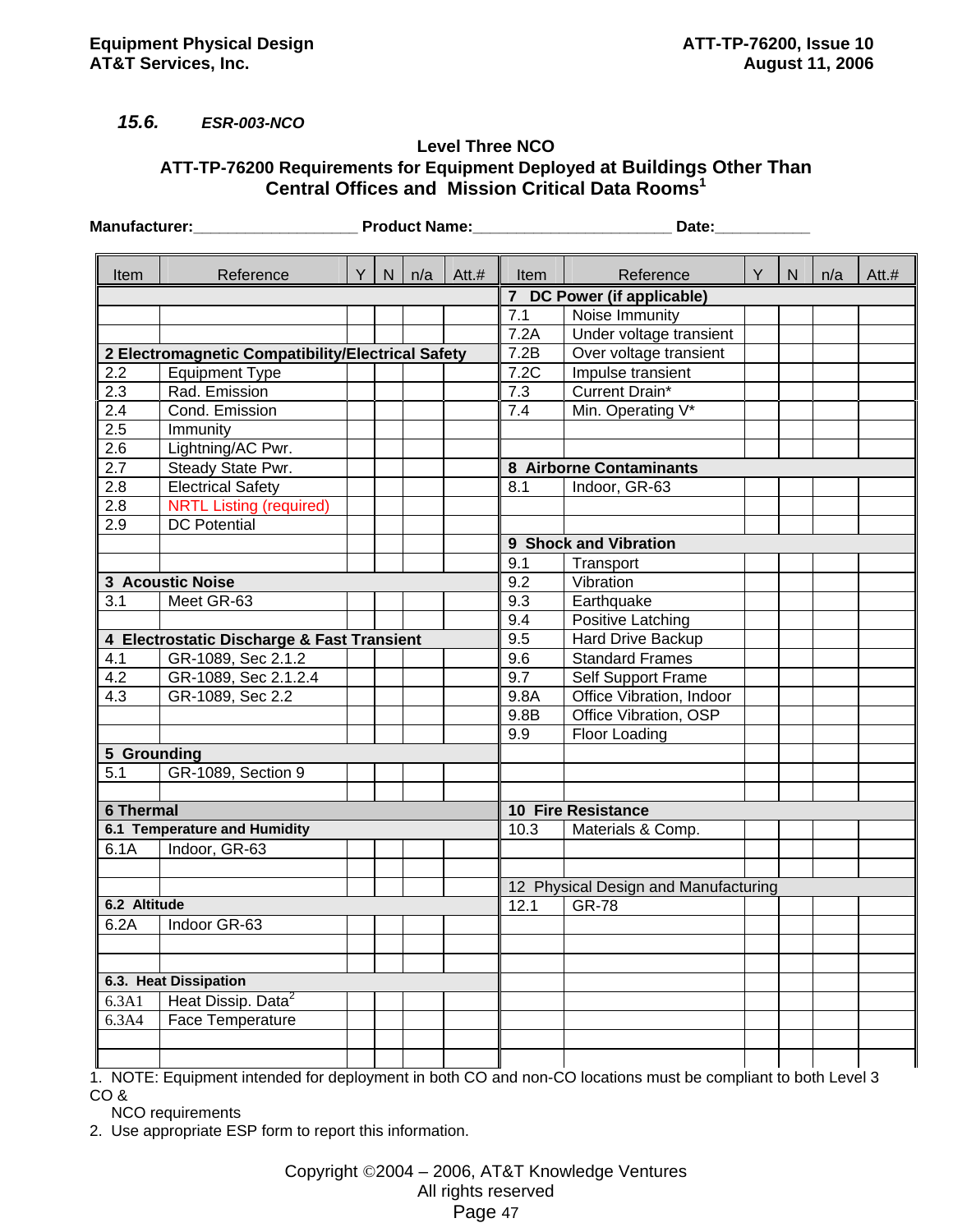**Equipment Physical Design ATT-TP-76200, Issue 10 AT&T Services, Inc.** August 11, 2006

*15.7. ESR-003-OSP* 

#### **Level Three OSP ATT-TP-76200 Requirements for Equipment Deployed in Outside Plant**

 $\blacksquare$ 

**Manufacturer:** The Controllering Product Name: The Controllering State: The Date: Controllering Product Name: Controllering Date: Controllering Product Name: Controllering Date: Controllering Product Name: Controllering D

|                  | CLASS 2 & 3 <sup>1</sup> OSP ELECTRICAL COMPONENT REQUIREMENTS <sup>2</sup> |   |   |     |         |                                      |                           |   |   |     |         |  |  |
|------------------|-----------------------------------------------------------------------------|---|---|-----|---------|--------------------------------------|---------------------------|---|---|-----|---------|--|--|
| <b>Item</b>      | Reference                                                                   | Y | N | n/a | $Att.+$ | <b>Item</b>                          | Reference                 | Y | N | n/a | $Att.+$ |  |  |
|                  | 2 Electromagnetic Compatibility/Electrical Safety                           |   |   |     |         | 6.3. Heat Dissipation                |                           |   |   |     |         |  |  |
| 2.2              | <b>Equipment Type</b>                                                       |   |   |     |         | 6.3B                                 | GR-3108, Section 4.13     |   |   |     |         |  |  |
| 2.3              | Rad. Emission                                                               |   |   |     |         |                                      |                           |   |   |     |         |  |  |
| 2.4              | Cond. Emission                                                              |   |   |     |         | 7 DC Power                           |                           |   |   |     |         |  |  |
| 2.5              | Immunity                                                                    |   |   |     |         | 7.1                                  | Noise Immunity            |   |   |     |         |  |  |
| 2.6              | Lightning/AC Pwr.                                                           |   |   |     |         | 7.2A                                 | Under voltage transient   |   |   |     |         |  |  |
| 2.7              | Steady State Pwr.                                                           |   |   |     |         | 7.2B                                 | Over voltage transient    |   |   |     |         |  |  |
| 2.8              | <b>Electrical Safety</b>                                                    |   |   |     |         | 7.2C                                 | Impulse transient         |   |   |     |         |  |  |
| 2.9              | <b>DC</b> Potential                                                         |   |   |     |         | 7.3                                  | Current Drain*            |   |   |     |         |  |  |
|                  |                                                                             |   |   |     |         | 7.4                                  | Min. Operating V*         |   |   |     |         |  |  |
|                  | <b>3 Acoustic Noise</b>                                                     |   |   |     |         |                                      |                           |   |   |     |         |  |  |
| 3B               | GR-487, Section 3.29                                                        |   |   |     |         |                                      | 8 Airborne Contaminants   |   |   |     |         |  |  |
|                  |                                                                             |   |   |     |         | 8.2                                  | OSP, GR-3108              |   |   |     |         |  |  |
|                  | 4 Electrostatic Discharge & Fast Transient                                  |   |   |     |         |                                      |                           |   |   |     |         |  |  |
| 4.1              | GR-1089 Section 2                                                           |   |   |     |         |                                      | 9 Shock and Vibration     |   |   |     |         |  |  |
|                  |                                                                             |   |   |     |         | 9.1 B                                | Transport & Handling      |   |   |     |         |  |  |
| 5 Grounding      |                                                                             |   |   |     |         | 9.2                                  | Vibration                 |   |   |     |         |  |  |
| 5.1              | GR-1089, Section 9                                                          |   |   |     |         | 9.3                                  | Earthquake                |   |   |     |         |  |  |
|                  |                                                                             |   |   |     |         | 9.4                                  | Positive Latching         |   |   |     |         |  |  |
| <b>6 Thermal</b> |                                                                             |   |   |     |         | 9.5                                  | Hard Drive Backup         |   |   |     |         |  |  |
|                  | 6.1 Temperature and Humidity (pick applicable rqmt)                         |   |   |     |         | 9.7                                  | Self Support Frame        |   |   |     |         |  |  |
| 6.1B             | GR-3108, Section 4                                                          |   |   |     |         | 9.8B                                 | Office Vibration, OSP     |   |   |     |         |  |  |
| 6.1C             | GR-3108, GR-487                                                             |   |   |     |         |                                      | <b>10 Fire Resistance</b> |   |   |     |         |  |  |
|                  |                                                                             |   |   |     |         | 10.5C                                | GR-3108, Section 6.5.     |   |   |     |         |  |  |
| 6.2 Altitude     |                                                                             |   |   |     |         | 12 Physical Design and Manufacturing |                           |   |   |     |         |  |  |
| 6.2B             |                                                                             |   |   |     |         | 12.1                                 | <b>GR-78</b>              |   |   |     |         |  |  |
|                  |                                                                             |   |   |     |         |                                      |                           |   |   |     |         |  |  |

1. Equipment must conform to requirements applicable to Class of Environment intended for deployment

 2. Equipment intended for deployment in both CO and OSP locations must be compliant to both Level 3 CO & OSP requirements

3. Use appropriate ESP form to report this information.

**NOTE***:* The configuration of equipment deployed in OSP cabinets must be approved by OSP staff prior to approval for use. See paragraph 12.1 of this document.

|      | <b>OSP ENCLOSURES</b><br>(select applicable requirement) |  |   |     |         |                                               |                      |  |   |     |         |  |
|------|----------------------------------------------------------|--|---|-----|---------|-----------------------------------------------|----------------------|--|---|-----|---------|--|
| Item | Reference                                                |  | N | n/a | $Att.+$ | <b>Item</b>                                   | Reference            |  | N | n/a | $Att.+$ |  |
|      | Pedestal & Pole Mounted Enclosures                       |  |   |     |         | Inside Customer Premises Equipment Enclosures |                      |  |   |     |         |  |
| 13.2 | GR-487, Section 3                                        |  |   |     |         | 13.4A                                         | GR-63, 2, 4.4, & 2.7 |  |   |     |         |  |
|      | Outside Building Mounted Enclosures                      |  |   |     |         | 13.4B                                         | GR-1089, Section 7.2 |  |   |     |         |  |
| 13.3 | GR-950, Section 5                                        |  |   |     |         |                                               |                      |  |   |     |         |  |
| 13.3 | GR-49, Section 5                                         |  |   |     |         |                                               |                      |  |   |     |         |  |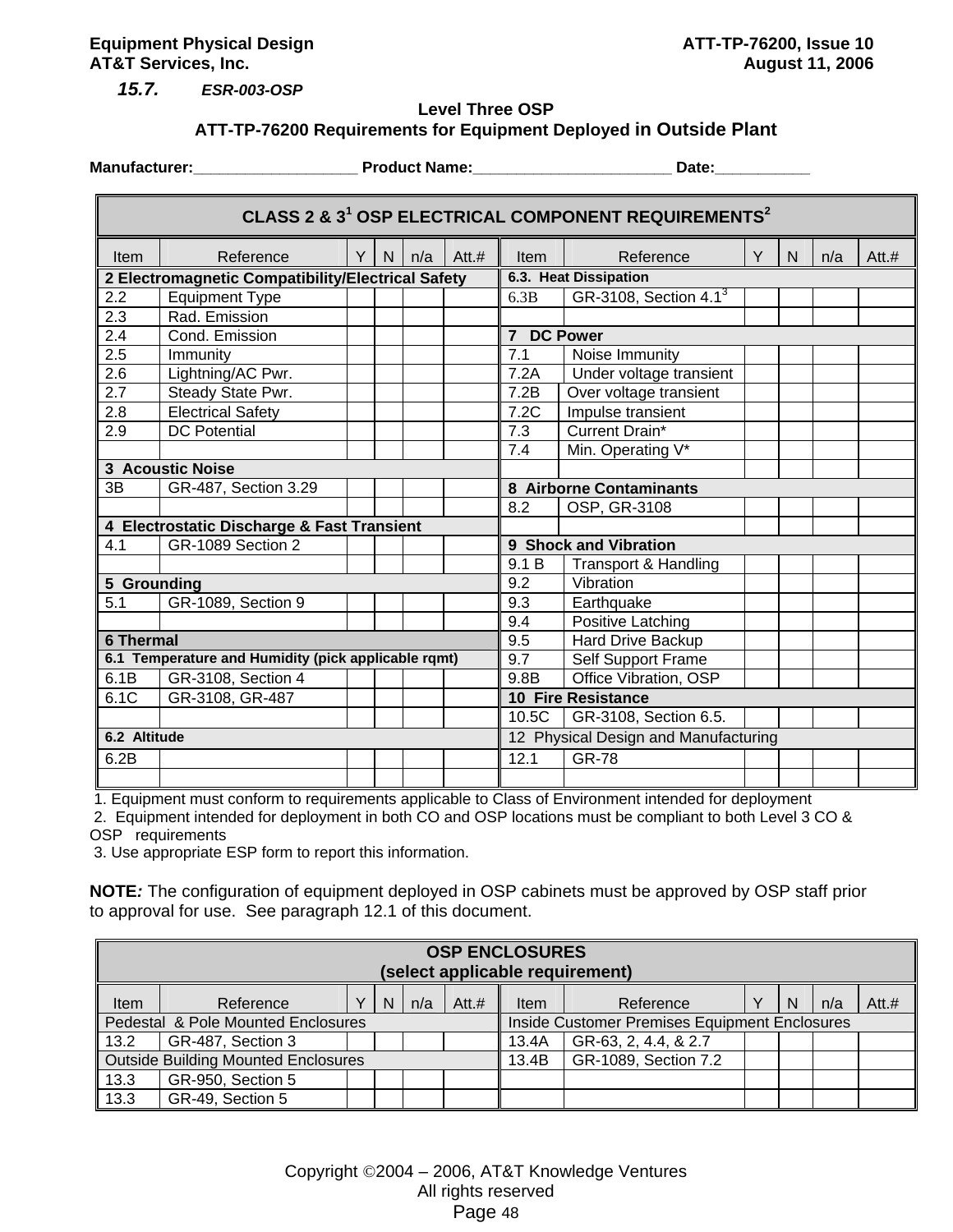#### **Equipment Physical Design ATT-TP-76200, Issue 10 AT&T Services, Inc.** August 11, 2006

*15.8. Form ESR-ANC* 

### **Ancillary Equipment Level 1<sup>1</sup> and Level 3 ATT-TP-76200 Requirements**

**Manufacturer:\_\_\_\_\_\_\_\_\_\_\_\_\_\_\_\_\_\_\_ Product Name:\_\_\_\_\_\_\_\_\_\_\_\_\_\_\_\_\_\_\_\_\_\_\_ Date:\_\_\_\_\_\_\_\_\_\_\_** 

| Item             | Reference                                          | Y | N | n/a | Att. $#$ | <b>Item</b>         | Reference                                           | Y | N | n/a | $Att.+$ |
|------------------|----------------------------------------------------|---|---|-----|----------|---------------------|-----------------------------------------------------|---|---|-----|---------|
|                  | 2. Electromagnetic Compatibility/Electrical Safety |   |   |     |          |                     | 7. DC Power                                         |   |   |     |         |
| 2.2              | <b>Equipment Type</b>                              |   |   |     |          | 7.1                 | Noise Immunity                                      |   |   |     |         |
| 2.3              | <b>Rad. Emission</b>                               |   |   |     |          | 7.2A                | Under voltage transient                             |   |   |     |         |
| 2.4              | <b>Cond. Emission</b>                              |   |   |     |          | 7.2C                | Over voltage transient                              |   |   |     |         |
|                  |                                                    |   |   |     |          | 7.2E                | Impulse transient                                   |   |   |     |         |
| 2.5              | <b>Immunity</b>                                    |   |   |     |          | 7.3                 | <b>Current Drain*</b>                               |   |   |     |         |
|                  |                                                    |   |   |     |          |                     |                                                     |   |   |     |         |
| 2.6              | Lightning/AC Pwr.                                  |   |   |     |          |                     | 8. Airborne Contaminants                            |   |   |     |         |
| 2.6              | <b>Fault Testing</b>                               |   |   |     |          | 8.1                 | Indoor, GR-63                                       |   |   |     |         |
| $\overline{2.7}$ | <b>Steady State Pwr.</b>                           |   |   |     |          | 8.2                 | OSP, GR-3108                                        |   |   |     |         |
| 2.8              | <b>Electrical Safety</b>                           |   |   |     |          |                     |                                                     |   |   |     |         |
|                  |                                                    |   |   |     |          |                     | 9. Shock and Vibration                              |   |   |     |         |
|                  |                                                    |   |   |     |          | 9.2                 | Vibration                                           |   |   |     |         |
|                  | 4. Electrostatic Discharge                         |   |   |     |          | 9.3                 | Earthquake                                          |   |   |     |         |
| 4.1              | GR-1089, Sec 2.1.2                                 |   |   |     |          | 9.8                 | Office Vibration                                    |   |   |     |         |
| 4.2              | GR-1089, Sec 2.1.2.4                               |   |   |     |          |                     |                                                     |   |   |     |         |
| 4.3              | GR-1089, Sec 2.2                                   |   |   |     |          | 10. Fire Resistance |                                                     |   |   |     |         |
|                  |                                                    |   |   |     |          | 10.3                | Materials & Comp.                                   |   |   |     |         |
| 5. Grounding     |                                                    |   |   |     |          | 10.4                | <b>Protective Barriers</b>                          |   |   |     |         |
| 5.1              | <b>DC Short Circuit</b>                            |   |   |     |          | 10.5                | <b>Fire Spread</b>                                  |   |   |     |         |
| 5.1              | <b>AC Short Circuit</b>                            |   |   |     |          |                     |                                                     |   |   |     |         |
|                  |                                                    |   |   |     |          |                     | Fire Test Video Included:                           |   |   |     |         |
|                  |                                                    |   |   |     |          |                     | Completed FRM-001 Form                              |   |   |     |         |
| 6. Thermal       |                                                    |   |   |     |          |                     |                                                     |   |   |     |         |
|                  | <b>6.1 Temperature and Humidity</b>                |   |   |     |          |                     |                                                     |   |   |     |         |
| 6.1A             | Indoor, GR-63                                      |   |   |     |          |                     |                                                     |   |   |     |         |
| 6.1B             | OSP, GR-3108                                       |   |   |     |          |                     | NOTE:                                               |   |   |     |         |
|                  |                                                    |   |   |     |          |                     | Some tests may not be required if circuit packs can |   |   |     |         |
|                  | 6.3 Heat Dissipation                               |   |   |     |          |                     | be demonstrated to be similar to original circuit   |   |   |     |         |
| 6.3A1            | Heat Dissip. Data <sup>2</sup>                     |   |   |     |          |                     | packs in construction. See Appendix B.              |   |   |     |         |
| 6.3A2            | <b>Forced Air Cooled</b>                           |   |   |     |          |                     |                                                     |   |   |     |         |
| 6.3A3            | Flow Front to Back                                 |   |   |     |          |                     |                                                     |   |   |     |         |
| 6.3A4            | <b>Face Temperature</b>                            |   |   |     |          |                     |                                                     |   |   |     |         |
|                  |                                                    |   |   |     |          |                     |                                                     |   |   |     |         |
|                  |                                                    |   |   |     |          |                     |                                                     |   |   |     |         |

1. Level 1 Ancillary requirements are shaded in gray

2. Use appropriate ESP form to report heat dissipation data.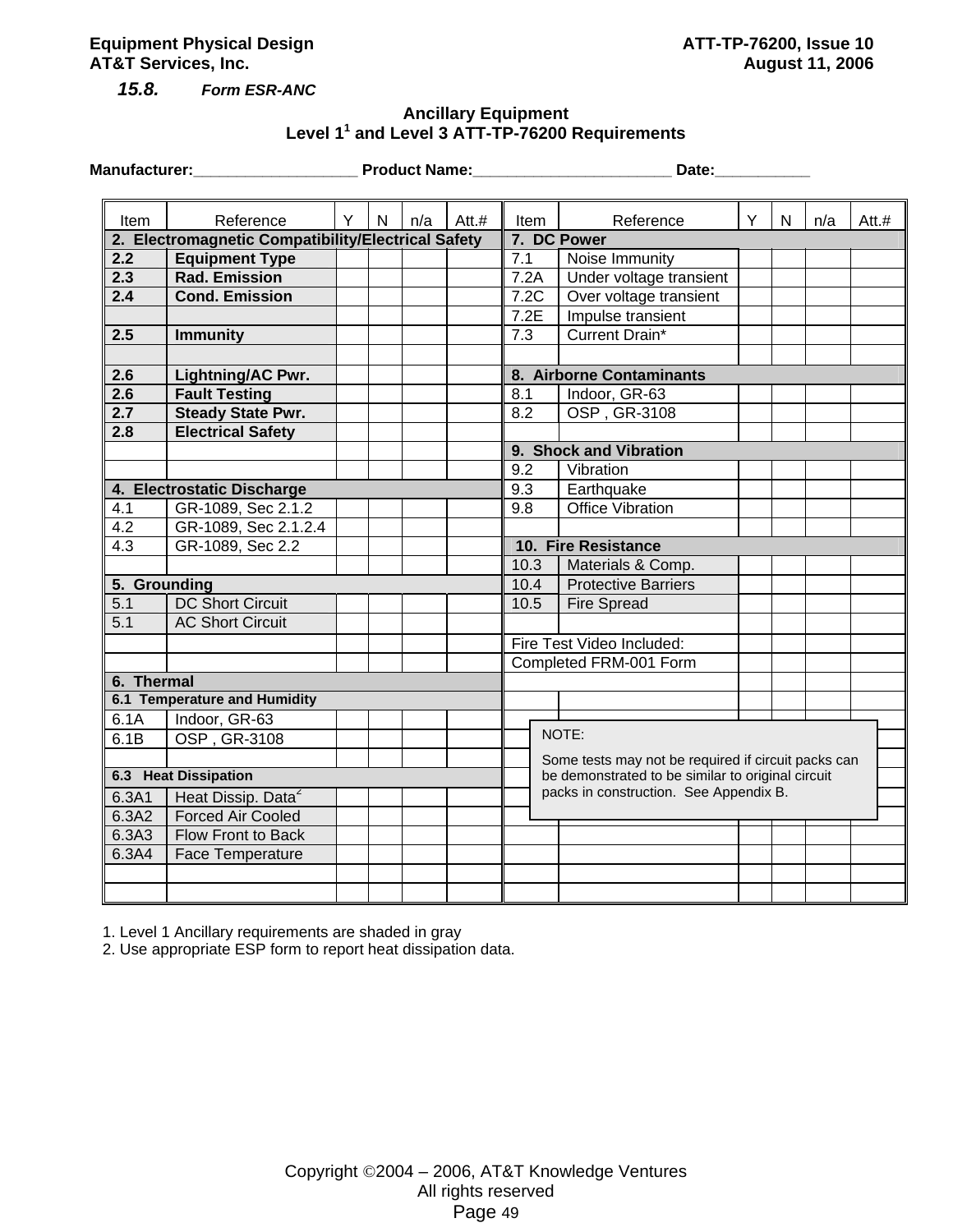# **16. APPENDIX A**

# **ATT-TP-76200 PRODUCT EVALUATION PROCESS**

### *16.1. Purpose*

The purpose of this appendix is to assist product suppliers with preparing and furnishing equipment documentation to the company representative for product evaluation purposes.

# *16.2. Types of Evaluations*

*An evaluation reviews a product against all applicable requirements based on the equipment and its intended use in the network.* . Unless otherwise stated, all requirements apply to equipment systems and equipment units that will be installed in network equipment buildings and equipment areas within buildings, electronic equipment enclosures such as controlled environment vaults, outside mounted electronic equipment cabinets, and at customer locations.

Documentation supporting compliance is required for a complete product evaluation. Documentation includes test reports and product information verifying compliance for each applicable requirement. Below are the three types of complete evaluations. The requirements for each type are contained in their corresponding ESR forms:

- A. LEVEL ONE (ESR-001). Level One refers to an evaluation against the minimum acceptable set of requirements necessary to protect personnel and the Network. Conformance to Level One requirements must be verified before equipment may be placed in a network equipment environment. Level One requirements are generally applicable to collocated equipment, portable test and monitoring equipment, and equipment trials.
- B. LEVEL TWO (ESR-002) Level Two refers to an evaluation against Level 3 NCO requirements with some environmental reliability requirements modified to account for equipment placed only in Mission Critical Data Rooms.
	- Mission Critical Data Room Requirements:
		- o Compliant to TIA-942, Telecommunications Infrastructure Standard for Data Centers, including:
			- Dedicated HVAC with HVAC back-up
			- **Temperature range 20°C to 25°C**
			- Humidity range  $40\% 55\%$  RH
- C. LEVEL THREE CO (ESR-003-CO). Level Three CO refers to an evaluation against all safety and environmental reliability requirements for equipment placed in central offices. Conformance to Level Two – CO requirements is required for network equipment approval and deployment.
- D. LEVEL THREE NCO (ESR-003-NCO).Level Three NCO refers to a subset of ATT-TP-76200 Level Three – CO safety and reliability requirements applicable for equipment located exclusively in non-central office equipment spaces (e.g. Data Rooms, Customer Premises).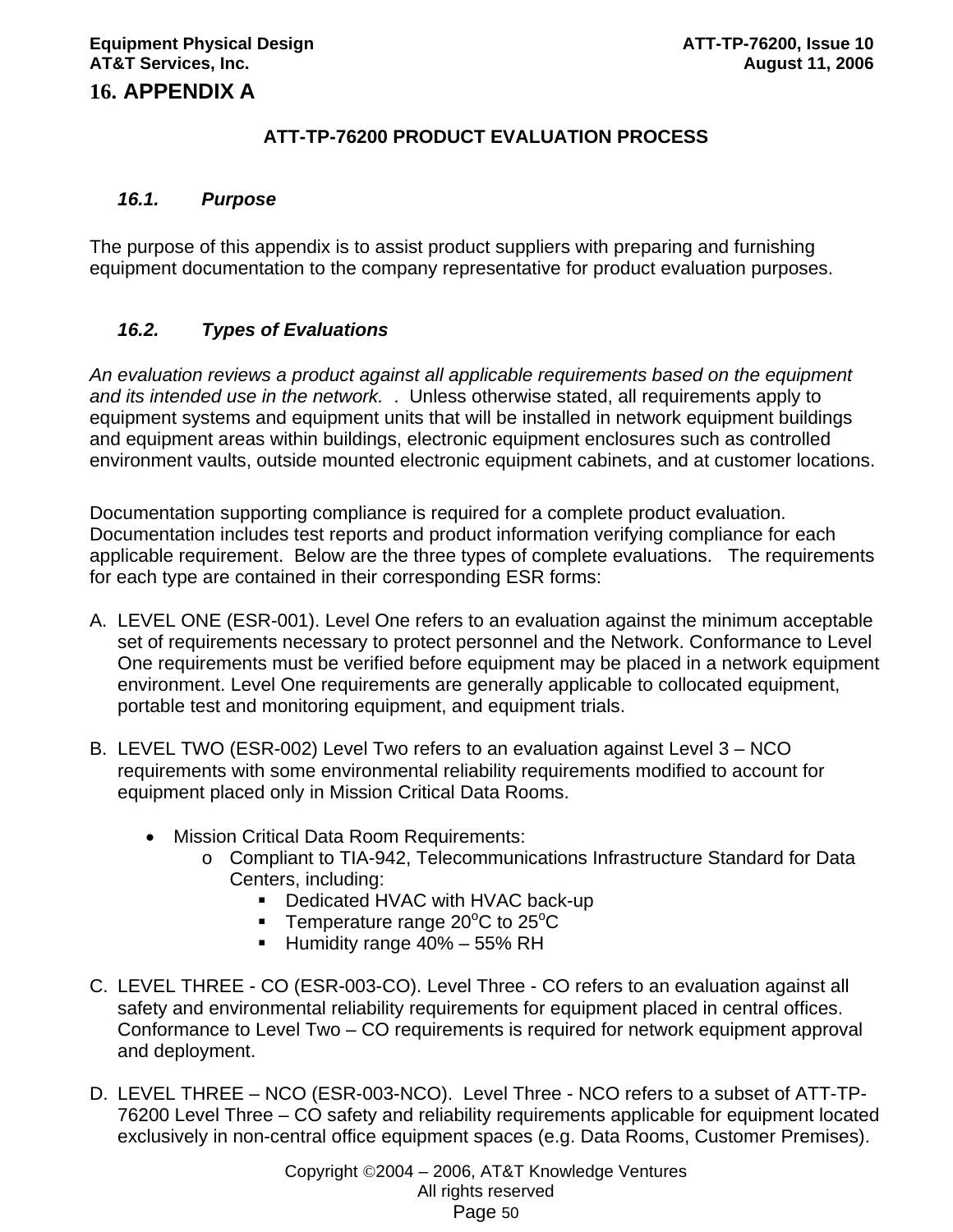- E. LEVEL THREE OSP (ESR-003-OSP).Level Three OSP refers to ATT-TP-76200 safety and reliability requirements applicable for equipment located in the Outside Plant.
- F. ANCILLARY (ESR-ANC). Ancillary is an evaluation against a minimum set of requirements applicable to products previously approved by AT&T Services that have undergone one or more changes.
- G. PORTABLE TEST SET. At a minimum, portable test sets will be reviewed to the following requirements prior to deployment: Electrical Safety Review: An electrical safety review is necessary when the output voltage of the equipment exceeds 140 volts DC or 50 volts rms AC. Radiated Emissions: A review is necessary when the equipment supplier cannot certify compliance to FCC Part 15. In the absence of FCC Part 15 compliance, the radiated emissions requirements and test methods of GR-1089, Section 3 shall apply. Portable test sets that do not exceed 140 volts DC or 50 volts rms AC and are certified compliant to FCC Part 15, may be considered in compliance with the electrical safety and radiated emissions requirements and do not require review by the NEBS group.
- H. PRODUCT CHANGE NOTICE (PCN). PCNs must be evaluated for their effect on the equipment's ATT-TP-76200 compliance.
	- When it is determined by the manufacturer, using sound engineering judgment, that a hardware or software change does not impact the equipment's ATT-TP-76200 compliance, the manufacturer may submit a letter of attestation to this effect using the form in paragraph 15.6. When the PCN is judged to affect compliance to some requirements, but not all, use form ESR-002 to identify each. For requirements for which compliance is determined not to be affected, mark the "Y" column, for requirements that require testing mark the "N" column and annotate with a brief test plan and status. AT&T Services will review the documentation submitted and determine if more documentation and/or testing are required.

NOTE: Except for requirements where it is obvious that the PCN will not affect the equipment's compliance, AT&T Services recommends that a third party, independent laboratory evaluate whether testing is necessary to verify compliance.

• When it is determined by the manufacturer, a test lab or AT&T Services that the PCN may affect the equipment's ATT-TP-76200 compliance, the modified equipment must be tested per ATT-TP-76200. Documents verifying compliance to ATT-TP-76200 Ancillary Requirements (ESR-ANC) must be submitted for AT&T Services evaluation as detailed in the Product Evaluation Documentation section of this appendix.

# **PRODUCT EVALUATION DOCUMENTATION**

Documentation verifying that the product has been tested and conforms to applicable ATT-TP-76200 requirements must be submitted to the company representative. There are two acceptable processes for supplying documentation verifying conformance: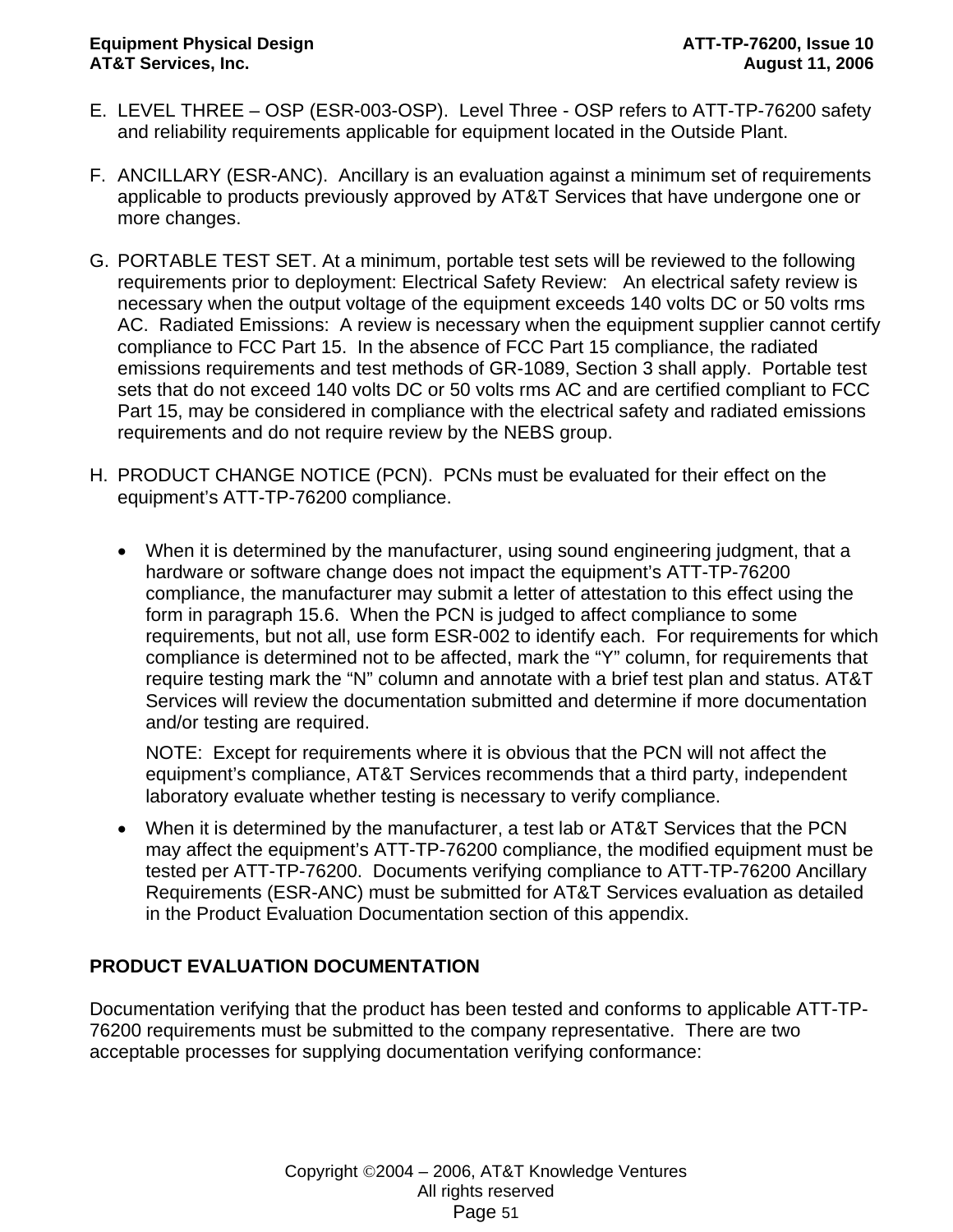# **Equipment Physical Design ATT-TP-76200, Issue 10 and ATT-TP-76200, Issue 10 AT&T Services, Inc. August 11, 2006**

# *16.3. Test Report Documentation Package*

Product information shall be assimilated in an organized fashion and provided to the company representative. A cover memo identifying included documentation should be included as a matter of convenience to facilitate the evaluation process. If available, informative product awareness brochures should also be provided but are not required.

A. Test Report Details

Relative to product test reports, AT&T Services accepts test reports from any testing facility adequately equipped and capable of performing the required tests in a professional manner under the requirements noted in paragraph 1.12 of this Section. At a minimum, test reports shall contain the following information:

- Test report number
- Description of Equipment Under Test (EUT), including specific test configuration
- Location and date of test
- Description of test equipment
- Calibration dates of test equipment
- Protocol of test with stated pass/fail criteria
- Test result data
- Assessment of whether equipment passed or failed the test
- Detailed notes on any anomalies during test procedure
- Detailed notes on any modifications made to the equipment in order to pass the test and detailed plans to incorporate the modifications into the final product.

**Note:** If the documentation is being submitted electronically or via CD disk, the file name or file folder shall clearly identify the file's contents (e.g. GR-63 test data). Reference the file name in the "Doc" cell for applicable requirements.

# B. ATT-TP-76200 Forms

Each documentation package shall include an appropriate Equipment Supplier Response form (ESR) that corresponds to the type of evaluation being requested or anticipated.

For each type and level of evaluation the following forms shall be submitted:

- Level One: Completed forms ESR-001, ESP-001 or ESP-002, FRM-001, and applicable test report documentation shall be submitted for review.
- Level Two: Completed forms ESR-002, ESP-001 or ESP-002, FRM-001, and all test report documentation shall be submitted for review. An indication of planned testing shall be indicated for any product tests not yet performed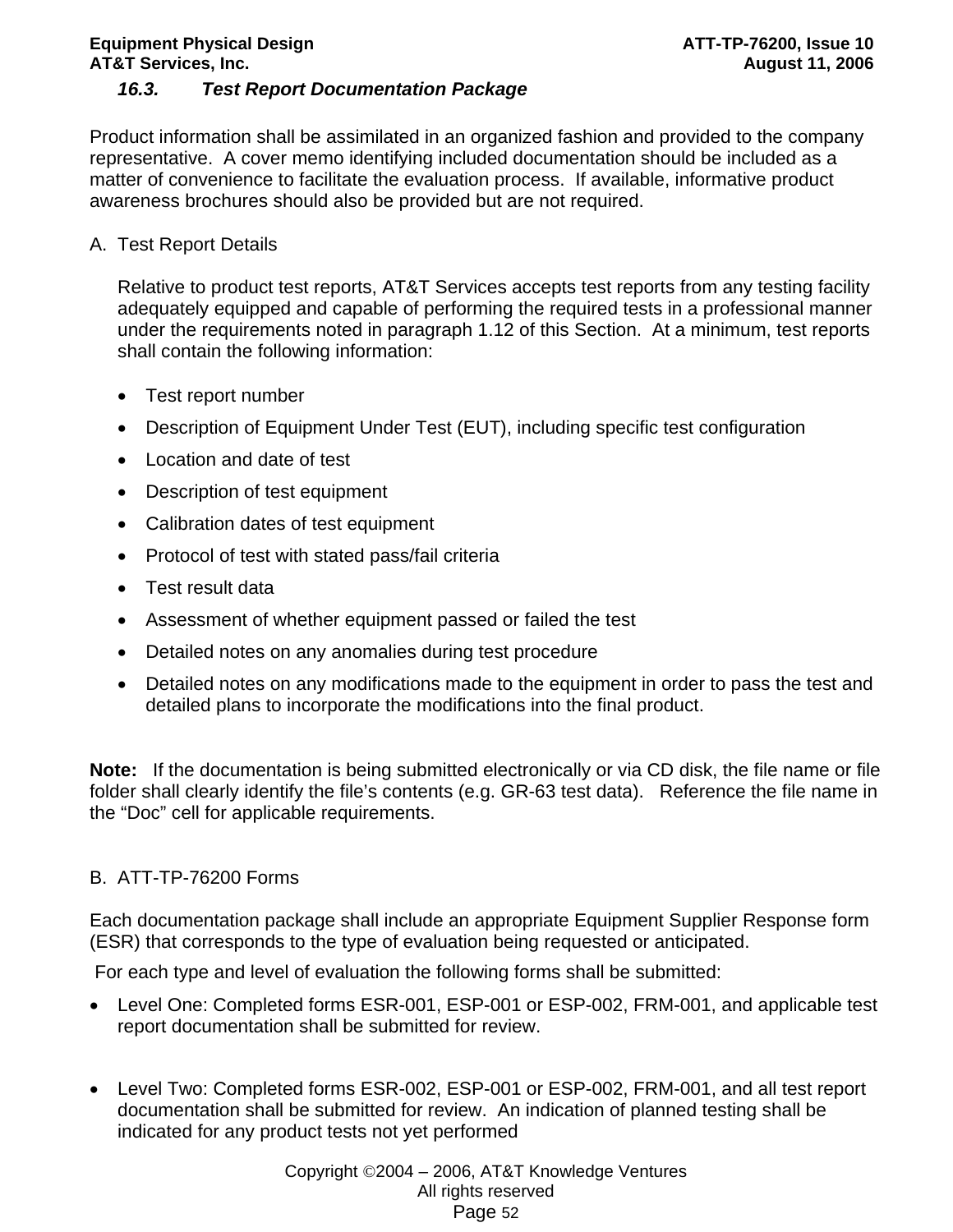### **Equipment Physical Design ATT-TP-76200, Issue 10 AT&T Services, Inc. August 11, 2006**

- Level Three All: Completed forms ESR-003-NCO, ESP-001 or ESP-002, FRM-001, and all test report documentation shall be submitted for review. An indication of planned testing shall be indicated for any product tests not yet performed.
- Ancillary: Completed forms ESR-ANC, FRM-001, applicable test report documentation, and/or a description of product revisions shall be submitted for review.

**NOTE:** Product will not be approved for use without receipt of correct completed forms.

- C. AT&T Services Documentation Package Evaluation Process
- The AT&T Services Common Systems Product Evaluation group will review the product Documentation Package. If the product cannot be evaluated as compliant to all applicable requirements, an Initial Letter will be sent to the company representative specifying the areas that are not evaluated in conformance and what further action is required of the product supplier.
- Upon receipt of the Initial Letter, the product supplier may forward supplemental data to or contact the company representative, the AT&T Services Product Evaluation Group Coordinator or a specific SME regarding non-compliance resolution. Contact information for the Group Coordinator and SMEs is contained in the Initial Letter. Documentation, either electronic or hard copy, forwarded to AT&T Services containing supplemental data in response to an Initial Letter should identify the contents of documentation and reference the Product Log number assigned to the product, the SME who requested the data and the noncompliance requirement the data is addressing.
- The SME(s) who requested the documentation will evaluate supplemental data forwarded to AT&T Services by the product supplier. If the supplemental data is sufficient to allow all open areas to be evaluated as in conformance to applicable requirements, a Final Letter will be sent to the company representative notifying them that the product conforms to requirements. If there are still open items after supplemental data has been reviewed, a Product Evaluation Status letter will be sent to the company representative giving the status of the product and what further action the product supplier needs to take.

# *16.4.* **AT&T Services Product Evaluation Fast Track Process**

AT&T Services has established a fast track process it will use for certain business opportunities to streamline equipment evaluations and shorten time-to-market intervals. The process consists of AT&T Services accepting ATT-TP-76200 compliance Letters of Attestation and minimal product information from equipment suppliers in lieu of the Test Report Documentation Package described above.

- A. ATT-TP-76200 Fast Track General guidelines:
	- 1) The process is an optionally agreed upon business arrangement between AT&T Services and an equipment supplier.
	- 2) A supplier must have successfully participated in the Test Report Documentation Package process at least once to be eligible for the fast track process.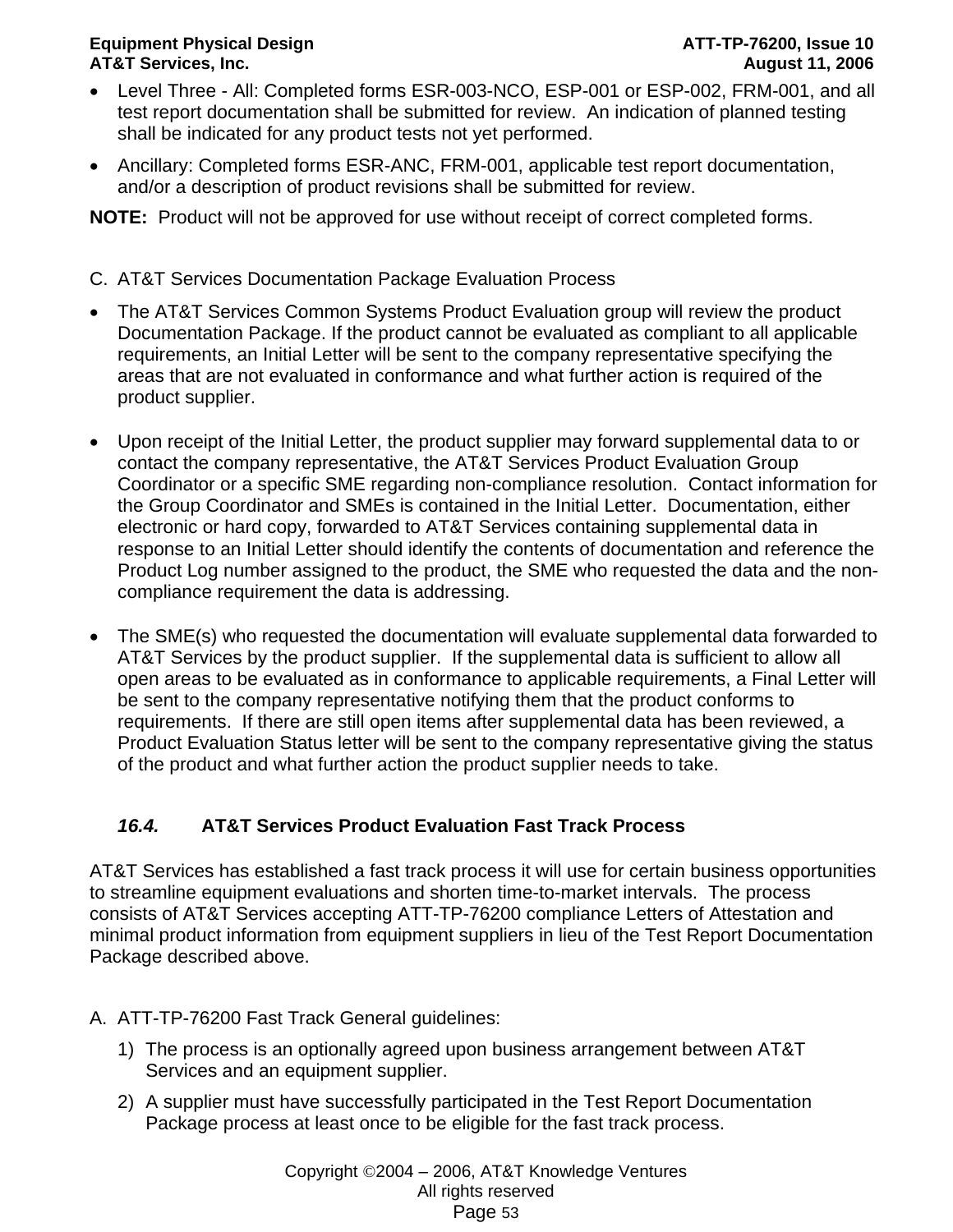### **Equipment Physical Design ATT-TP-76200, Issue 10 and ATT-TP-76200, Issue 10 AT&T Services, Inc. August 11, 2006**

- 3) AT&T Services reserves the right to review any and all test documentation cited in the Letter of Attestation during the time the equipment is an integral component of AT&T's network.
- 4) Test documentation cited in the Letter of Attestation must be made available to AT&T Services within 20 business days upon receipt of a written request.
- 5) AT&T Services may take any or all of the following actions for products approved for use via a Letter of Attestation that are subsequently found not to conform to applicable ATT-TP-76200 requirements:
	- Suspend further purchase of the product.
	- Require previously purchased products be brought into compliance.
	- Suspend the supplier's further use of the Fast Track process.
	- Hold the supplier liable for any damages directly resulting from the product's failure to conform to applicable requirements.
- 6) The equipment must have been tested and found in conformance to **ALL** applicable requirements. **The Fast Track Process will not be accepted if any requirement is not met or is conditionally met.**
- 7) The Fast Track process may NOT be used if the equipment contains integrated protectors.
- 8) The Fast Track process may NOT be used for OSP enclosures.
- B. AT&T Services Product Evaluation Fast Track Process Procedure for Product Suppliers
	- 1) Verify with the company representative that the Fast Track process is appropriate for the product/project.
	- 2) Complete all applicable tests required by ATT-TP-76200.
	- 3) Review and verify the product's conformance to **ALL** applicable requirements.
	- 4) Complete and submit the Letter of Attestation that is applicable for the Type of Evaluation (i.e., Level 1, Level 2, Level 3 or Ancillary). A template for the letter is contained in Attachment 1. All of the information requested in the applicable template must be completed. The Letter of Attestation must be signed at director level or above and notarized.
	- 5) Complete and submit appropriate ESR Form
	- 6) Complete and submit either form ESP-001 or ESP-002, whichever is applicable for the product.
	- 7) Complete and submit form 16.4.1, Fast Track Report Form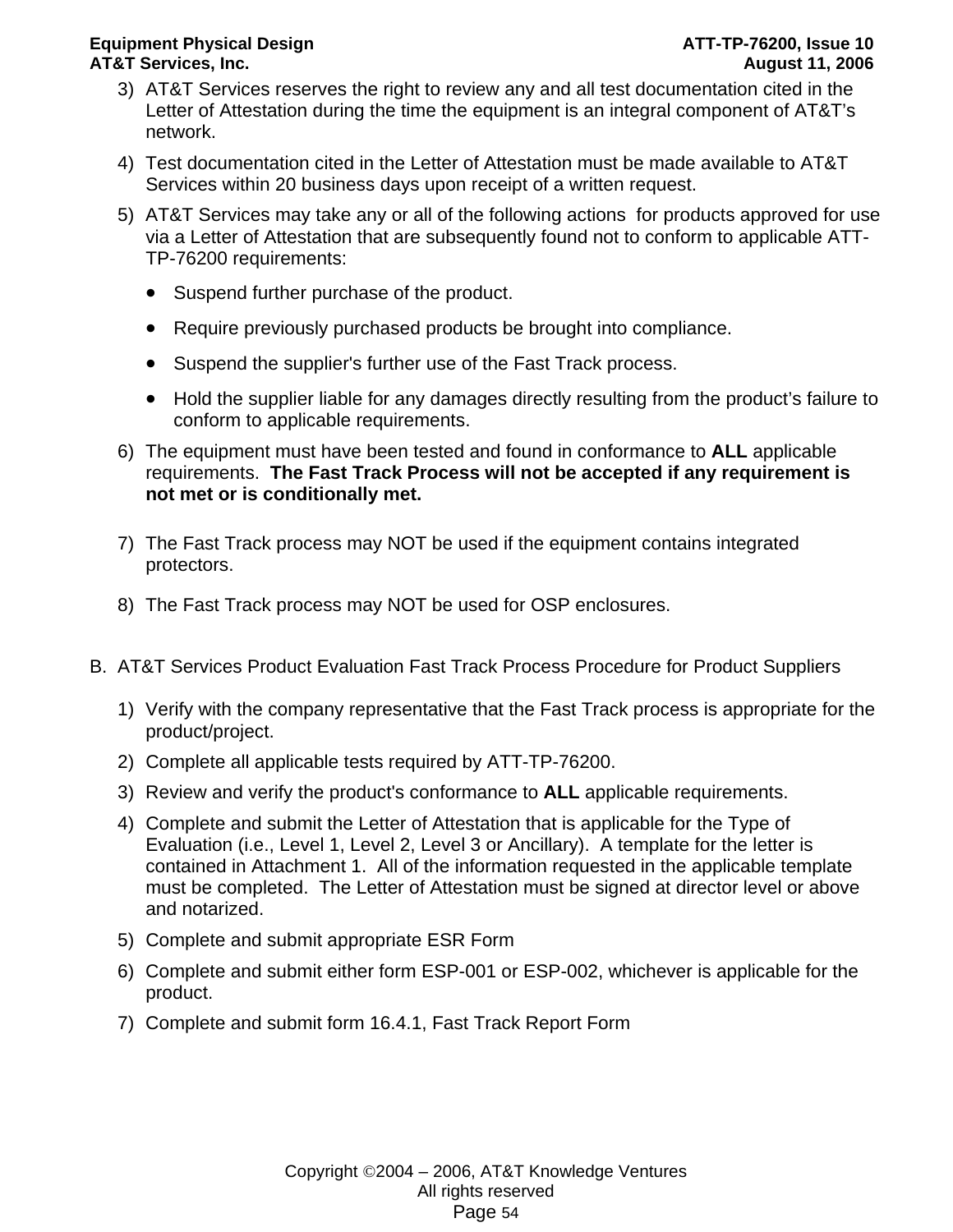# *16.4.1 Fast Track Report Form*

# **AT&T SERVICES FAST TRACK REPORT**

If the request use of the Fast Track program, this form must be submitted with a complete description of the equipment's design and function. Manufacturer's documents such as brochures may be attached for reference when applicable.

Equipment vendor name:

Equipment model:

| Does equipment have optical components? | Yes $\Box$ No $\Box$ |  |  |
|-----------------------------------------|----------------------|--|--|
|-----------------------------------------|----------------------|--|--|

Equipment Port Types (Port Type shall be determined using GR-1089, Appendix B).

General technology description (e.g. DSLAM, DLC, etc.) including drawings, pictures, etc.:

Detailed description of functionality: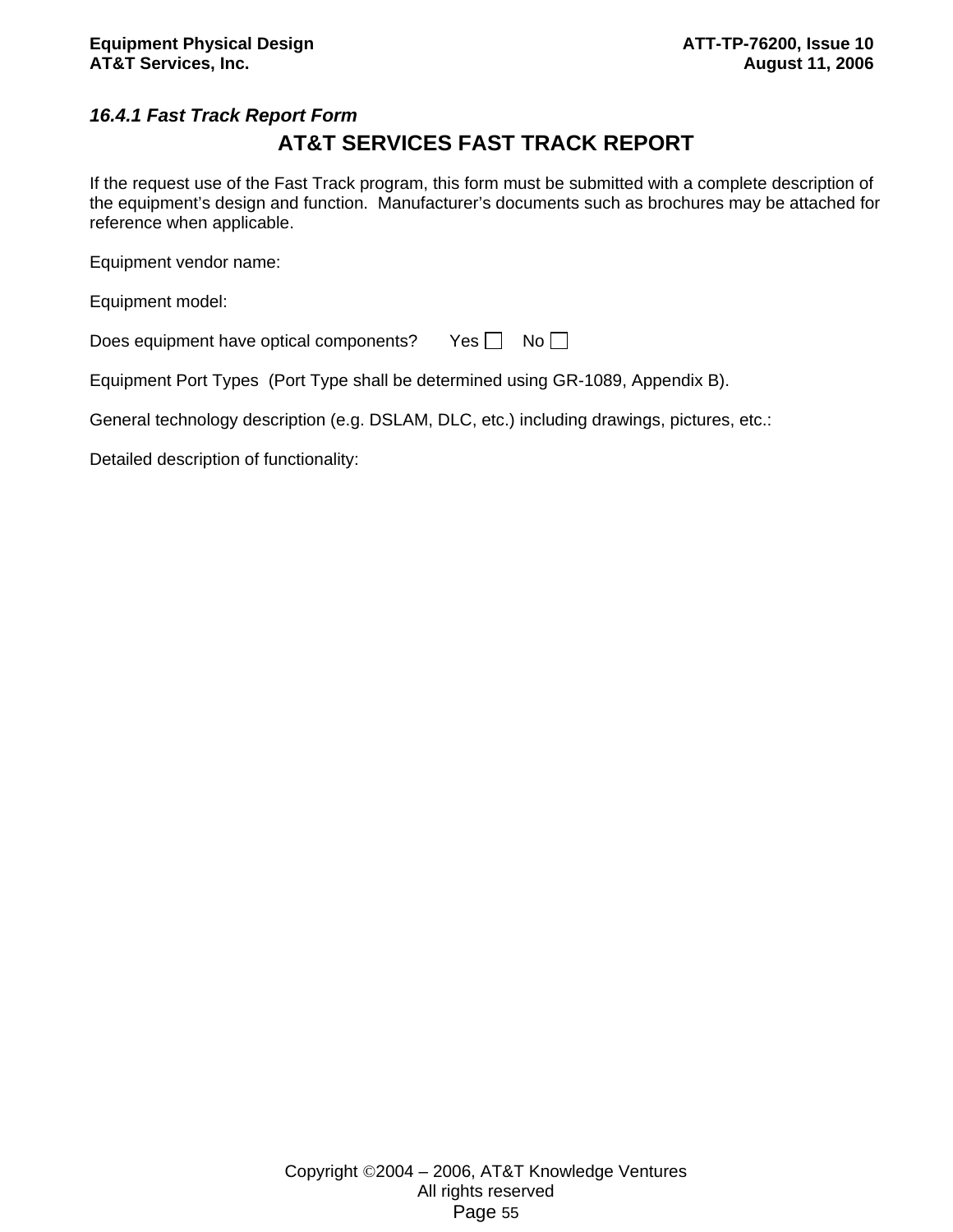# *16.5. Letter of Attestation*

# **AT&T SERVICES LETTER OF ATTESTATION**

#### **Equipment Compliance to AT&T Services Technical Publication ATT-TP-76200 Requirements**

 (Company name) hereby asserts, to the best of its knowledge, and pursuant to the information contained in the test reports identified herein, that the equipment listed below has been tested and found compliant to **ALL** applicable AT&T LEC Technical Publication ATT-TP-76200 requirements as indicated below.

*Equipment vendor name:* 

*Equipment model:* 

*Name of test Facility/internal organization performing tests:* 

*Date of test report(s):* 

*Test report number(s):*

#### **Mark the ATT-TP-76200 Requirements to which the equipment conforms.**

| <b>Requirements met for Level:</b>                     |                                                                                                                                                                                                                               | <b>Requirements met for Deployment in:</b>                                                          |                      |
|--------------------------------------------------------|-------------------------------------------------------------------------------------------------------------------------------------------------------------------------------------------------------------------------------|-----------------------------------------------------------------------------------------------------|----------------------|
| One                                                    |                                                                                                                                                                                                                               | <b>Central Office</b>                                                                               |                      |
| Two                                                    |                                                                                                                                                                                                                               | MC Data Room <sup>1</sup>                                                                           |                      |
| <b>Three</b>                                           |                                                                                                                                                                                                                               | NCO <sup>2</sup> /Customer Prem                                                                     | $\Box$               |
| Ancillary                                              |                                                                                                                                                                                                                               | <b>Outside Plant Class 2</b>                                                                        |                      |
| TP 76450                                               |                                                                                                                                                                                                                               | <b>Outside Plant Class 3</b>                                                                        | $\Box$               |
| <b>Additional Information</b>                          |                                                                                                                                                                                                                               | <b>Outside Plant Unprotected</b>                                                                    |                      |
|                                                        | If equipment is intended for use at Customer Premises is it<br>listed for that purpose by a Nationally Recognized Testing Laboratory (NRTL)?                                                                                  |                                                                                                     | Yes     No           |
|                                                        | Has this equipment been modified in any manner to meet requirements?<br>If yes, disclose any modification used in testing to the equipment which are<br>necessary to meet ATT-TP-76200 requirements (use page 2 if necessary) |                                                                                                     | $Yes \mid No \mid$   |
| (use page 2 if necessary)                              | Is shielded cable required to meet GR-1089, Section 4.6.9? If so, explain.                                                                                                                                                    |                                                                                                     | $Yes \Box No \Box$   |
|                                                        | Does equipment have integrated protectors?                                                                                                                                                                                    | If yes, the Fast Track Process may not be used, full test reports must be submitted for evaluation. | Yes $\Box$ No $\Box$ |
| $\circ$<br>$\circ$<br>$\circ$<br>2. Non-central office | Infrastructure Standard for Data Centers, including:<br>Dedicated HVAC with HVAC back-up<br>Temperature range $20^{\circ}$ C to $25^{\circ}$ C<br>Humidity range 40% - 55% RH                                                 | 1. Mission Critical Data Room - Dedicated Data Room compliant to TIA-942, Telecommunications        |                      |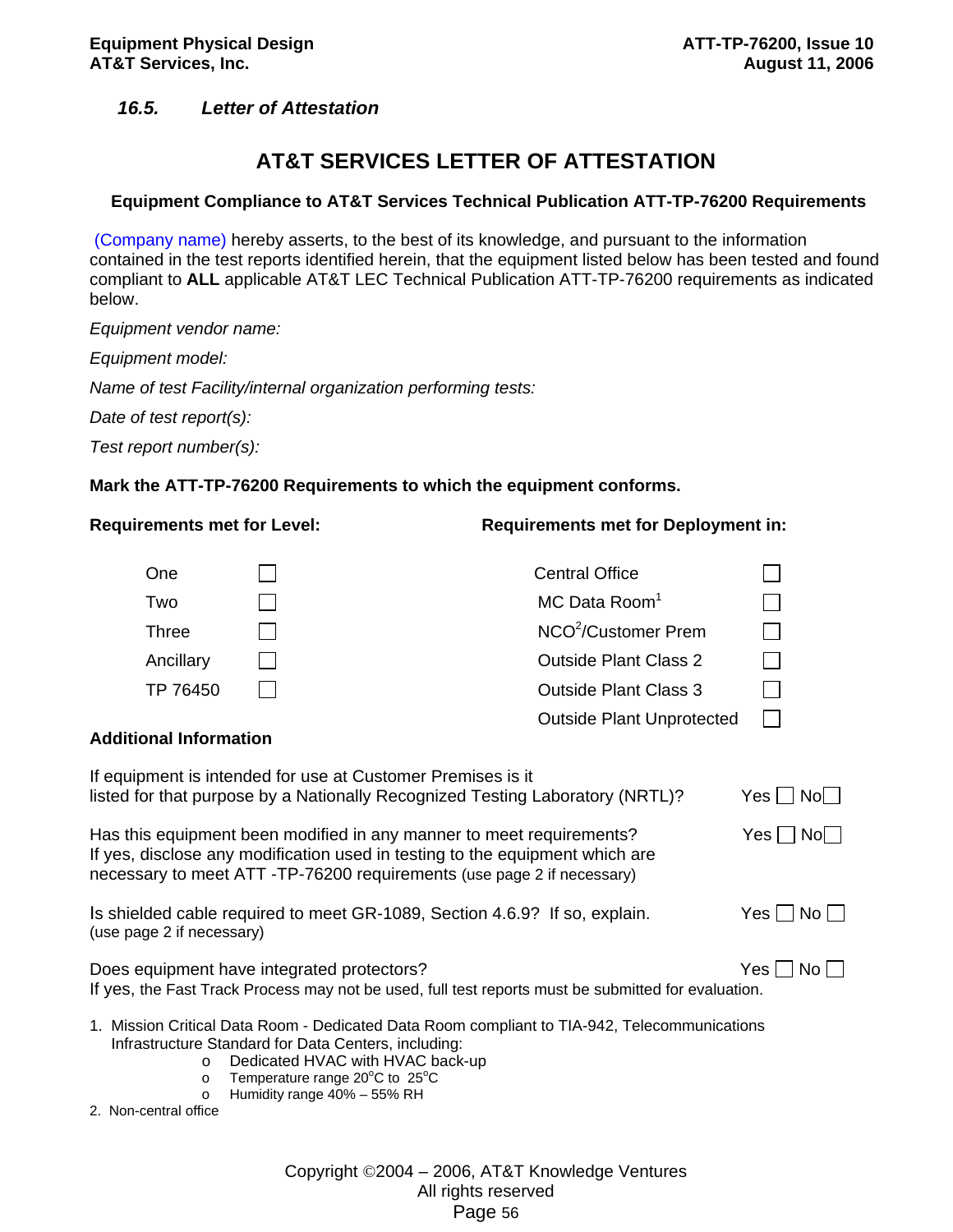### *Page 2 of AT&T Services Letter of Attestation*

(Company name) agrees that statements made in this letter may be audited by AT&T Services via a review of compliance confirmation data (the reports listed above), and that this data will be made available to AT&T Services within 20 business days of request. If the above equipment is determined to not meet AT&T Services requirements as attested to, \_\_ (company name) \_\_ acknowledges and agrees that, at its expense, it will remedy any such non-compliance in accordance with the terms of the contract under which the equipment was evaluated/purchased and/or licensed. .

(Company name) has caused this Letter of Attestation to be executed by its duly authorized representative as of the date written below. (Company name)

| By:                                                                    |                                                                                  |
|------------------------------------------------------------------------|----------------------------------------------------------------------------------|
| Title: _________________________________                               |                                                                                  |
|                                                                        |                                                                                  |
| NOTE: This affidavit must be signed in front of a notary and notarized | Contact information to request test reports: Name: _____________________________ |
|                                                                        |                                                                                  |

**Phone number:**  $\blacksquare$ 

Disclosure of modifications used to this equipment which are necessary to meet ATT -TP-76200 requirements:

**\_\_\_\_\_\_\_\_\_\_\_\_\_\_\_\_\_\_\_\_\_\_\_\_\_\_\_\_\_\_\_\_\_\_\_\_\_\_\_\_\_\_\_\_\_\_\_\_\_\_\_\_\_\_\_\_\_\_\_\_\_\_\_\_\_\_\_\_\_\_\_\_\_\_\_\_\_\_\_\_\_\_\_** 

**\_\_\_\_\_\_\_\_\_\_\_\_\_\_\_\_\_\_\_\_\_\_\_\_\_\_\_\_\_\_\_\_\_\_\_\_\_\_\_\_\_\_\_\_\_\_\_\_\_\_\_\_\_\_\_\_\_\_\_\_\_\_\_\_\_\_\_\_\_\_\_\_\_\_\_\_\_\_\_\_\_\_\_** 

If shielded cable required to meet GR-1089, Section 4.6.9 explain: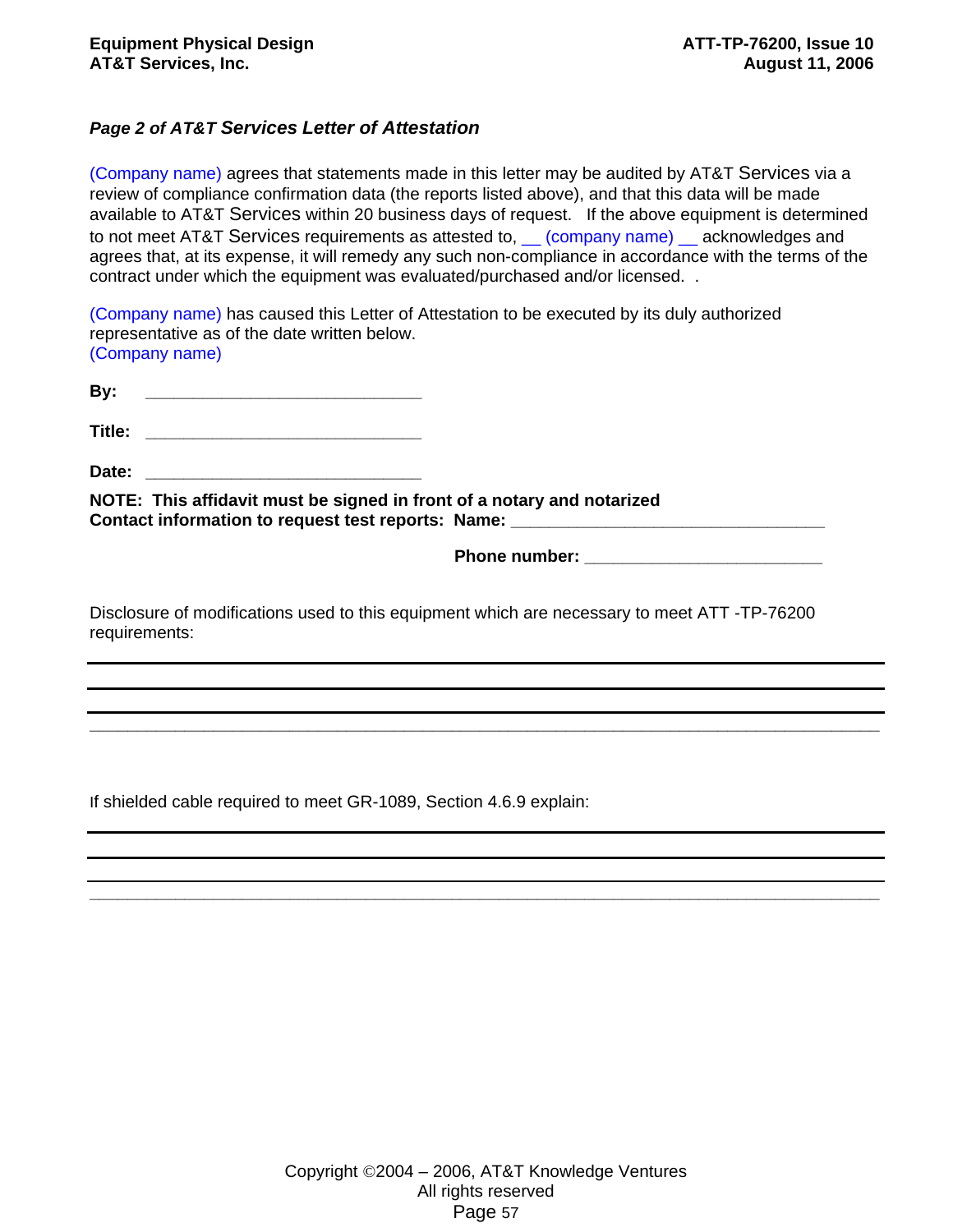# *16.6. Product Change Notice Statement*

# LETTER OF ATTESTATION - PCN

#### **Equipment Compliance to AT&T Services Technical Publication ATT-TP-76200 Requirements**

 (Company name) hereby asserts, to the best of its knowledge, and pursuant conclusions drawn from sound engineering judgment, that the PCN described below has been evaluated as having no significant impact to the compliance of the equipment listed below to **ALL** applicable AT&T LEC Technical Publication ATT-TP-76200 requirements, except as noted below.

Equipment vendor name:

Equipment model PCN is for:

PCN Number:

Description of PCN:

ATT-TP-76200 requirements NOT COVERED by this document (

Describe the engineering justification for concluding the PCN will not affect ATT-TP-76200 compliance:

(Company name) has caused this Letter of Attestation to be executed by its duly authorized representative as of the date written below.

**By: \_\_\_\_\_\_\_\_\_\_\_\_\_\_\_\_\_\_\_\_\_\_\_\_\_\_\_\_\_** 

**Title: Title:** *Title:* 

**Date: \_\_\_\_\_\_\_\_\_\_\_\_\_\_\_\_\_\_\_\_\_\_\_\_\_\_\_\_\_** 

| <b>Phone number:</b> |  |
|----------------------|--|
|                      |  |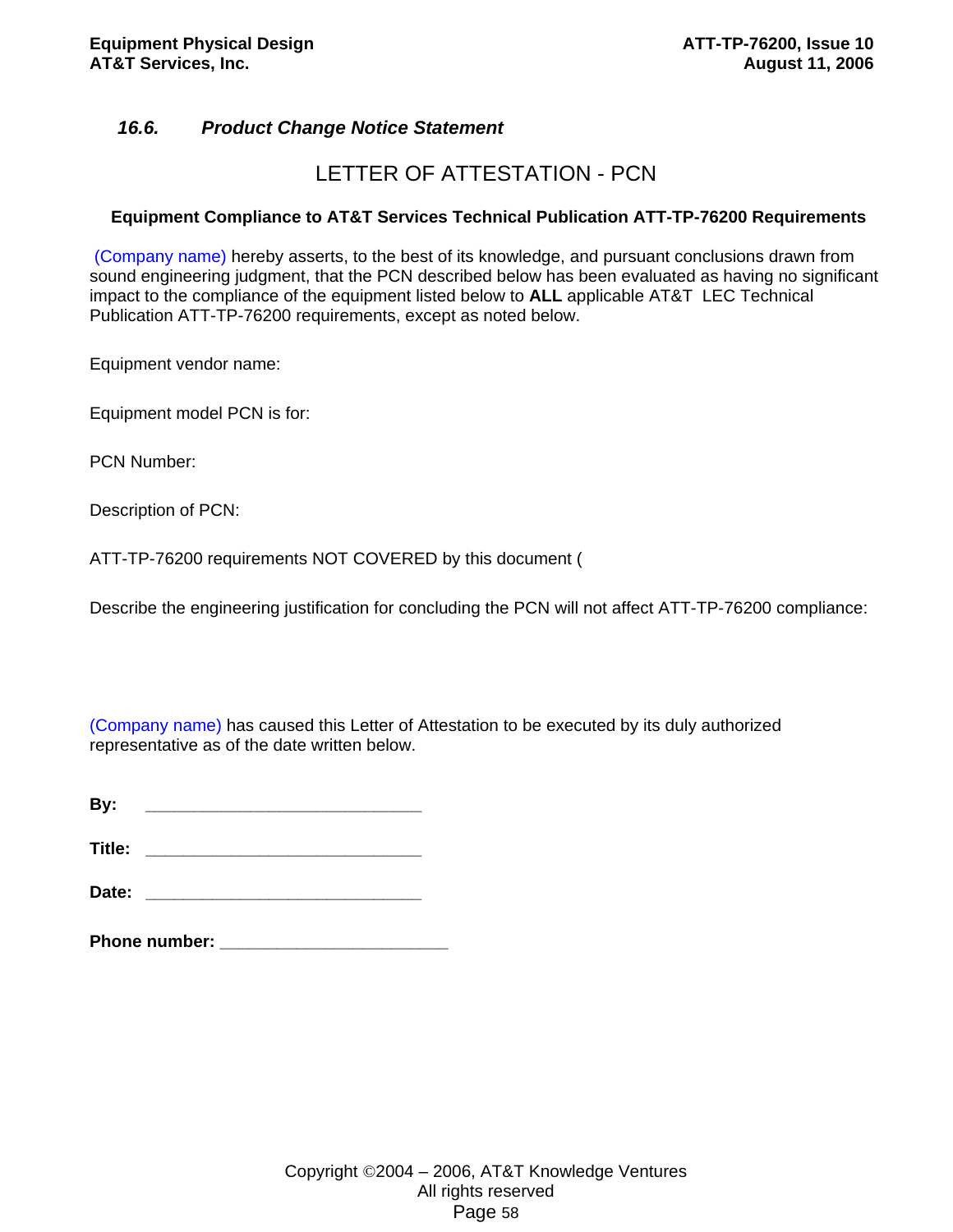# **17. APPENDIX B**

# **ATT-TP-76200 PRODUCT CHANGE TEST GUIDELINES**

### *17.1. Purpose*

The purpose of this appendix is to provide product suppliers a guide to help determine what tests may not need to be performed on a product enhancement to verify conformance to ATT-TP-76200 Ancillary requirements.

# *17.2. General*

Some product enhancements are so minor that a complete retest of the product may not be necessary. Typically, when a product supplier requests a re-test waiver to run tests on product enhancements, data comparing the new product to the existing product is submitted to the company representative for evaluation by AT&T Services. Depending on the product under review, this data may include pictures, fire load data, descriptions of electrical components, etc. Each AT&T Services product evaluation subject matter expert (SME) then reviews this data and responds with an assessment of what tests are required**. This Appendix is a guideline only. It is the product suppliers' responsibility to satisfactorily document that the new product conforms to applicable requirements**. This Appendix only applies to product enhancements to equipment previously evaluated as in conformance to applicable ATT-TP-76200 requirements and approved for use in AT&T.

Software upgrades/changes shall be evaluated if it has involves:

- Additional or revised hardware
- Activation of previously unused hardware
- An increase in the amount of power supplied to the hardware

# *17.3. Retest Guidelines by ATT-TP-76200 Sections*

A. Section 2, Electromagnetic Compatibility

*Electromagnetic Interference – Emission & Immunity (ATT-TP-76200 Req. 2.04 – 2.09)* 

• Equipment suppliers should reassess or retest their equipment's Emissions and Immunity performance in accordance with GR-1089 CORE, Section 3.4.7. . As part of their reassessment, equipment supplier shall consider the effects of software changes on the Emissions and Immunity performance of their equipment.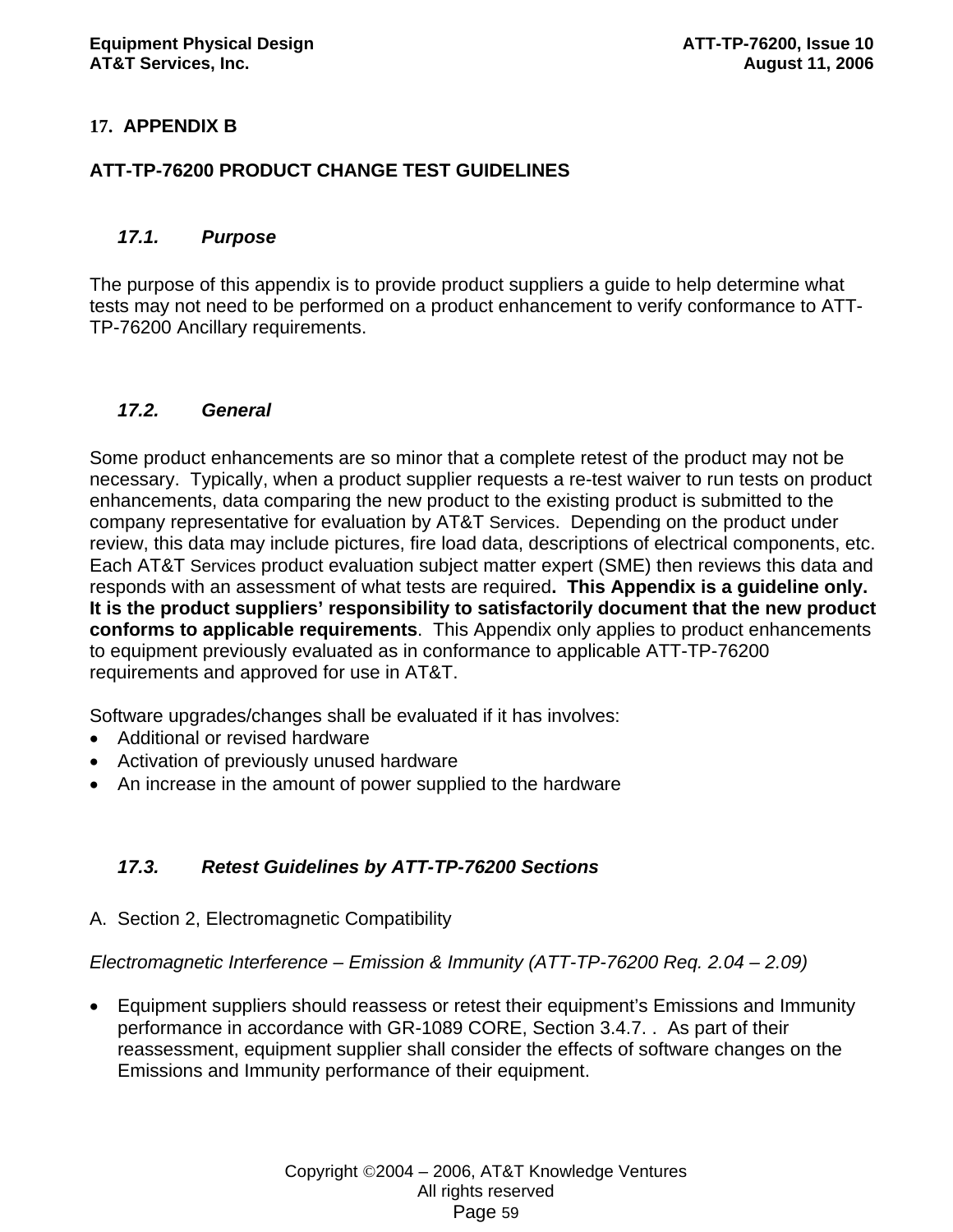*Lightning, AC Power Faults, Steady State Power Induction, Electrical Safety & DC Potential Difference (ATT-TP-76200 Req. 2.10 – 2.20).* 

- Equipment supplier's should reassess or retest their equipment's performance for Lightning, AC Power Faults, Steady State Power Induction, Electrical Safety & DC Potential Difference whenever materials, components, circuit layout or accessibility is changed. . Equipment should be reassessed or retested when changes in software activate hardware not previously active or affect the equipment's ability to the EMC requirements of ATT-TP-76200 (Req. 2.10 - 2. The equipment's reassessment or retesting may include all of the technical requirements in these sections of ATT-TP-76200. However, the reassessment or retesting is usually limited to only those technical requirements effected by the change in the equipment.
- B. Section 3, Acoustic Noise (ATT-TP-76200 Req. 3.01 3.03)
- Equipment suppliers should reassess or retest their equipment's Acoustic Noise performance when a change is made to the equipment's fan design, fan control system or a change in the number of fans within the equipment.
- *C. Section 4, ESD*
- Subsystems should be tested whenever changes are introduced that may alter ESD susceptibility. Such changes may include a modified printed wiring board, new components additional components, changes to the power supply, additional telecommunications ports, changes in chassis design, software activation of existing hardware or increased clock speed.
- *D. Section 5, Grounding*
- The only Grounding requirements for Ancillary equipment are the short circuit tests. Embedded ac or dc power supplies should be tested whenever changes are introduced that could alter these. Such changes may include a modified printed wiring board, new components or additional components, changes to the power supply, additional telecommunications ports, changes in chassis design, software activation of existing hardware or increased clock speed.

# *E. Section 6, Thermal*

Temperature and Humidity

If the new product is significantly different from existing compliant products (e.g., different sub components, wiring, spacing, etc.) the previous test data may not be applicable to the new product. In order to be allowed to forego temperature and humidity testing on a new product, the product supplier needs to demonstrate to AT&T Services that the new product is physically almost identical to the existing compliant product. This may be done via photographs, written descriptions, statements, etc.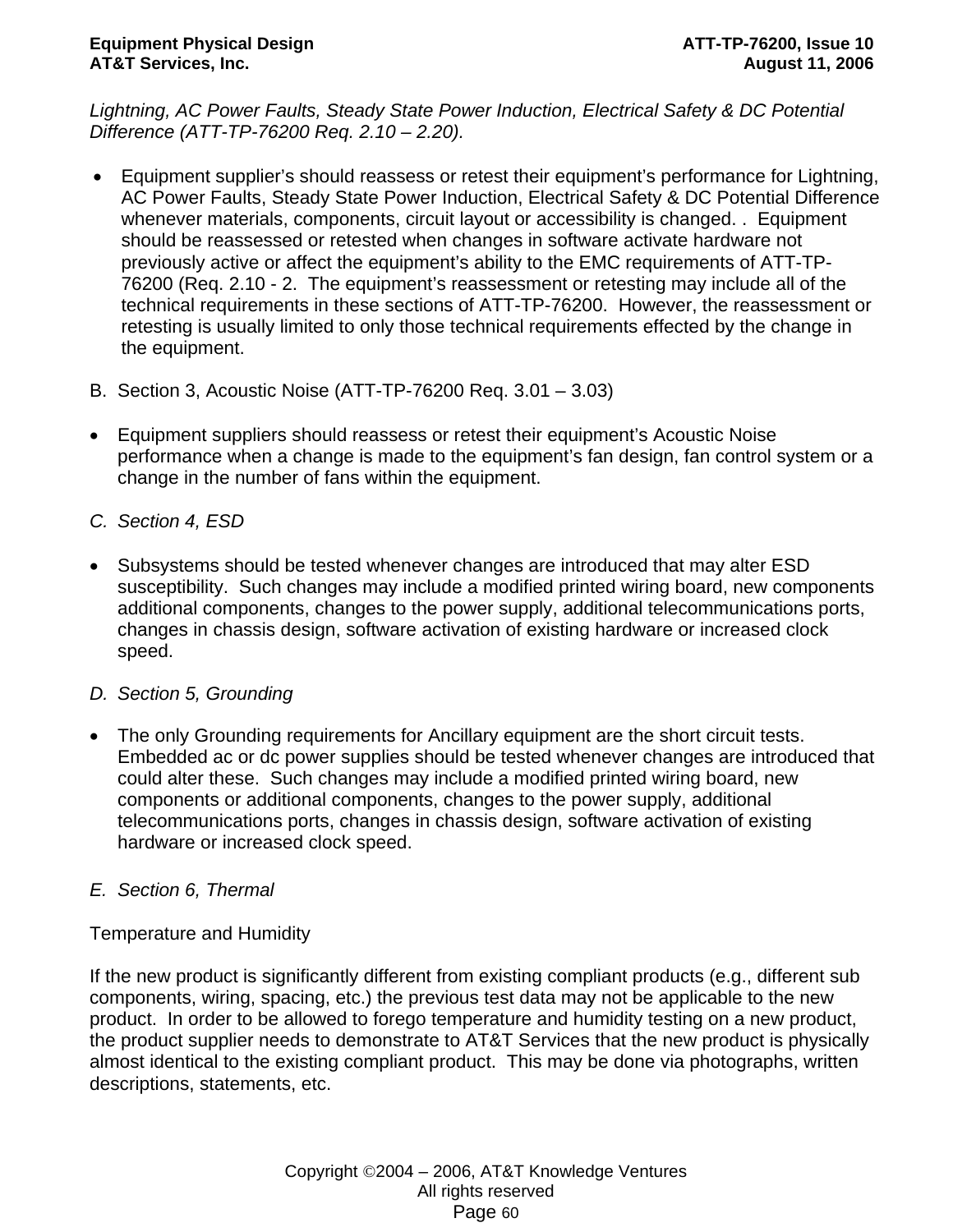# Heat Dissipation

Heat dissipation should be recalculated whenever a change is introduced that changes the power usage of the unit.

# *F. Section 7, DC Power*

The product supplier may perform an analysis, using good engineering based on similarities to the existing product, predicting the probable conformance of the new product to Ancillary DC Power requirements. This analysis should consider similarities and differences of electric components, wiring, and power levels. The analysis shall be submitted to the company representative for review and approval by AT&T Services.

# *G. Section 8, Airborne Contaminants*

In reference to Airborne Contaminants testing, Telcordia GR-1274-CORE, states that "The qualification test shall be passed once for each new family of printed wiring assemblies." Based on Telcordia's assessment, new assemblies for enhanced products need not be tested for airborne contaminants if they meet the criteria for the same design family of printed boards, defined as follows:

• *A design family consists of printed wiring boards from the same manufacturer; using the same design rules for minimum line spacing and maximum electric field, and using components that require the same bias voltages. Within the same design family, boards shall have the same finish, i.e. they shall all be bare or all be coated with the same overcoat.* 

If the product supplier does not test some or all of the printed wiring boards in an enhanced product, they shall supply a statement affirming that the board(s) not tested meets the definition for being in the same design family of a product previously approved for use in AT&T. Documentation verifying the conformance of the tested card must be submitted for review.

# *H. Section 9, Shock and Vibration*

Equipment should be tested whenever changes are introduced that could alter the physical integrity of the unit.

# *I. Section 10, Fire Resistance:*

Reasons for Reassessment

Generally, products that have been determined to be acceptable for purchase from a fire resistance perspective do not have to be re-evaluated or retested unless subsequent changes to the product include one or more of the following: